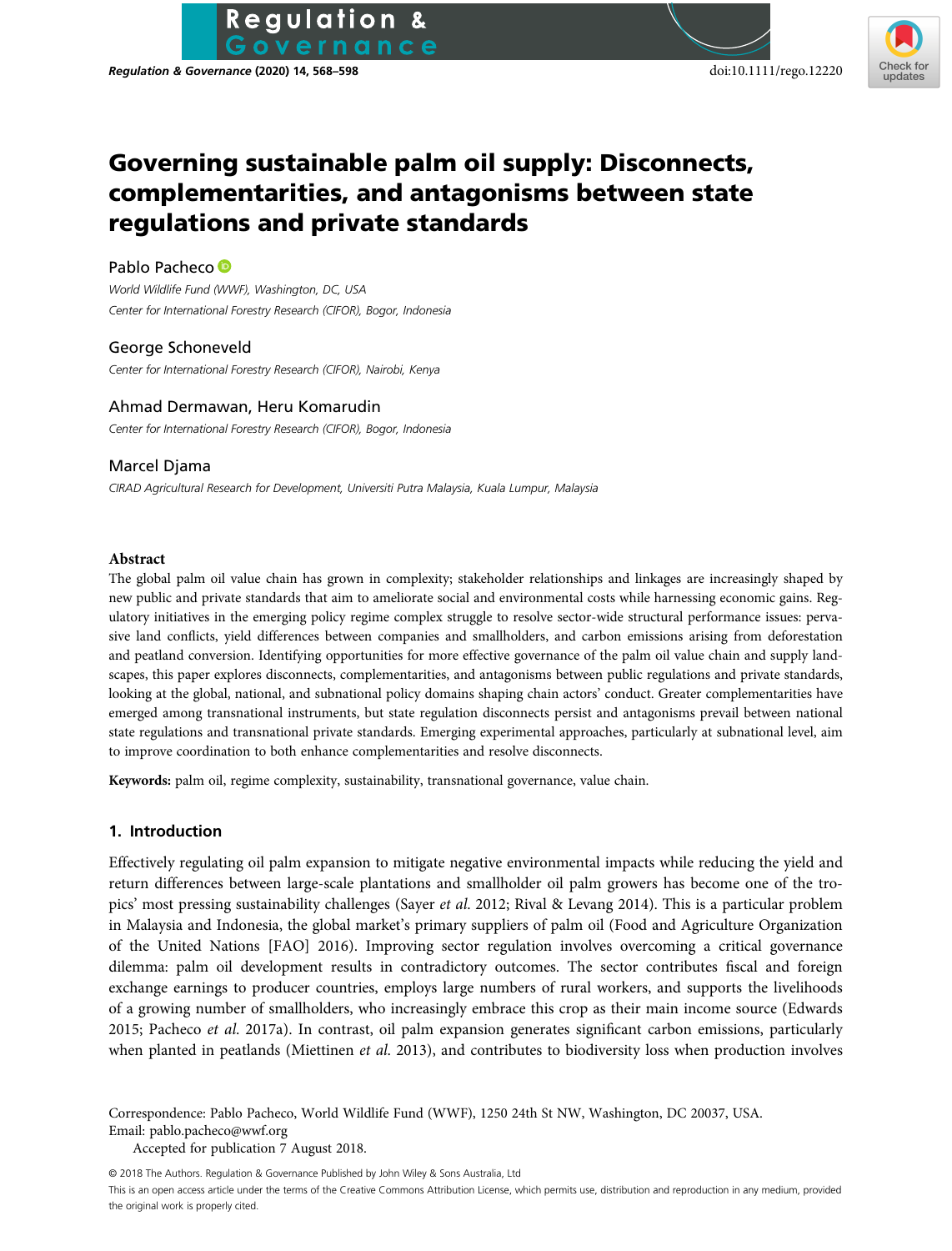the conversion of primary forests (Koh & Wilcove 2008; Savilaakso et al. 2014; Vijay et al. 2016), thereby undermining national commitments to biodiversity protection and climate change mitigation.

There is increasing global demand for palm oil because of its fungibility. It is widely used in the food, chemical, pharmaceutical, and cosmetic industries. Its superior productivity in terms of oil yield per hectare means that it has long been the most cost-competitive oil seed on the global market (Rival & Levang 2014). Because global demand and prominent Northern consumer goods manufacturers have fueled the palm oil sector's expansion, it has become an easy target for consumer and civil society activism. As a result of weak regulatory enforcement capacity in producer countries, such pressures have resulted in international state and non-state regulatory initiatives seeking to address environmental concerns through other avenues, from multistakeholder certification initiatives and private sustainability commitments, to consumer country sustainability incentives (Cramb & McCarthy 2016). As regulatory instruments are rarely developed in unison, the result is regime complexity, characterized by "parallel, overlapping and competing initiatives [that] are not combined into a single hierarchical system" (Overdevest & Zeitlin 2012:2).

In the palm oil sector, the state regulations and private standards that constitute this policy regime complex ultimately aim to address three of the sector's major unresolved performance gaps: (i) conflicts over land and benefit flows, linked to industrial plantation expansion; (ii) the large yield gap between smallholders and company plantations; and (iii) detrimental environmental impacts (Cramb & McCarthy 2016; Pacheco et al. 2017a). Conflicting public and private sector perspectives and approaches to address these gaps – reflecting equally divergent development and sustainability priorities – have frustrated efforts to develop a coherent governance system.

Bridging these performance gaps in ways that resonate with all stakeholders and contribute to regulatory cohesion is key. Three interrelated pathways to reversing sector performance issues have been put forward by industry stakeholders and experts: (i) harmonizing public and private standards in a more targeted, regulatory manner (Lambin et al. 2014; Pacheco et al. 2018); (ii) improving business models to enhance social inclusion (Smit 2014; Jelsma et al. 2017); and (iii) orchestrating synergies by undertaking a jurisdictional approach (Paoli et al. 2016; Wolosin 2016). These approaches, which share attributes characteristic of experimentalism as defined by Overdevest and Zeitlin (2012) and Zeitlin (2015), show the potential to foster complementarities and reduce tensions between actors, yet their effectiveness is still to be proven at scale.

This paper is guided by three research questions: (i) What are the elements that characterize the policy regime complex governing the palm oil sector?; (ii) What are the main interactions – in terms of disconnects, complementarities, and antagonisms between public regulations and private standards – that affect the performance of the palm oil sector?; and (iii) What is the potential of the three pathways identified to bridge sector performance gaps and enhance regulatory cohesion and legitimacy? To answer these questions, we critically examine the interactions between global regulatory initiatives and public regulations that shape the global palm oil value chain, while focusing on the specific case of Indonesia, the world's largest oil palm producer, where a comparatively dynamic context of policy innovation has emerged.

This paper has an exploratory objective and draws on different methods and sources of information. It is embedded in a wider research initiative implemented by the Center for International Forestry Research (CIFOR), which aims to better understand emerging governance arrangements in the palm oil sector and their socioenvironmental implications. First, this paper draws on a review of the large body of existing literature analyzing palm oil sector performance and the evolving governance arrangements that aim to regulate that performance. Second, it is informed by a review of the most relevant recent laws and regulations pertinent to the Indonesian palm oil sector (see Appendix I), as well as the private standards and initiatives that influence behavior in the sector (see Appendix II). Third, our analysis draws on insights from semi-structured interviews carried out with 25 key informants between 2016 and early 2017, which help us to understand politico–institutional dynamics within the Indonesian palm oil sector. These key informants were affiliated to government agencies (such as the Ministry of Agriculture, the coordinating Ministry of Economic Affairs, the National Land Agency, the Ministry of Environment and Forestry, and the Ministry of Finance), oil palm associations (such as GAPKI, the Indonesian Palm Oil Association), individual companies, sustainable standard bodies, and non-governmental organizations (NGOs). The interviews were complemented with findings from a study conducted at subnational level in the provinces of Central Kalimantan, West Kalimantan, and South Sumatra to understand public and private initiatives (and their interactions) to support sustainable palm oil (Luttrell et al. 2018). Finally, this paper draws on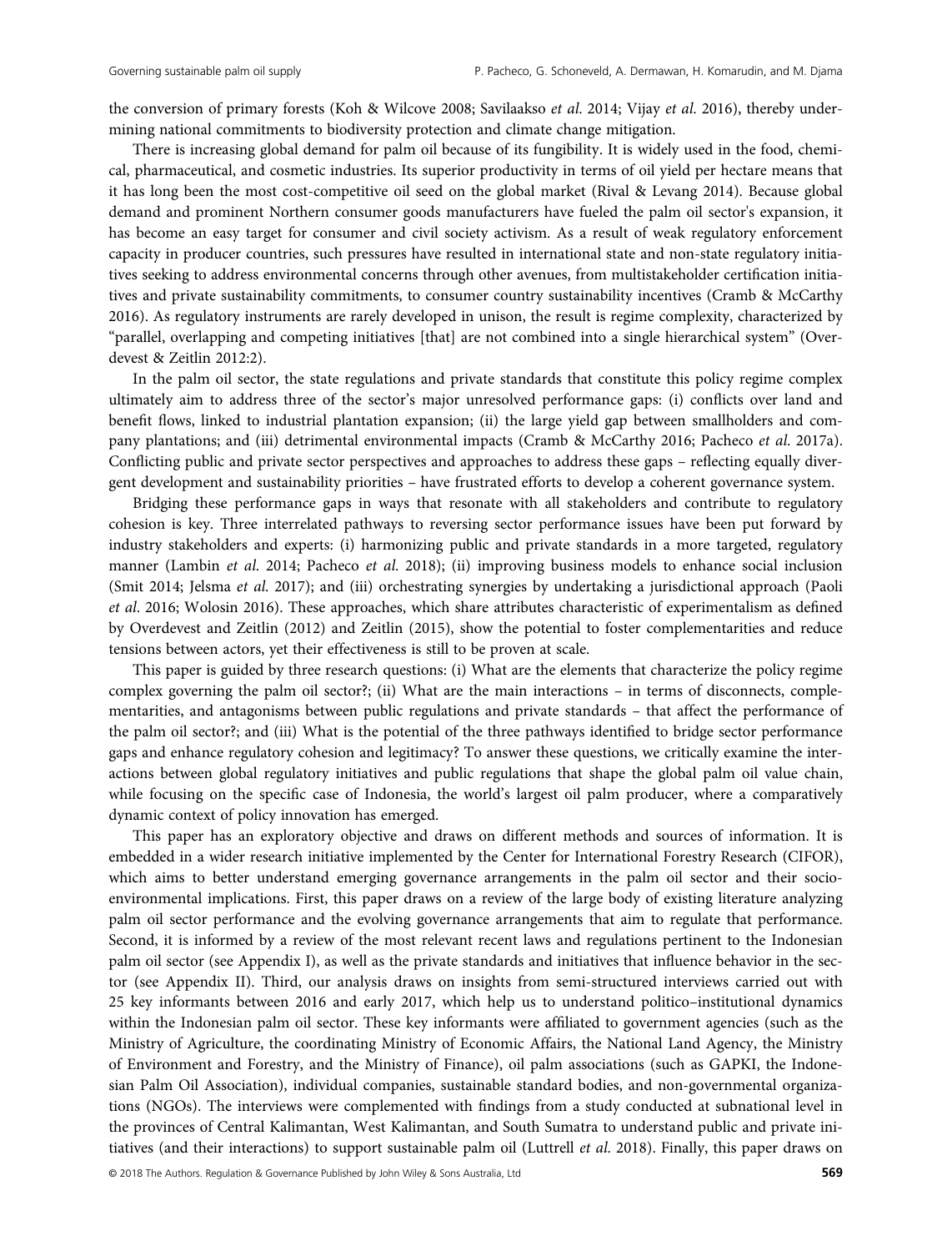the authors' knowledge, based on their participation in sustainable palm oil dialogs at national and international levels over the last four years. It emphasizes the road map process for sustainable palm oil in the context of the Indonesian Palm Oil Platform (InPOP), the strengthening of Indonesian Sustainable Palm Oil (ISPO) standards, and European Union (EU) debates on sustainable palm oil. Guided by our analytical framework, this paper pulls together these different sources of information and perspectives to answer our three overarching research questions.

The paper consists of eight sections, including this introduction. Section 2 outlines the conceptual underpinnings that frame the paper's main analysis and arguments. Section 3 provides a background to palm oil sector characteristics and performance gaps, with emphasis on Malaysia and Indonesia. Section 4 describes the evolving transnational palm oil governance regime. Section 5 analyzes disconnects, complementarities, and antagonisms between state policies and regulations and private standards, with emphasis on Indonesia. Section 6 introduces actions undertaken to tackle governance disconnects and institutional antagonisms, in order to enhance the sector's sustainability. Section 7 discusses these approaches, in the context of a more integrated governance perspective. Finally, Section 8 concludes with a reflection on findings.

#### 2. Analytical framework

The transnational regime complex concept provides a foundation for our analytical framework, guiding our analysis on public and private policies and regulations, and the interactions among them, from global to subnational level. In this analysis, we emphasize issues pertinent to upstream production processes, where much of the chain's sustainability impacts are concentrated. Likewise, performance issues and vertical interactions among other nodes in the chain are considered where relevant. The transnational regime complex concept is grounded in diverse disciplinary perspectives, including multi-level and transnational governance (Eberlein et al. 2014), interactive governance (Torfing et al. 2012), and ensemble regulation (Perez 2011). Transnational regime complexes are also increasingly viewed in the context of experimentalist governance (Sabel & Zeitlin 2011).

Perspectives on multi-level governance stress how rules and institutions originate at multiple levels and are shaped by complex interactions between state, private, and civil society actors. In the context of globalization and privatization of public regulation this increasingly results in lower tier state actors becoming directly connected to, and embedded in, global networks and processes (Mwangi & Wardell 2012). These perspectives often focus on the legitimacy of multi-level regulatory processes and power dynamics among different tiers of government, with respect to resolving diverse societal and environmental challenges (Adger et al. 2005; Ravikumar et al. 2015). Interactive governance, in turn, emphasizes the interactions between state and non-state actors in decisionmaking, and the influence different types of actors wield in shaping regulatory dynamics horizontally, vertically, and diagonally (Torfing et al. 2012).

When examining regulatory processes at a global level, the primacy of transnational processes, especially with respect to the dissemination of rules promulgated by commodity-specific sustainability standards, is typically the focus of analysis (Schmitz-Hoffmann et al. 2014). This has shown the leverage of non-state actors vis-à-vis states, and how they engender innovative solutions around the management of negative social and environmental impacts, in the context of production linked to transboundary trade and global markets (Perez 2013). However, such literature points to weak uptake of multistakeholder regulatory instruments and the comparatively weak legitimacy of international private standards vis-à-vis national standards in producing countries (Hospes 2014; Wijaya & Glasbergen 2016). The latter emerged because of a perceived lack of legitimacy where global standards were concerned; for example, in the context of their limited respect for national regulatory sovereignty and weak alignment with national development priorities (Schouten & Bitzer 2015), or moral arguments linked to the exclusion of smallholder farmers without the capacity to comply (Brandi 2017).

Private sector actors, in their attempts to regulate the sustainability of supply, establish different interactions with state regulations and initiatives, as well as civil society organizations. These interactions can result in competing policy processes between market-oriented transnational standards (which typically reflect Western social and environmental norms) and national mandatory regulations (which respond to territorial realities and interests in specific national or subnational jurisdictions) (Hospes 2014). Conversely, these same interactions can yield productive new partnerships between public, private, and civil society actors to formulate negotiated sustainability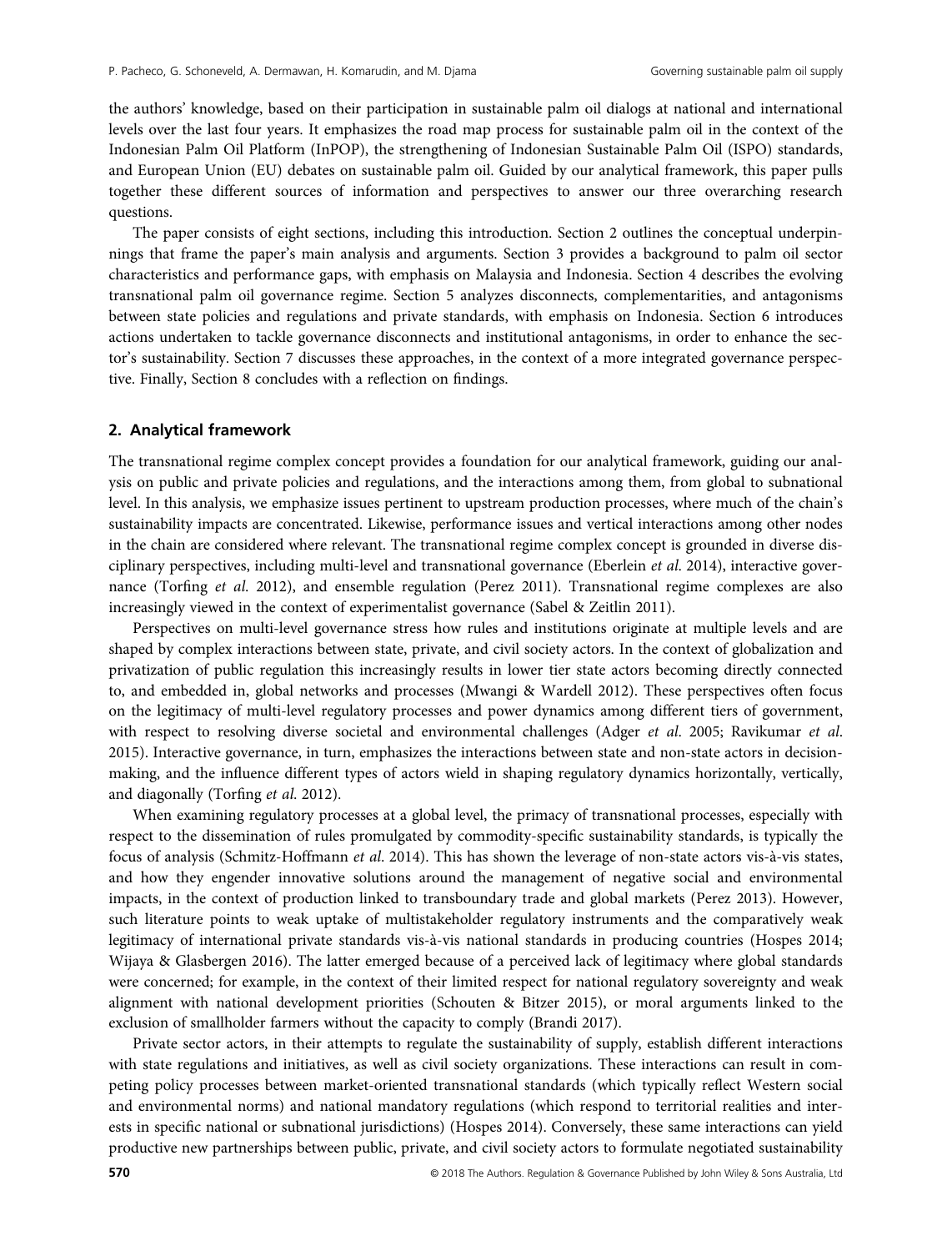targets, and result in upward convergence of diverse public and private regulatory instruments (Lemos & Agrawal 2006). Such interactions and partnerships can take place across multiple levels and are increasingly embedded in complex global networks where stakeholders can exert power in different ways; not only through their position in the value chain, but also through their embeddedness in horizontal networks that transcend the value chain (Oosterveer 2015).

Lambin et al. (2014) argue that public and private rules and regulations can be complementary to one another, but can also result in substitution or antagonism. They are complementary when their operational mechanisms reinforce each other and antagonistic when they undermine each other. Likewise, private regulations can substitute state regulations when similar objectives are pursued through different mechanisms. This can result in disconnects; for example, when regulations pursue common objectives but fail to establish productive interactions.

In short, literature pertinent to international regime complexity highlights how regulatory systems can involve rules and institutions that emerge and play out across different scales, but also across different domains (e.g. between state and non-state actors, such as private sector and civil society organizations). This ensemble of overlapping and non-hierarchical rules and institutions constitutes a regime complex, which is increasingly transnational in its nature, scope, and response to international public good problems (Alter & Meunier 2009; Keohane & Victor 2011; Orsini et al. 2013).

Regime complexity can have both positive and negative effects: it results in strategic inconsistency when the proliferation of rules enables some to be undermined; yet equally, it fosters competition among private and public regulatory actors, which may encourage experimentation, learning, and improved accountability (Alter & Meunier 2009). Productive interactions among regulatory initiatives and institutions in regime complexes are responsive to orchestration (Abbott & Snidal 2009; Overdevest & Zeitlin 2012), but only if negative and positive interactions, and their outcomes, are fully understood. The concept of ensemble regulatory structures, in which legitimacy is intimately linked to effectiveness, as posited by Perez (2011), is especially relevant in this respect. Such structures can emerge in transnational regime complexes when regulatory disconnects are addressed, complementarities are effectively exploited, and antagonisms are resolved.

Yet to be effective, the transnational regime complex requires the capacity to address obstacles to strong sustainability performance in the palm oil sector. These performance issues, as mentioned in the introduction, include: (i) conflicts over land and benefit flows, linked to industrial plantation expansion; (ii) yield gaps between smallholders and industrial plantations; and (iii) environmental impacts, mainly with respect to Greenhouse Gas (GHG) emissions. Thus, the dynamics within this transnational regime complex mirror the competing interests and divergent perspectives of the different stakeholders in the palm oil sector at different levels. As such, any improvement in the transnational regime complex will likely translate into positive change when dealing with social conflict, closing yields gaps, and reducing negative environmental impacts.

The evolving institutional context and need to overcome performance gaps have created scope for some experimentalist governance approaches to emerge. Experimentalist governance refers to initiatives that embrace more flexible problem-solving arrangements framed in an open-ended way, the outcomes of which often cannot be defined ex ante (Sabel & Zeitlin 2011). The solutions are often as diverse as the situations (Zeitlin 2015) and are subject to periodic revision, in light of the knowledge and learning generated by involved stakeholders (De Búrca et al. 2014). Recently emerging initiatives, involving public and private actors backing sustainable palm oil supply at subnational level, explicitly address negative social and environmental production effects by supporting the uptake and upscaling of more sustainable production standards. We argue that such approaches constitute a form of experimentalist governance.

# 3. Rapid growth in the palm oil sector, but with unresolved performance issues

Oil palm is one of the most profitable tree crops. In recent decades, it has experienced a high rate of expansion in the humid tropics, in terms of both output and area. However, the social and environmental impacts of this expansion make palm oil one of the most controversial commodities traded globally; lands suitable for oil palm development tend to overlap with the worlds' most biodiverse and carbon-rich forests (Pirker & Mosnier 2015). Oil palm plantations cover approximately 20.2 million hectares worldwide, with an estimated total production of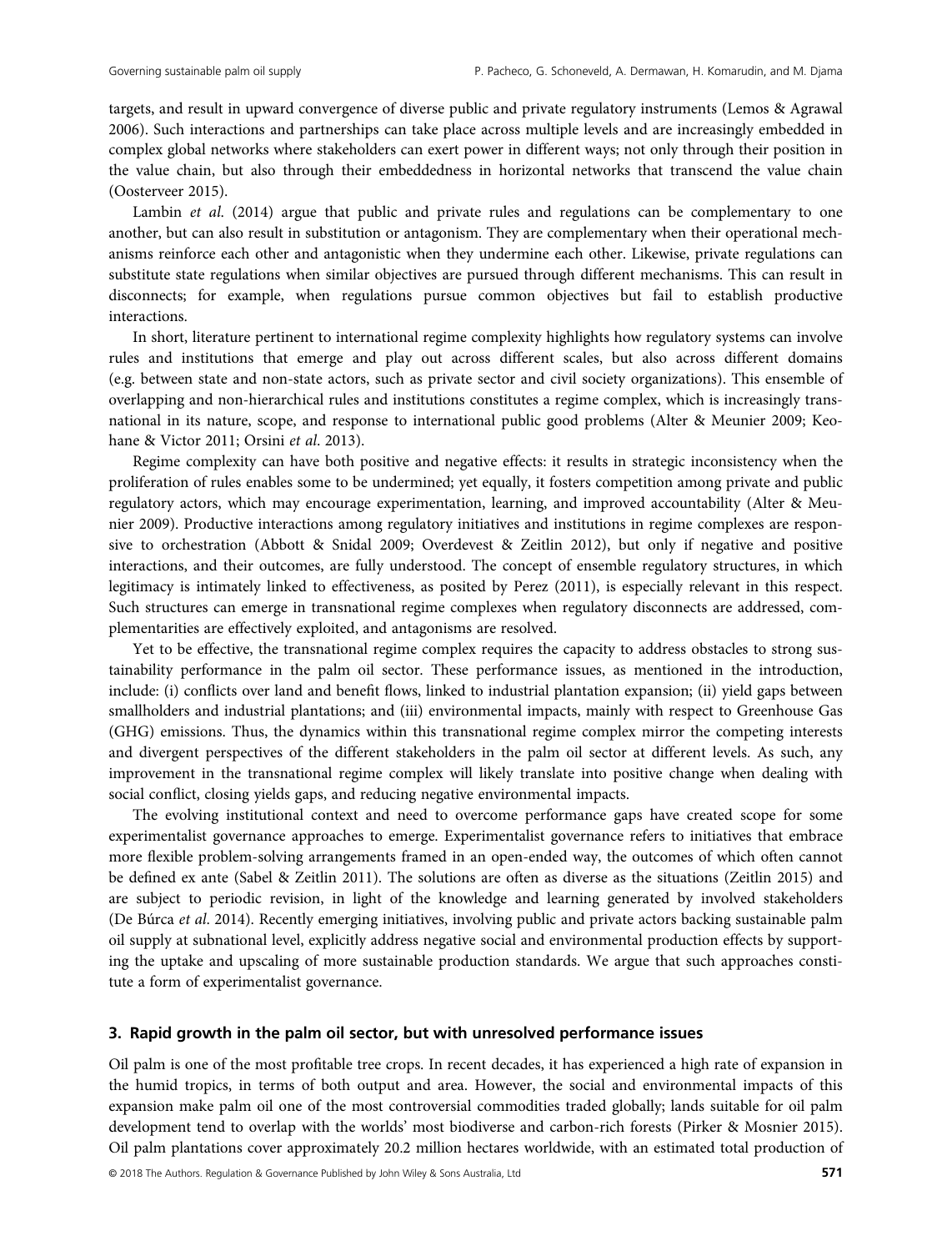64.5 million tons in 2016 (IndexMundi 2016). Approximately 65 percent of the total planted area is located in Malaysia and Indonesia. This area accounts for 83 percent of total global palm oil production (FAO 2016). With increasing demand for sustainability (particularly from the European market) and with rapid demand for growth in emerging markets with fewer sustainability requirements (such as India, Pakistan, and China), the sector faces a risk of bifurcating into "green" and "brown" supply chains (Gnych et al. 2015; Nepstad et al. 2017).

A handful of corporate groups control processing and the crude palm oil trade (i.e. Wilmar, Musim Mas, Golden Agri-Resources, Cargill, and Asian Agri in Indonesia; and Sime Darby and Felda in Malaysia). These seven palm oil groups control 60 percent of the two countries' total supply of fresh fruit bunches, but their market share in processing and trade is estimated at almost 90 percent (AgroIndonesia 2015). The groups also own refineries in China, Europe, and India (Wilmar 2016). They supply large consumer goods manufacturers and retailers, producing and marketing food products, chemicals, pharmaceuticals, and cosmetics. Crude palm oil (CPO) is also increasingly sold to biodiesel refineries; much CPO and kernel oil processing takes place in Indonesia, Malaysia, and Singapore. Secondary and tertiary manufacturing occurs in Europe, the United States (US), India, and China, from where consumer goods containing palm oil derivatives are shipped to global consumers. Most palm oil imported by India, China, and other large developing countries is used by the domestic food industry (Fan & Eskin 2012; Arora et al. 2017), while approximately 45 percent of European palm oil imports in 2014 targeted the biodiesel market (Transport & Environment 2016). The government-supported biodiesel market in producer countries is also becoming increasingly important (United States Department of Agriculture [USDA] 2016).

Large oil palm companies rarely rely on their plantations alone, thus also source from external parties. These include contracted outgrowers, who typically have exclusive offtake arrangements with companies in return for input and technical support, and third parties, such as independent farmers not under formal contract (Suharno et al. 2016). Most external parties are smallholders. There are different definitions of smallholders, although the Roundtable for Sustainable Palm Oil (RSPO) definition is commonly accepted and includes those farmers who typically grow oil palm alongside subsistence crops, rely on family labor, and have an area of planted oil palm of less than 50 hectares (see Jelsma et al. 2017). According to official estimates, smallholders account for approximately 41 percent of total production in Indonesia in 2014, and 13 percent in Malaysia in 2015 (Directorate General of Estates 2014; Malaysian Palm Oil Board [MPOB] 2015); these figures have increased steadily since the early 2000 (Pacheco et al. 2017a). Studies have shown that smallholders are a highly heterogeneous population. Their diversity is reflected in differences in landholdings, livelihood strategies, productivity and sustainability, and legality challenges (Jelsma & Schoneveld 2016). In most situations, smallholders develop their plantations in the interstices between larger oil palm concessions, often encroaching onto state forestlands, meaning that they cannot formalize their tenure rights (Schoneveld et al. 2017). While analysis of smallholder attributes is outside the scope of this study and has been addressed elsewhere (see Baudoin et al. 2015; Glenday & Paoli 2015; Jelsma et al. 2017), such attributes demand particular attention in the context of regime complexity. Oil palm smallholders increasingly face different (and sometimes conflicting) regulatory requirements that many are unable to meet, as a result of resource, capacity, and/or legality constraints (Brandi et al. 2015; Schoneveld et al. 2017). Because smallholders experience different barriers to compliance, more actor-disaggregated approaches to smallholder compliance challenges are needed (Jelsma et al. 2017).

As previously mentioned, the sector faces three major performance issues that threaten to undermine longterm sustainability. The first pertains to persistent land conflicts between companies and indigenous, often politically marginalized populations that typically lack secure tenure rights (Colchester & Chao 2013; Abram et al. 2017). As more independent smallholders (who are rarely autochthonous and often rely on informal land transactions and illegal encroachment) enter the sector, land conflicts are increasingly spreading to the informal oil palm sector (Potter 2008, 2012). The second issue relates to the yield difference between smallholders and industrial plantations. Smallholder yields are between 6 and 40 percent lower than best practice reference yields, with commercial operations typically exceeding smallholder yields by 46–116 percent (Molenaar et al. 2013). This can largely be ascribed to smallholders' failure to adopt best management practices and the widespread use of substandard planting material (Molenaar et al. 2013; Jelsma et al. 2017). Increasing smallholder yields will not only contribute to sector competitiveness, it will also reduce land pressure and enhance rural incomes (Jelsma & Schoneveld 2016). The third issue relates to the large carbon debt resulting from oil palm expansion into forestlands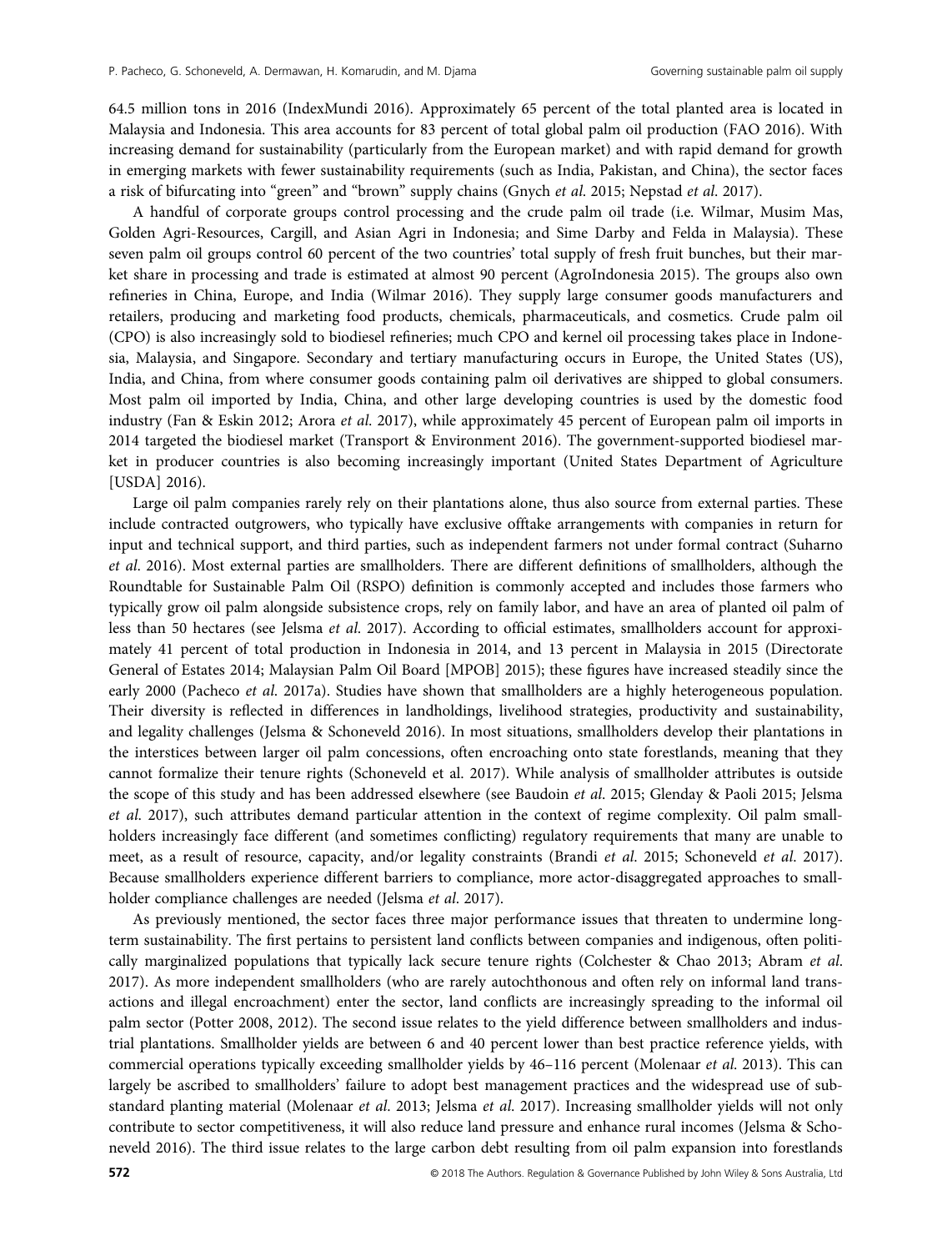and peatlands. Carbon debts are especially high on converted peatlands, because of peat oxidation and land subsidence (Khasanah et al. 2012). Paradoxically, many companies prefer to establish their oil palm plantations in peatlands and forestland because of the reduced likelihood of land conflicts and the potential to cover plantation establishment costs by initial timber extraction (Goldstein 2016). One associated environmental impact of oil palm expansion into peatlands has been that of prolific fires, as a result of the 2015 El Niño effect and accompanying haze, which led to an environmental crisis (World Bank 2015; Tacconi 2016; Purnomo et al. 2018).

Two out of the three main performance issues are domestic in nature (social conflicts around land access and development, and yield differences with effects on benefit sharing), while the third (carbon emissions) is more transnational because of the global impact on climate change. Regardless of whether impacts are domestic or global, these three issues now increasingly feature on the transnational sustainability agenda. International stakeholders are concerned not only by the climate-related environmental impacts of production, but also local tenure rights, smallholder inclusion, and decent labor conditions (Thorlakson et al. 2018). Emerging perspectives suggest that these performance issues should involve global responsibility, as they relate not only to producer countries, but also constitute externalities from consumers and/or investors driving the expansion of commodities in production landscapes (Sachs et al. 2017).

## 4. An evolving transnational governance regime for palm oil supply

Regime complexity is typically manifested by: wide-ranging policies and regulations, developed and implemented by state and non-state actors (or a combination of both); differences in scalar focus (from global to the lowest jurisdictional level); and differences in the types of environmental, social, or economic issues prioritized (Gluck 2010; Margulis 2013). Figure 1, building on the different dimensions of our analytical framework, offers a stylized depiction of the transnational regime complex governing the global palm oil sector. This involves a combination of state regulations, emanating from diverse policy domains (i.e. finance, trade, fiscal, production, and land), and private standards, such as third-party and second-party certification, codes of conduct, and self-regulatory initiatives. Appendix I describes regulations in Indonesia, and Appendix II lists sustainability initiatives driven by the private sector.

This regime complex involves regulations and initiatives at multiple scales, from transnational to subnational. Our analysis on transnational governance does not include value chain governance interventions put in place by companies (e.g. optimization processes, risk management, traceability, and monitoring); thus, when Figure 1 refers to the value chain and chain stakeholders, this is primarily a descriptive device to represent actors, their functions, and the way in which they are affected by state regulations and private standards. The landscape configuration at the bottom of Figure 1 refers to a meso-scale, equivalent to a subnational jurisdictional level.

The left side of Figure 1 depicts the different policies and regulations that shape oil palm development. These range from finance, trade, and fiscal policies, to production and land-related policies, such as peatland restoration, land allocation, tenure, and spatial planning. A detailed assessment of these regulations can be found elsewhere (Caroko et al. 2011; McCarthy et al. 2012; Aurora et al. 2015). The right side of the diagram depicts the different private standards developed to govern the palm oil sector, including certification systems, guidelines and codes of conduct, and self-regulatory initiatives. The latter have grown in importance since the early 2000s to become a prominent constituent of the palm oil regime complex (van Noordwijk et al. 2017; Pacheco et al. 2017a, 2018).

Arguably the most important public regulation governing Indonesian production activities is the mandatory public standard for sustainable oil palm, the ISPO system, which the Government of Indonesia launched in 2011. ISPO essentially bundled the existing public regulations on palm oil production into one instrument (Suharto et al. 2015). Despite enhancing clarity on public regulatory requirements, it has yet to achieve sector-wide compliance because of unresolved issues related to tenure rights and the conservation of high-carbon forest within concessions (Hidayat et al. 2018). The Malaysian version, the Malaysian Sustainable Palm Oil (MSPO) certification standard, was introduced in 2013. Unlike ISPO, MSPO is voluntary, although a government statement in February 2017 announced a timeline for its mandatory nationwide implementation by 2019 (Malaysian Palm Oil Certification Council [MPOCC] 2017). To harmonize the two standards and stabilize the palm oil market, the Malaysian and Indonesian governments established the intergovernmental Council of Palm Oil Producing Countries (CPOPC) in 2015 (Ministry of Plantation Industries and Commodities [MPIC] 2016). It is currently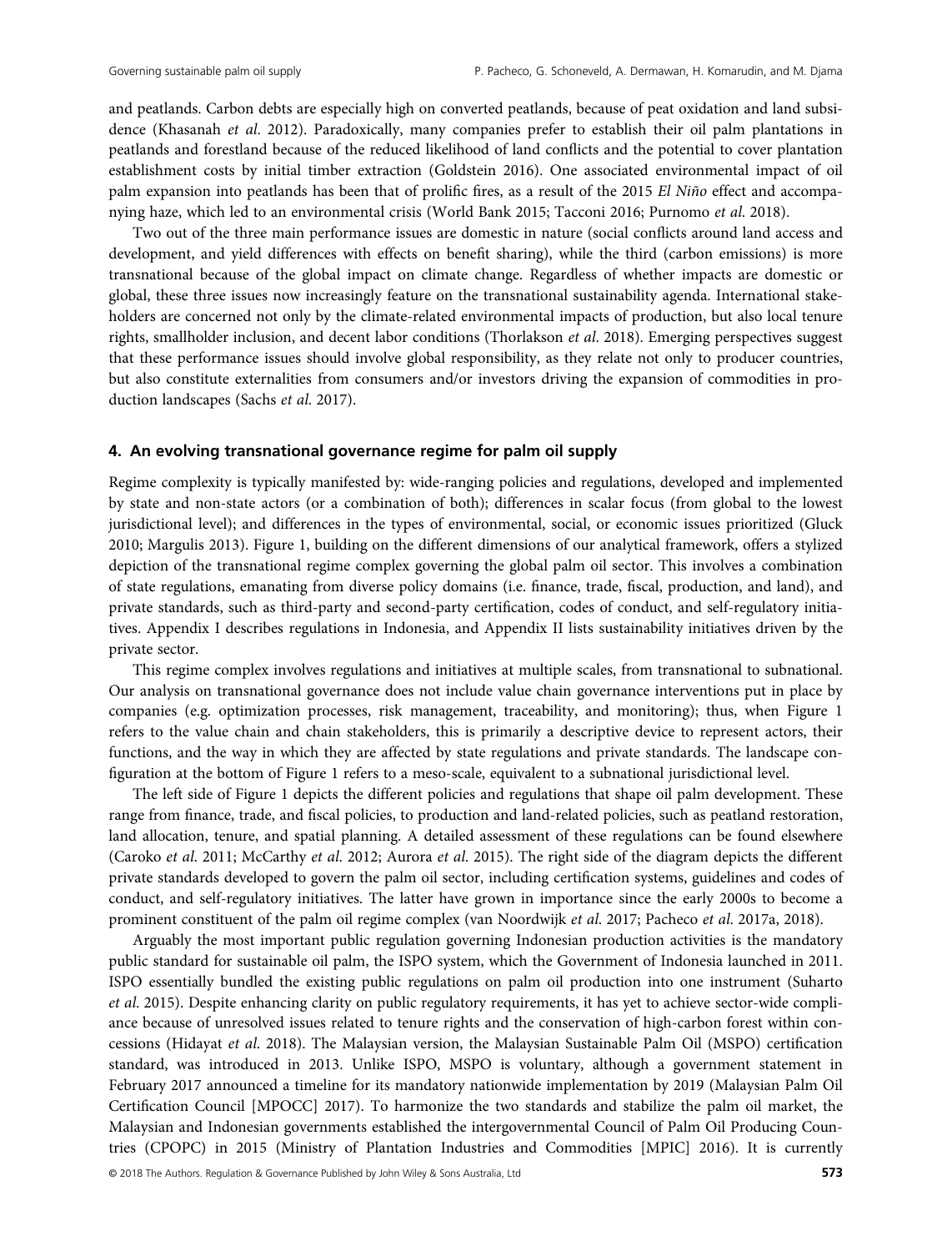

OIL PALM LANDSCAPE CONFIGURATIONS

Figure 1 The palm oil sector transnational regime complex. A Dec, Amsterdam Declaration; CGF, Consumer Goods Forum; CPO, Crude Palm Oil; CPOPC, Council of Palm Oil Producing Countries; EP, Equator Principles; ESPO, European Sustainable Palm Oil; EU-RED, European Union Renewable Energy Directive; IPOP, Indonesian Palm Oil Pledge; ISCC, International Sustainability and Carbon Certification; ISPO, Indonesian Sustainable Palm Oil; MSPO, Malaysian Sustainable Palm Oil; NDPE, No Deforestation, No Peat, No Exploitation policy; NYDF, New York Declaration on Forests; OJK, Indonesian Financial Services Authority; RSPO, Roundtable on Sustainable Palm Oil; SCC, Soft Commodities Compact; SPOM, Sustainable Palm Oil Manifesto.

exploring options to extend membership to include major regional palm oil producers. Other domestic initiatives include the CPO Fund in Indonesia, where CPO export levies are used to subsidize biofuel production and support replanting oil palm on smallholder lands in order to reduce the yield gap (USDA 2015). Different types of taxes are levied in Indonesia, yet 64 percent of oil palm tax revenues originate from CPO export levies, with both income tax (individual and corporate) and land and buildings tax each contributing only 15 percent. Most taxes are collected centrally, with only 11–14 percent flowing back to oil palm producing provinces in 2012/2013 (Falconer et al. 2015).

Such fiscal and production policies are complemented by regulations on land allocation and spatial planning. The latter policies have tended to accommodate rather than obstruct private sector interests by facilitating access to state-held lands classified as conversion forest or those with forest concessions; this neglects customary land rights in both Malaysia and Indonesia, with deleterious effects (Brad et al. 2015). While spatial planning policies offer mechanisms for harmonizing land zoning and allocation at national, provincial, and district levels, these are rarely employed in practice because of competing interests, and bureaucratic and technical complexities. More recently, in Indonesia, concerted efforts have been made to protect forests and peatlands to reduce carbon emissions in the context of national climate change commitments (Brockhaus et al. 2012). While this heralded a moratorium on primary forest and peatland conversion in 2011, as forests within existing concessions were exempt, the effect on curbing deforestation has been limited (Busch et al. 2015; Suwarno et al. 2018). In 2016, peatlands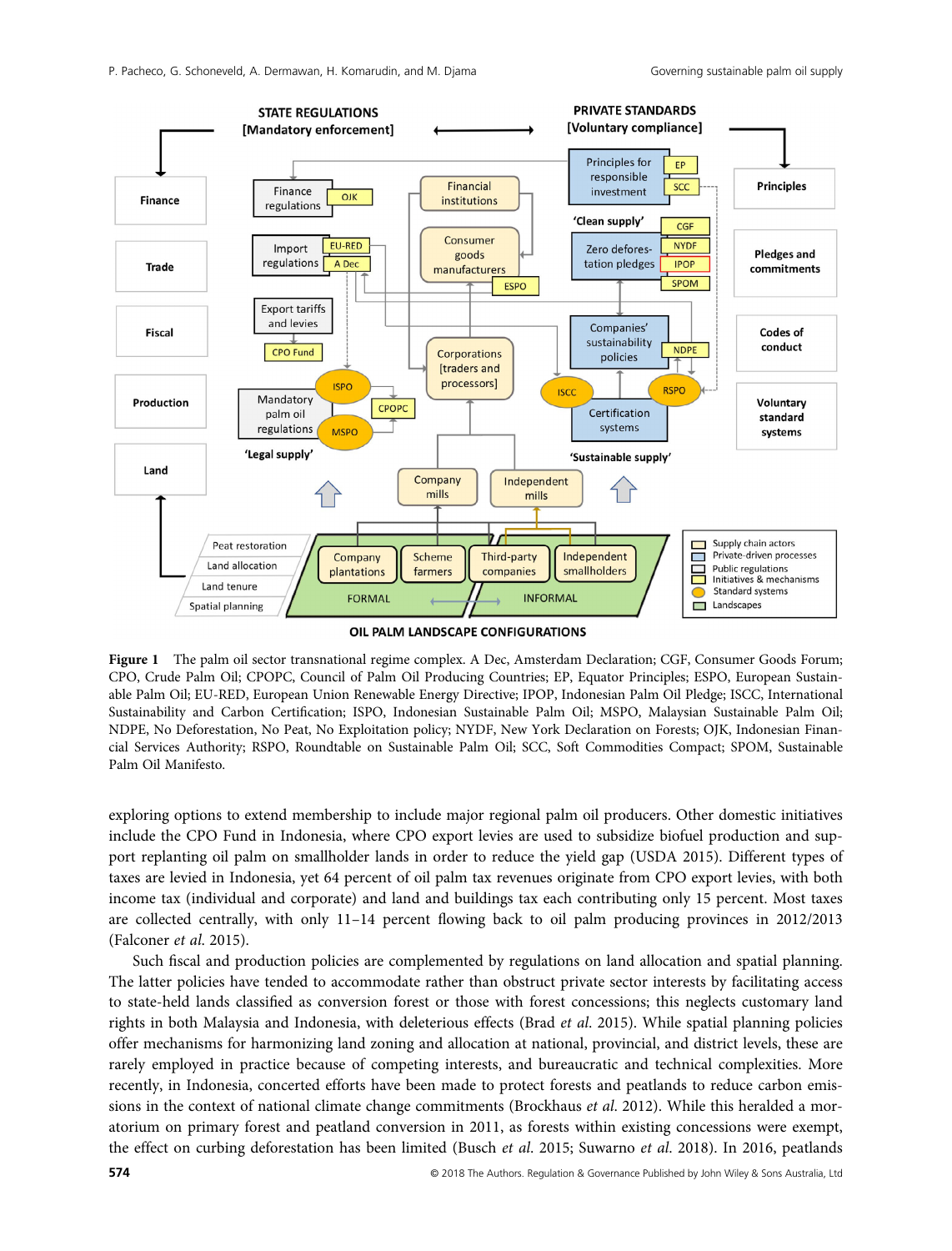were explicitly incorporated into policy: new concessions on peatlands were halted and mechanisms were created for restoring peatlands affected by forest fires. This was largely motivated by bad publicity, pursuant diplomatic conflict, and public outcry over the health effects (Tacconi 2016).

Over the past decade, private sector initiated self-regulation and co-regulation have gained prominence, partly in response to the increasingly stringent procurement standards of consumer goods manufacturers. These private regulations, most notably the international voluntary certification systems, are increasingly filling the regulatory vacuum. The RSPO, established in 2004, involves third-party compliance monitoring of adherence to the RSPO standard, which primarily addresses aforementioned land and environment performance issues. Although it is currently the most widely adopted private standard, it is yet to be adopted industry-wide (Morley 2015), with just 21 percent of total global CPO supply RSPO certified in 2015 (Roundtable on Sustainable Palm Oil [RSPO] 2016). Adoption has been most prevalent among large, well-resourced corporate groups, with smaller producers facing financial, technical, and legal barriers to compliance (Brandi et al. 2015). Many corporate groups have also begun to formulate and adopt their own codes of conduct, to further institutionalize social and environmental performance targets, and lower financial and reputational risk (Gnych et al. 2015). Another certification system increasingly being adopted is the International Sustainability and Carbon Certification (ISCC), established in 2010 to certify CPO sold to the EU biodiesel market. To secure market access, CPO sold to EU biodiesel markets must be certified under a European Commission (EC) accredited certification scheme, to count toward the European Union Renewable Energy Directive (EU-RED) biofuel blending targets (International Sustainability and Carbon Certification [ISCC] 2017).

Since 2013, many large chain actors have made ambitious pledges to fully eliminate deforestation from their supply chains, most by 2020. Although diverse chain actors have made such pledges, the zero deforestation movement is chiefly driven by large consumer goods manufacturers who have pressured their suppliers further upstream to comply with the pledges (Climate and Land Use Alliance 2014; Bregman 2015). Many European governments, through the 2015 Amsterdam Declaration, are also committed to ensuring that all palm oil traded within their markets is certified by 2020, with industry platforms established for that purpose in Belgium, Denmark, France, Germany, Italy, Norway, the Netherlands, Sweden, and the United Kingdom (UK). In 2015, the Dutch Oils and Fats Industry (MVO) along with the Sustainable Trade Initiative (IDH) established the European Sustainable Palm Oil (ESPO) project to support 100 percent sustainable palm oil sourcing (European Sustainable Palm Oil [ESPO] 2017). In 2016, Norway became the first country to apply zero deforestation commitments to all public procurement activities (Gaworecki 2016). Likewise, the European Parliament issued a non-binding resolution in April 2017, attempting to impose more stringent conditions on palm oil imported by European markets, including the phasing out of palm oil as a component of biofuels, preferably by 2020 (European Parliament 2017).

Financial service providers play an important role in financing plantation expansion, processing, and refining capacity. Most major international financial institutions (IFIs) provide financial services to palm oil actors (Chain Reaction Research 2017). Lending to the sector is increasingly subject to adherence to the Equator Principles and, for certain banks, sector-specific Environment, Social and Governance (ESG) criteria. With IFIs increasingly being held to account for their clients' social and environmental misconduct, risk mitigation strategies strongly underpin the recent momentum behind more explicit ESG integrations (Stampe & McCarron 2015). Common standards are also beginning to emerge, with finance platform the Banking Environment Initiative (BEI) developing the Soft Commodities Compact, whose responsible lending guidelines now incorporate numerous RSPO criteria (University of Cambridge 2018). These changing norms and practices have prompted the Indonesian Financial Service Authority (OJK) to formulate the "Sustainable Financial Roadmap," which establishes a pathway for integrating responsible lending practices into the operations of eight of Indonesia's largest commercial banks (Pramudya et al. 2017) and recently, to issue a regulation that provides the legal basis for requesting sustainability plans from Indonesia's financial services providers.

Private sector initiatives, as well as the European Parliament's resolutions on palm oil, have not been well received by the Indonesian and Malaysian governments, particularly zero deforestation commitments and attempts to ban palm oil imports. The establishment of CPOPC has been regarded as a political strategy to improve the governments' capacity to dictate governance dynamics within the palm oil sector and undermine the ongoing privatization of sector regulation. The Indonesian government's stance on these processes is reflected in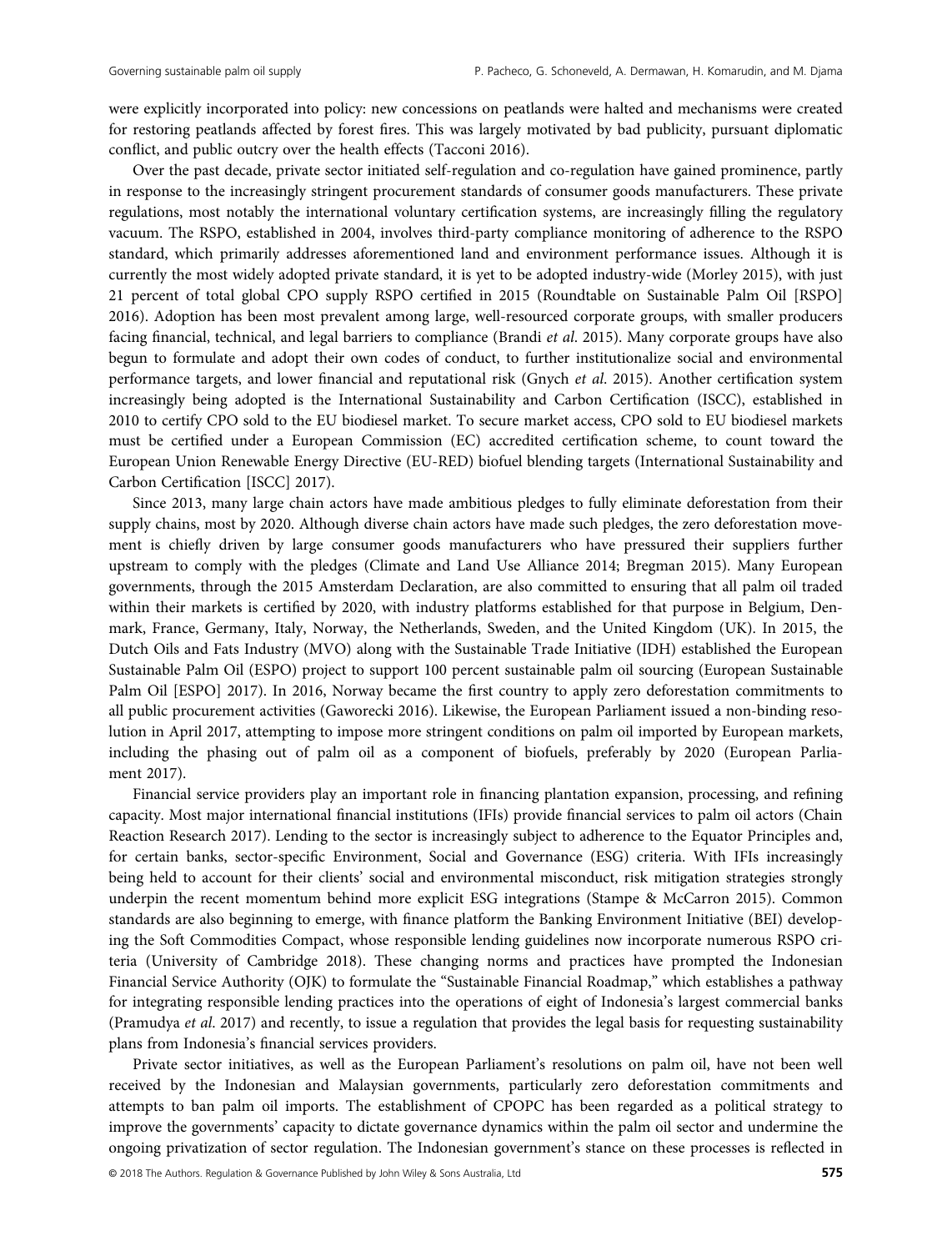their accusation of six corporate groups – attempting to coordinate the operationalization of their zero deforestation commitments through the Indonesian Palm Oil Pledge (IPOP) – of cartel practices. Subsequent threats by the national anti-monopoly agency to subject them to investigation forced IPOP's disbandment in mid-2016 (Vit 2016). This was viewed as a government strategy to undermine the legitimacy of private sector commitments and platforms, and re-establish the primacy of public regulations and state enforcement authority. Subsequently, the corporate groups made explicit that they would continue to pursue their commitments individually (Vit 2016). Despite this, multistakeholder efforts to develop a common set of zero deforestation definitions and principles are ongoing through the High Carbon Stock Approach initiative, which has successfully harmonized two different approaches. To improve the legitimacy of national standards, the Indonesian government was forced to initiate a process to strengthen ISPO, including a third-party monitoring mechanism. This is an ongoing process, and its legitimacy is still in question (Hidayat et al. 2018).

## 5. Governance challenges: Disconnects, complementarities, and antagonisms

The myriad state regulations and private initiatives constitute a regime complex, characterized by disconnects, complementarities, and antagonisms, related to palm oil sustainability objectives and strategies. By systematically unpacking these interactions, we identify opportunities for enhancing coherence across, and capitalizing on potential synergies between, the different regulatory initiatives. Table 1 provides a synthesis of disconnects, complementarities, and antagonisms across different policy realms. It draws on the information provided in Appendices I and II.

As Table 1 illustrates, the palm oil regime complex suffers from major internal disconnects. In the finance realm, communication is lacking between OJK, international banks, and CPO Fund efforts to support responsible lending and smallholder access to finance. In the trade realm, import policies adopted by consumer countries (EU-RED and ESPO) do not align with producer country developed standards (ISPO and MSPO), but rather with international standards (RSPO and ISCC). The third disconnect relates to fiscal policy. National revenues from palm oil-related land, income taxes, and export levies are not used to support major producing districts to take up more sustainable practices. The fourth disconnect highlights the lack of harmony between procurement requirements under private standards ("sustainable supply" under RSPO and ISCC certification, and "clean supply" under corporate zero deforestation policies) and those under public standards (i.e. "legal supply" under ISPO and MSPO). This creates confusion among chain actors about supply segregation rules, and increases disputes between public and private sector actors around implementation (Pirard et al. 2015). The fifth disconnect manifests itself in a lack of coherence between national and subnational sustainability policies. National government has opposed the use of High Conservation Values (HCV), a method developed under the RSPO to set aside conservation areas, yet subnational governments still attempt to incorporate it into their provincial regulations.

Despite these disconnects, complementarities between regulations and initiatives are also emerging. The first complementarity relates to finance. Many IFIs are adopting responsible lending policies, which has encouraged a number of major commercial banks in Malaysia and Indonesia to do the same. As part of due diligence requirements, these lending policies demand the adoption of public and private standards by major corporate actors receiving financial services from these banks (Pramudya et al. 2017), encouraging more widespread adoption of such standards. The second complementarity, related to trade, is the increasing use of voluntary standards (i.e. RSPO, ISCC) by consumer countries to verify that their national imports originate from sustainable sources (e.g. national initiatives under ESPO, EU-RED). The third is explicit inclusion in the CPO Fund of targets to support smallholder adoption of improved production practices; this is also discussed under the RSPO and endorsed by major corporations. The fourth is related to private sector efforts to develop and adopt industry-level codes of conduct and sustainability policies to enhance coherence and transparency in corporate policy. These industry initiatives draw heavily on RSPO and evolving zero deforestation norms, which could augment adoption rates. The final complementarity relates to land-use criteria in recent regulations, in which only unproductive lands can be converted into plantations. Government efforts to legalize essential ecosystem areas outside existing conservation and protected areas (which match the internationally recognized HCVs), complement the endeavors of major oil palm companies to set aside conservation areas. The integration of higher standards in the revised ISPO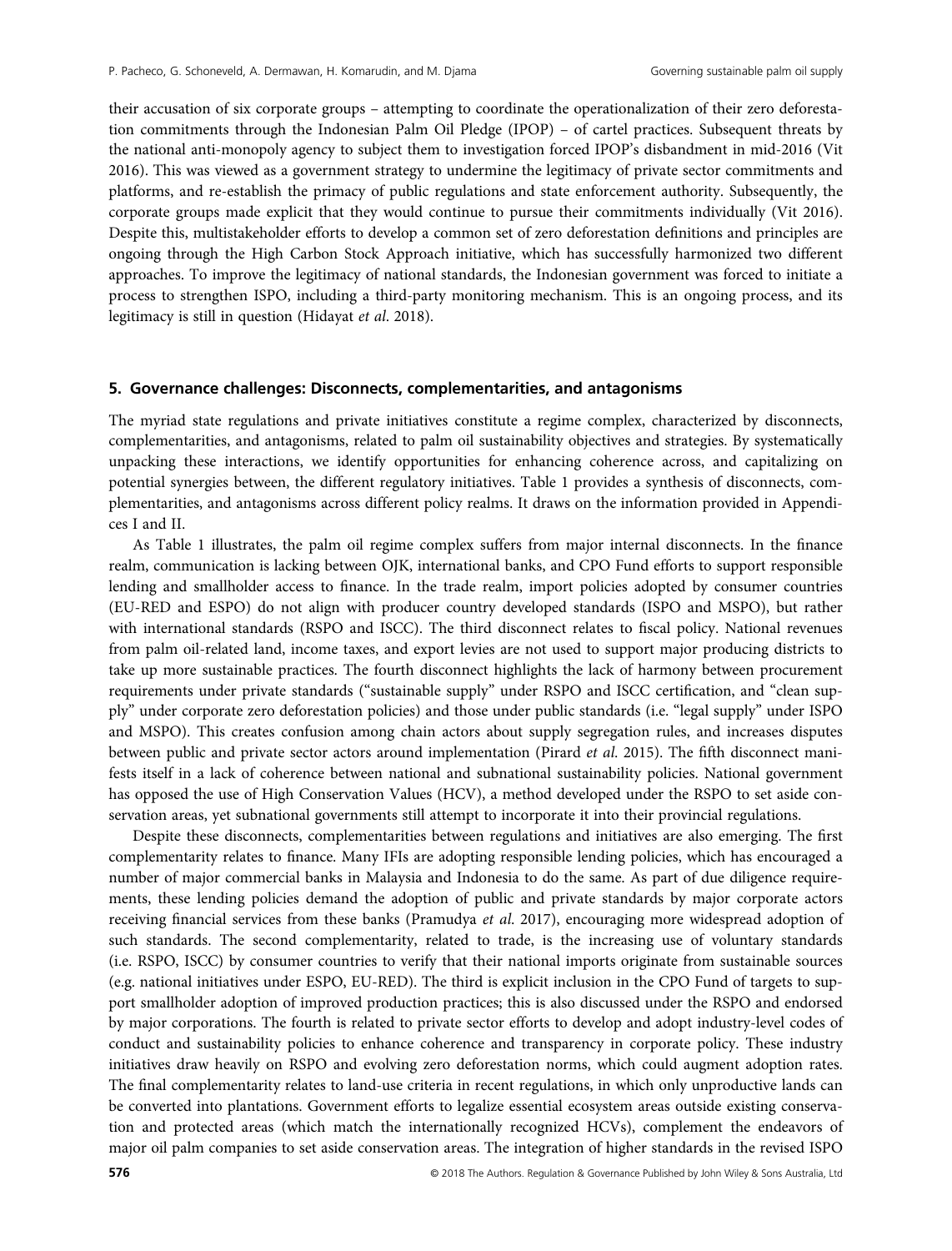| Levels     | Disconnects                                                                                                                                                                                                       | Complementarities                                                                                                                                                                                                    | Antagonisms                                                                                                                                                                                                                      |
|------------|-------------------------------------------------------------------------------------------------------------------------------------------------------------------------------------------------------------------|----------------------------------------------------------------------------------------------------------------------------------------------------------------------------------------------------------------------|----------------------------------------------------------------------------------------------------------------------------------------------------------------------------------------------------------------------------------|
| Finance    | Public funds (e.g. the CPO Fund)<br>are not completely aligned with<br>private sector attempts to support<br>responsible lending to stimulate<br>smallholder adoption of ISPO<br>standards                        | Policies adopted by international<br>financial institutions are being<br>internalized by domestic<br>commercial banks in Malaysia<br>and Indonesia, stimulated by state<br>regulatory bodies                         | Formal processes to integrate ESG<br>criteria within the banking system<br>conflict with widespread domestic<br>bank and informal local lender<br>practices, which target less<br>sustainable plantations                        |
| Trade      | Import policies adopted by<br>consumer countries do not rely on<br>state mandatory system standards<br>adopted in producer countries (i.e.<br>ISPO and MSPO)                                                      | Consumer countries adopt import<br>policies that rely on voluntary<br>system standards (i.e. ISCC,<br>RSPO) to verify that supply<br>originates from sustainable<br>sources                                          | Transnational consumer goods<br>companies set market constraints<br>(i.e. deforestation-free supply) that<br>conflict with expansion goals of<br>national states and companies                                                   |
| Fiscal     | Palm oil taxes collected are only<br>partially channeled to support<br>sustainable supply in the main<br>producing districts                                                                                      | The CPO Fund targets resources<br>to support improvements to<br>smallholder yields under<br>approaches endorsed by<br>companies                                                                                      | Local authorities use informal<br>ways to capture economic rents<br>from plantations, through the<br>granting of permits                                                                                                         |
| Production | Different types of standards and<br>methods linked to "legal" (ISPO),<br>"sustainable" (RSPO, ISCC), and<br>"clean" supply (company pledges)<br>are developing to segregate<br>different types of palm oil supply | The private sector adopts codes of<br>conduct and sustainability policies<br>that rely on RSPO certification,<br>and occasionally, makes more<br>ambitious efforts toward<br>de-linking supply from<br>deforestation | State regulations contradict<br>private sector attempts to comply<br>with zero deforestation pledges,<br>mainly relating to attempts to set<br>aside HCV and HCS areas within<br>concessions granted for oil palm<br>development |
| Land use   | There is a lack of communication<br>between national and provincial<br>levels over methods adopted for<br>setting aside conservation areas                                                                        | Land-use regulations pay<br>increasing attention to methods<br>and criteria developed by private<br>standards to protect forests and<br>peatlands                                                                    | Land, finance, and service<br>provision transactions occur<br>formally and informally, which<br>makes state and company actions<br>to regulate illegal supply more<br>difficult                                                  |

|  | Table 1 Disconnects, complementarities, and antagonisms in the global palm oil sector |  |  |  |  |
|--|---------------------------------------------------------------------------------------|--|--|--|--|
|--|---------------------------------------------------------------------------------------|--|--|--|--|

CPO, crude palm oil; ESG, environmental, social and governance; HCS, high carbon stock; HCV, high conservation value; ISCC, International Sustainability and Carbon Certification; ISPO, Indonesian Sustainable Palm Oil; MSPO, Malaysian Sustainable Palm Oil; RSPO, Roundtable on Sustainable Palm Oil.

criteria and indicators, along with third-party monitoring, will further improve these standards, increasing their convergence with those of private standard systems.

However, several antagonisms between regulatory initiatives are also apparent. Within finance, the key antagonism relates to the emergence of a formal banking sector process to upscale ESG integration. This conflicts with domestic bank and informal lender strategies that target a less sustainable client base. A disproportionately large amount of CPO funding goes to subsidize biofuels, while only a small proportion has been disbursed to finance smallholders' replanting efforts and promote environmentally friendly practices. This appears to contradict the original idea of the CPO policy. The second antagonism, in the trade realm, relates to transnational consumer goods manufacturers' deforestation-free sourcing policies. Such policies conflict with the sector expansion goals of both governments and companies in producer countries. The third antagonism, in the fiscal realm, relates to the informal capture of economic rents by local governments. Formal taxes collected at national level rarely reach the production zone departments that often bear enforcement responsibilities and are thus best placed to promote upgrading on the ground. The absence of a fiscal mechanism to incentivize those adopting and promoting sustainable practices represents another critical gap. The fourth, in the production realm, is associated with private standard compliance requirements that involve setting aside conservation areas within oil palm concessions, using HCV or High Carbon Stock (HCS) approaches. Because statutory law does not recognize such land-use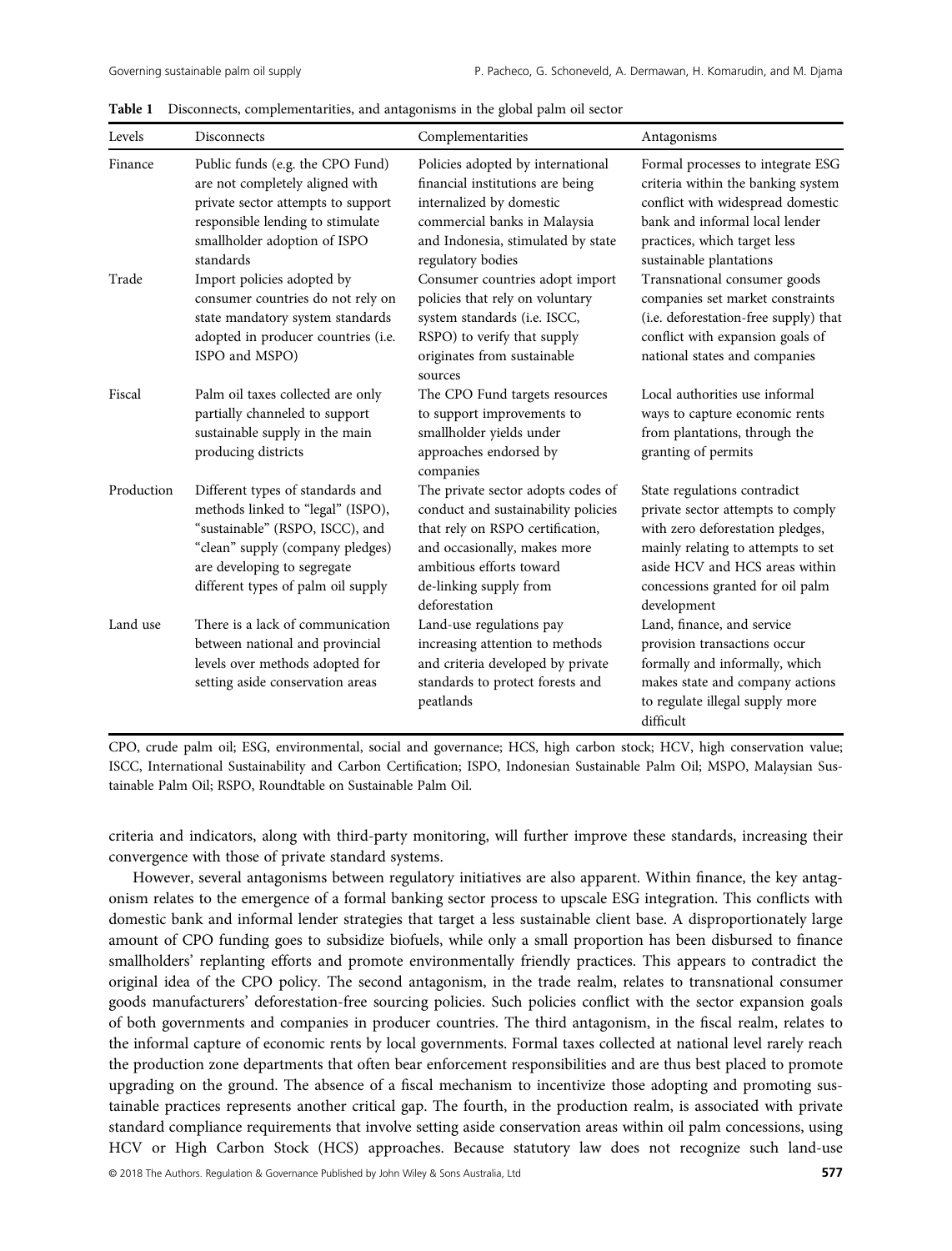classifications, privately conserved lands within concession areas risk reversion back to state control and reallocation to producers that lack similar sustainability ambitions (Aurora et al. 2015). Another major source of antagonism emerges from the clash between the oil palm economy's formal and informal segments. Because most transactions involving smallholders are informal and outside the purview of the state, the government is unable to effectively regulate smallholder production practices. This often results in forest land being freely traded to smallholders, production inputs such as planting material and fertilizers being of substandard quality, and fresh fruit bunch trade being highly opaque. For companies wishing to clean their supply chain while remaining inclusive of smallholders, this type of informality raises a number of challenges, mainly how to implement more rigorous traceability systems and enhance productivity. In addition, the vast majority of independent smallholders lack formal claims to land, therefore cannot access public funding and incentives, and cannot comply with the requirements of sustainability standards (Rietberg & Slingerland 2016). This threatens to further alienate smallholders from the formal (sustainable) economy and undermines the effectiveness of initiatives that aim to promote the upgrading of smallholder production systems.

#### 6. Emerging actions to foster transitions to sustainability

Various actors at different levels are beginning to address disconnects and antagonisms, while further exploiting existing complementarities, based on experimentalist approaches. These actions have three broad objectives: (i) to refine and harmonize sustainability regulations, standards, and tools, while learning from applicability across a range of companies; (ii) to implement business models that increase productivity, while overcoming the challenges of involving smallholders (often implemented by development organizations and NGOs); and (iii) to reconcile value chain interventions with landscape-based ones, by adopting jurisdictional approaches. These approaches are increasingly orchestrated by provincial level governors and facilitated by NGOs, which tend to operate as intermediaries.

#### 6.1. Refining and harmonizing sustainability regulations and standards

The deforestation-free supply chain commitments of consumer goods manufacturers led to The Forest Trust, Golden Agri-Resources (GAR), and Greenpeace developing the High Carbon Stock Approach (HCSA) to identify restricted areas for plantation development (Greenpeace 2013). This move resulted in a concrete implementation approach for zero deforestation based on objective and verifiable criteria (Greenpeace 2014). In 2014, a separate group of major palm oil producers, known as the Manifesto group, announced a voluntary moratorium on the clearance of HCS areas, based on empirically valid thresholds of carbon stocks under the HCS+ approach, which deviated from the Greenpeace-initiated HCSA. In 2015, a process was created to harmonize HCSA and HCS+, and, in late 2016, the different stakeholders agreed upon a single set of principles (High Carbon Stock Approach [HCSA] 2016). In 2017, a HCSA toolkit that merged the two approaches was finalized; its implementation is now being piloted by all major corporate stakeholders.

Two additional initiatives to augment sustainability standards are in place; one related to the RSPO, and one to ISPO. The RSPO has developed RSPO Next, which includes advanced add-on criteria for palm oil growers seeking to comply with "no deforestation, no fire, no planting on peat, reduction of GHGs, respect for human rights and transparency" (RSPO 2017). This is partly a response to criticism from consumer goods manufacturers that RSPO principles and criteria were not sufficiently comprehensive. In regards to ISPO, the Indonesian government, through the coordinating Ministry of Economic Affairs, initiated "Strengthening ISPO," replicating timber sector experience associated with the EU's initiative on Forest Law Enforcement, Governance and Trade (FLEGT), which engaged Indonesian public and private authorities in a multistakeholder process to develop and implement a jointly agreed timber standard and legality assurance system (Obidzinski et al. 2014). "Strengthening ISPO" is a participatory process involving stakeholder groups, such as state agencies and environmental NGOs, to improve existing Indonesian standards. Issues the group is trying to resolve include the development of criteria to evaluate land availability for plantation development, community consultation mechanisms, and legal conflicts associated with HCV protection. To improve credibility, efforts are being made to establish an accreditation body, a third-party auditing process, and an independent monitoring system through government regulation. The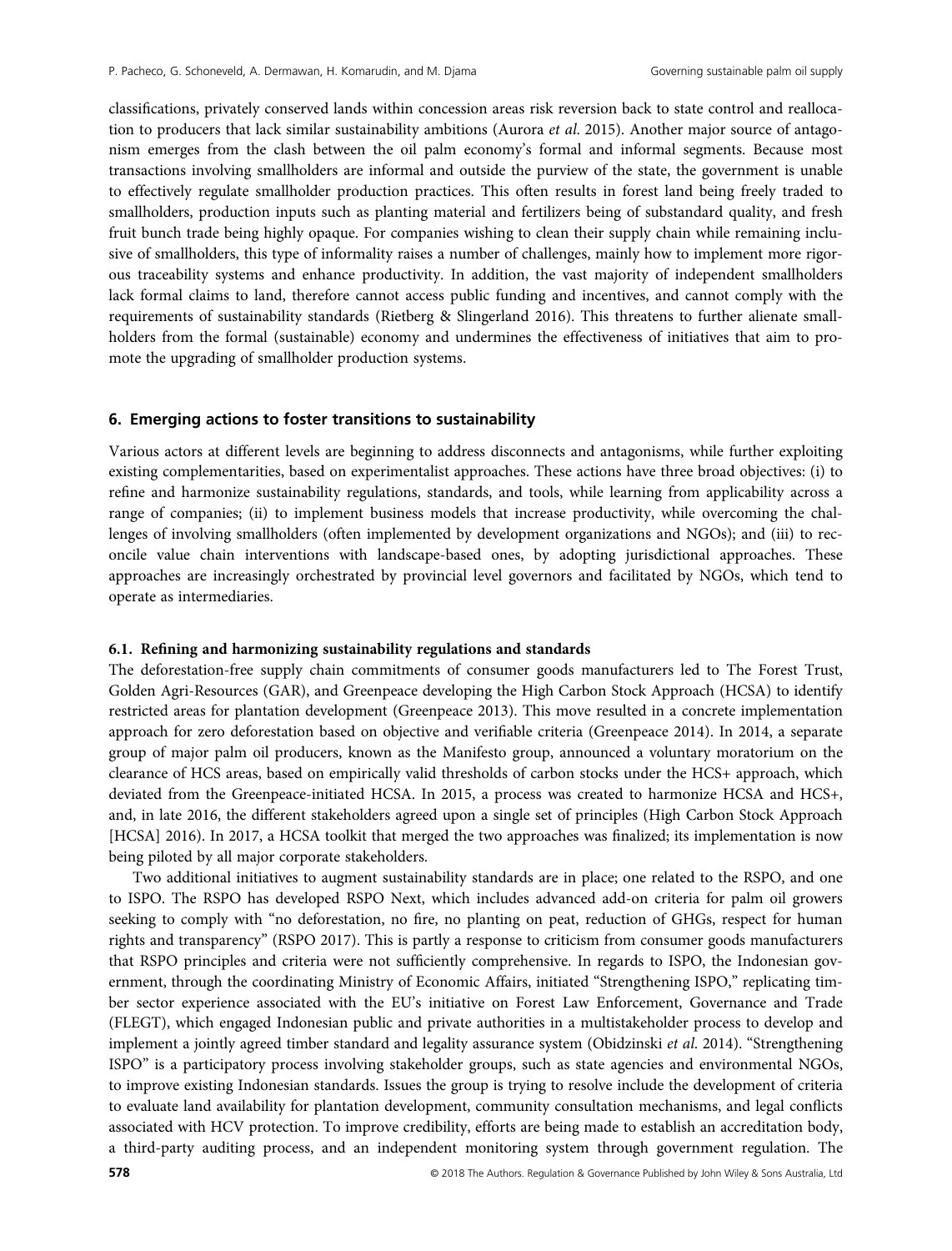Ministry of Environment and Forestry's efforts to legalize and protect essential ecosystem areas within concessions, like HCVs, will further strengthen the standards. Yet with the development of further oil palm plantations, only low-carbon areas will be converted, ensuring only "unproductive lands for plantation" – as already included in the regulation – are adopted during the land allocation process. The outcomes of these efforts are uncertain because of the vested and conflicting political interests involved in the process. Despite this, the increasing proliferation of sustainability initiatives illustrates that they have potential to stimulate an upward convergence of standards, although not without conflict.

## 6.2. Enhancing business models for enlarging productivity and smallholder inclusion

Major corporate groups are increasing their efforts to link enhanced traceability systems to better monitor and verify performance over commitments to zero deforestation. They are also linking them to improved business models. Such models provide services to help overcome the resource, capacity, and legality constraints preventing (certain) smallholders from achieving their productivity potential, fully complying with regulatory requirements, and accessing global palm oil markets on equitable terms. Recognizing the need for smallholders' requirements to be more explicitly addressed through actor-disaggregated approaches, companies and NGOs are collaborating on innovative new business models and value chain strategies to prevent smallholder disarticulation from global standards-driven markets. These actors include development organizations, such as IDH and the Dutch Development Organization (SNV), multilateral banks, such as the International Finance Corporation (IFC), and corporate sector-driven initiatives, such as the Partnership for Indonesia Sustainable Agriculture (PIS-Agro) and the PT SMART Working Group. Most initiatives share the common goal of enhancing the transparency and traceability of upstream activities in the value chain, by facilitating smallholder access to finance, typically through aggregation. This is primarily geared toward supporting smallholders to replace substandard oil palm varieties with improved varieties to increase yields and to overcome financial barriers to compliance (Bronkhorst et al. 2017). In addition, the national government is seeking to overcome the legality challenges preventing smallholders from formalizing their operations, through enactments such as Presidential Regulation No. 88/2017. This regulation aims to resolve conflicts over plantations on state forestlands by enabling smallholders to obtain land titles if lands have been occupied for over 20 years. However, few smallholders on state forestlands are likely to be able to benefit from this regulation (Jelsma et al. 2017; Schoneveld et al. 2017).

# 6.3. Reconciling value chain and landscape-based interventions by adopting jurisdictional approaches

The private sector and NGOs increasingly acknowledge that progress will be piecemeal if underlying structural issues affecting the sector are not comprehensively addressed. This necessitates more effective exploitation of the complementarities between public and private sector interventions (Wolosin 2016). Private–public partnerships are widely viewed as critical, especially around issues of sector competitiveness and formality, and improving the demarcation of production and protection areas. Private sector actors, NGOs, donors, and development organizations are supporting efforts in specific jurisdictions to identify and register smallholder lands and promote district-level monitoring, reporting, and verification of land-use change (Watts & Irawan 2016). This is part of a broader attempt to link deforestation-free supply chain initiatives with jurisdictional approaches to reducing deforestation and forest degradation (REDD) (Meyer & Miller 2015). Provincial regulations are emerging in support of private standards for sustainability: South Sumatra's Governor committed to transforming South Sumatra into a sustainable province; the Governor of Central Kalimantan acknowledged the importance of aligning regulations with HCV principles by allowing palm oil companies to retain and protect areas within their concessions; and, in 2015, Sabah state issued a 10-year plan detailing a process to ensure all CPO produced within its jurisdiction was RSPO certified. Many of these subnational state initiatives seek to attract investors by aligning with private standards (thus reducing company risk and monitoring costs), benefiting from offtake markets that, in turn, become more accessible (Pacheco et al. 2017b). Such approaches were championed by Unilever and Marks & Spencer, who in late 2015 launched the "Produce and Protect" approach, through which they commit to prioritizing commodity procurement from areas implementing jurisdictional forest and climate initiatives (Consumer Goods Forum 2015).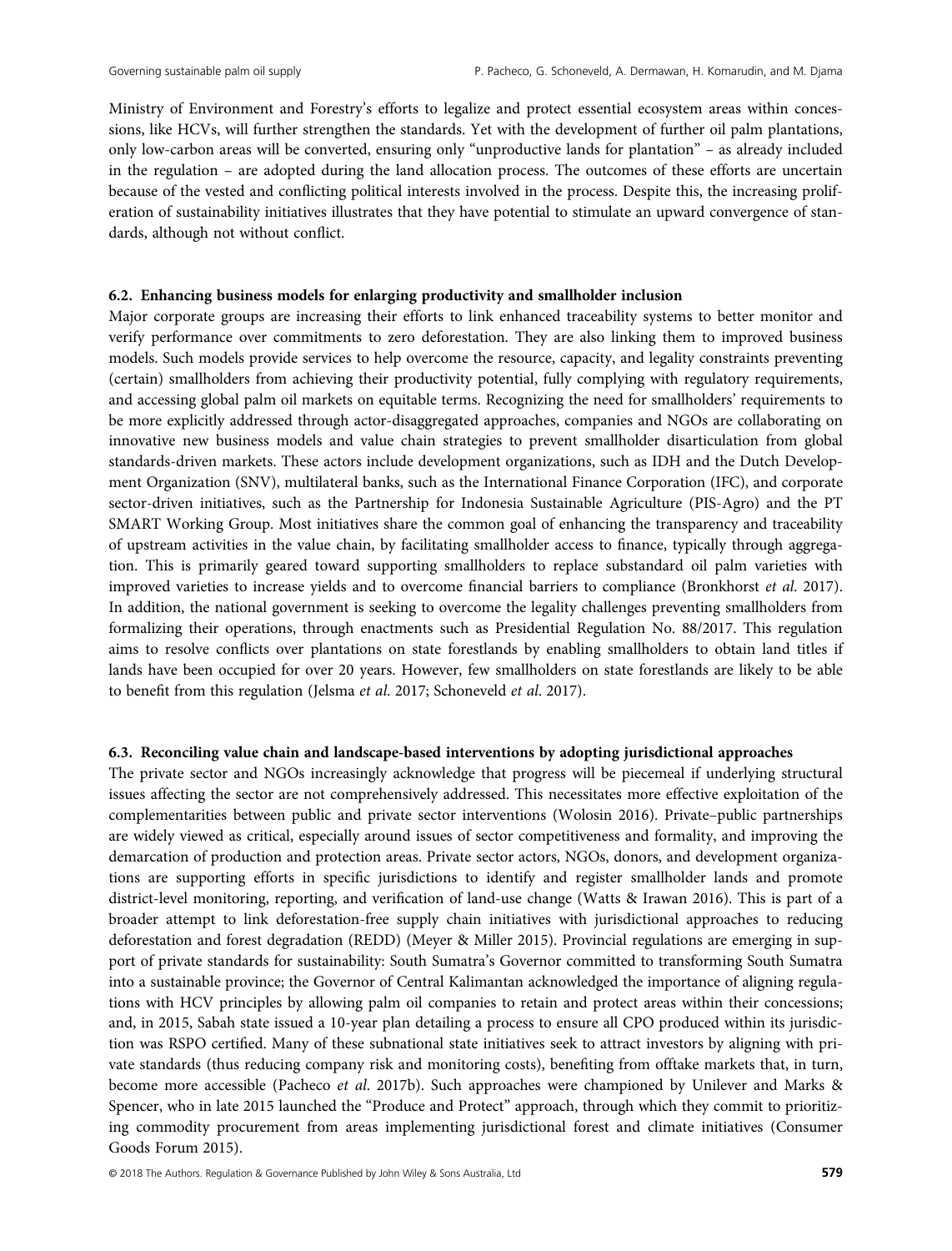## 7. Discussion

Rapid palm oil sector expansion has contributed to rural economic development and reduced poverty rates in Southeast Asia, notably in Malaysia and Indonesia. However, this comes at the expense of the environment through carbon emissions, deforestation, and biodiversity loss. It has also given rise to new developmental challenges. Smallholders face constraints that prevent improved practices and yields, access to formal oil palm economy benefits, and secure tenure rights. With the value chain's growing complexity, regulations and initiatives governing palm oil have become more complex, producing a transnational regime complex that mixes state regulations and private standards, such as certification, codes of conduct, and self-regulatory initiatives.

This transnational regime complex is maturing and taking on increasingly challenging issues: improving the terms of smallholder participation; reducing land conflicts; addressing substandard labor conditions; halting crop expansion on biodiverse and high carbon stock forests and peatlands; and reducing fires and haze. As the sector becomes more environmentally conscious, new challenges are emerging. With unabated growth in the global demand for palm oil, issues arising from expansion and increasing pressure on land outside forest and peatlands will need to be addressed (Pirker et al. 2016). This will include the recovery of degraded lands and the integration, rather than displacement, of smallholders occupying low-carbon stock croplands, without undermining food supply and local livelihoods. Ongoing efforts to build more coherent governance architecture should reduce current performance issues and enhance sector capacity, with reduced social and environmental impacts (Austin et al. 2015).

The unresolved disconnects and antagonisms, particularly between producer country state regulations and international standards, have frustrated efforts to build international synergies among private corporate policies and codes of conduct and transnational initiatives in consumer countries, particularly in the EU. While processes of upward convergence are evident between different private standards, weak alignment of these private standards with producer country state interests has undermined improved governance. This hinders the development of more effective coordination mechanisms and the implementation of incentives to resolve the negative social and environmental tradeoffs arising from market and production conditions beyond the duty and capacity of individual companies. It also challenges governments' enforcement capacity.

We identified several areas where synergies could be established between public and private initiatives. The areas with the greatest potential include: coordination in the supply of responsible finance under agreed criteria, complementarities in the provision of incentives to improve smallholder performance, and rules to set aside high-carbon forest while safeguarding the rights of local populations. These require improved coordination across different levels of governance, as well as across public and private realms of decisionmaking.

The three main goals to improve the effectiveness and legitimacy of the transnational palm oil regime complex are: (i) to strengthen accountability and transparency in the value chain and political systems; (ii) increase smallholder empowerment, and production and environmental performance; and (iii) introduce new incentives to increase the uptake of sustainability practices, in ways that level the playing field for independent smallholders. These three goals should be pursued simultaneously.

Initiatives are emerging, particularly in Indonesia that have the potential to improve complementarities between state regulations and private standards, suggesting that greater harmonization of policies and regulatory frameworks across public and private sectors and between different levels of government is possible. Yet antagonisms persist as a result of strong vested interests and patronage systems reinforcing private actors' privileges, while protecting the power position of key state actors benefiting from business-as-usual situations. Emerging initiatives are largely adopting experimentalist approaches. These may be more effective in mobilizing public and private action related to regulatory harmonization, business models, and jurisdictional approaches, in which government actors, corporate players, and NGOs attempt to establish different institutional arrangements.

Regarding accountability and transparency, important steps have been taken, with major corporate groups establishing and taking up third-party certification, notably the RSPO. This has become an accepted mechanism for compliance with the import regulations of major consumer countries, as well as with the procurement policies of major consumer goods manufacturers; however, it will take time before they are accepted by other major consumer countries (e.g. China and India). While demand-side compliance pressures have, despite limitations, contributed to increasing private standard adoption rates, supply-side pressures remain comparatively weak.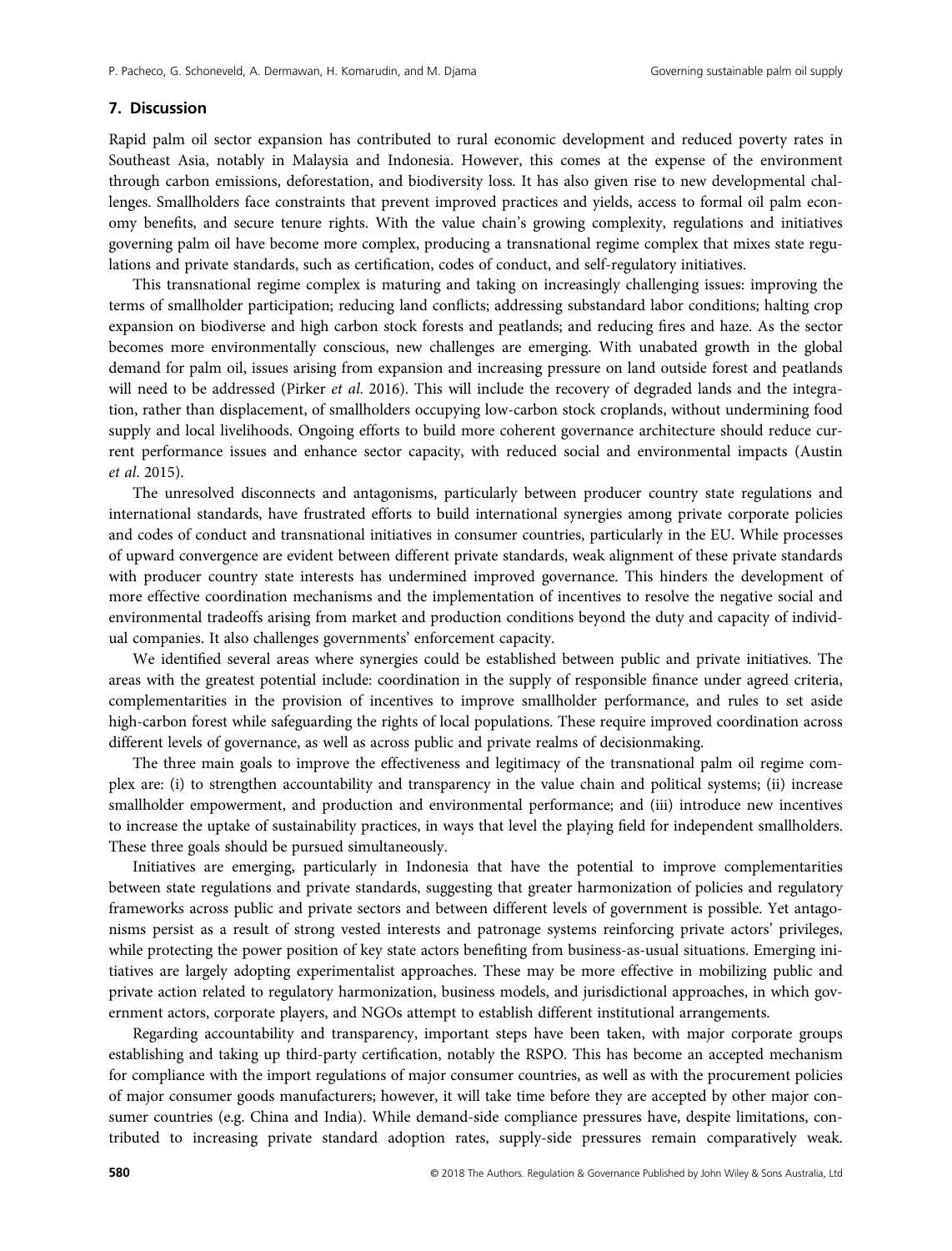Although the CPOPC and a strengthened ISPO have the potential to develop a system built on principles and criteria similar to those adopted by the RSPO, a more transparent monitoring system needs to be developed for such standards to be perceived as legitimate by major importer countries and consumer goods manufacturers. Greater collaboration around the design of such a system is therefore warranted. Reducing the compliance gap could help to reduce production costs and enhance sector-wide capacity to adopt and adhere to standards. Improved land-use planning, monitoring of illegal land occupation, and land tenure regularization could reduce the prevalence of producers ineligible for certification. While common rules for doing so need to be established nationally, subnational governments require support to implement those rules. As such, sectoral fiscal earnings and CPO Fund finance should be invested in subnational level capacity building, albeit with improved checks and balances that ensure more effective outcomes.

Constantly changing sustainability norms threaten to alienate smallholders by increasing barriers to compliance. While cited interventions could contribute to overcoming barriers, reducing the yield gap, and enhancing smallholder competitiveness in global markets, targeted smallholder support is required. Improved public extension services and oversight in input and offtake markets (and funding to subnational governments to support this) are key to integrating smallholders into the formal, standard-driven palm oil market. However as companies – and the internal and external private standards shaping their practices – are partly accountable for the emerging pressure on smallholders to upgrade, equity considerations should feature more prominently in corporate strategy. New business models that better link independent smallholders to inter alia input markets, finance, and technical support are being implemented by development projects and NGOs acting as intermediaries, often with support from companies. Yet the upscaling of successful schemes is still a major barrier that may require more active involvement of financial institutions, civil society organizations, and local government institutions.

Because private standards, at least in the oil palm sector, typically lack mechanisms to encourage companies to further invest in smallholder integration, targeted national-level (fiscal) incentives may be necessary. In addition to the promotion of better business models, incentives could be introduced to further encourage jurisdictions to pursue sustainability and productivity objectives more actively, to align associated interventions with corporate procurement policies, and to stimulate sectoral agencies to better enforce regulations in support of ISPO and MSPO. To enhance the legitimacy of those efforts, closer collaboration between stakeholders is needed to develop a uniform monitoring, reporting, and verification system. Exploiting complementarities between company-level RSPO auditing and landscape-level monitoring systems is desirable.

The emergence of jurisdictional approaches is a step in that direction. However, they are thus far limited to a select number of provinces and lack an overarching national framework. Jurisdictional approaches will require strong alignment between public policies and private initiatives, as well as alignment across levels of government. Advancing sustainability at the jurisdictional level may not only attract companies interested in sourcing from clean suppliers, it could also serve to orient public investments to overcome performance issues and upgrade value chains. They may also stimulate increased collaboration among stakeholders in specific jurisdictions, to advance territorial planning for land use and infrastructure development, conservation of threatened ecosystems, safeguarding of local populations' rights and cultural values, provision of services, and technological knowhow for smallholders, as well as the monitoring of jurisdictional performance over time. Adopting experimentalist approaches to solve disconnects, overcome antagonisms, and strengthen complementarities in the palm oil regime complex may offer the potential to address the three major issues affecting the palm oil sector's social, economic, and environmental performance, but specific actions are needed.

One specific mechanism through which experimentalist governance approaches could help to resolve the coordination problems identified is that of public comparison or "benchmarking of equivalence" as a way of reconciling and promoting convergence among competing standards (see Overdevest & Zeitlin 2012). Another is the establishment of joint committees, comprising national and transnational actors, to review the implementation of agreed sustainability principles or standards. Such committees can recommend corrective actions on the ground and, where necessary, revisions of the standards and procedures themselves, as has been the case with FLEGT implementation (see Overdevest & Zeitlin 2018). Experimentalist approaches can also benefit from comparative assessments, resulting from companies self-reporting, with NGO support, on the outcomes (e.g. in sustainable production, standards uptake, farmers benefits) of their different experiences in diverse geographical contexts, as part of debates on existing platforms (e.g. Innovation Forum, Responsible Business Forum).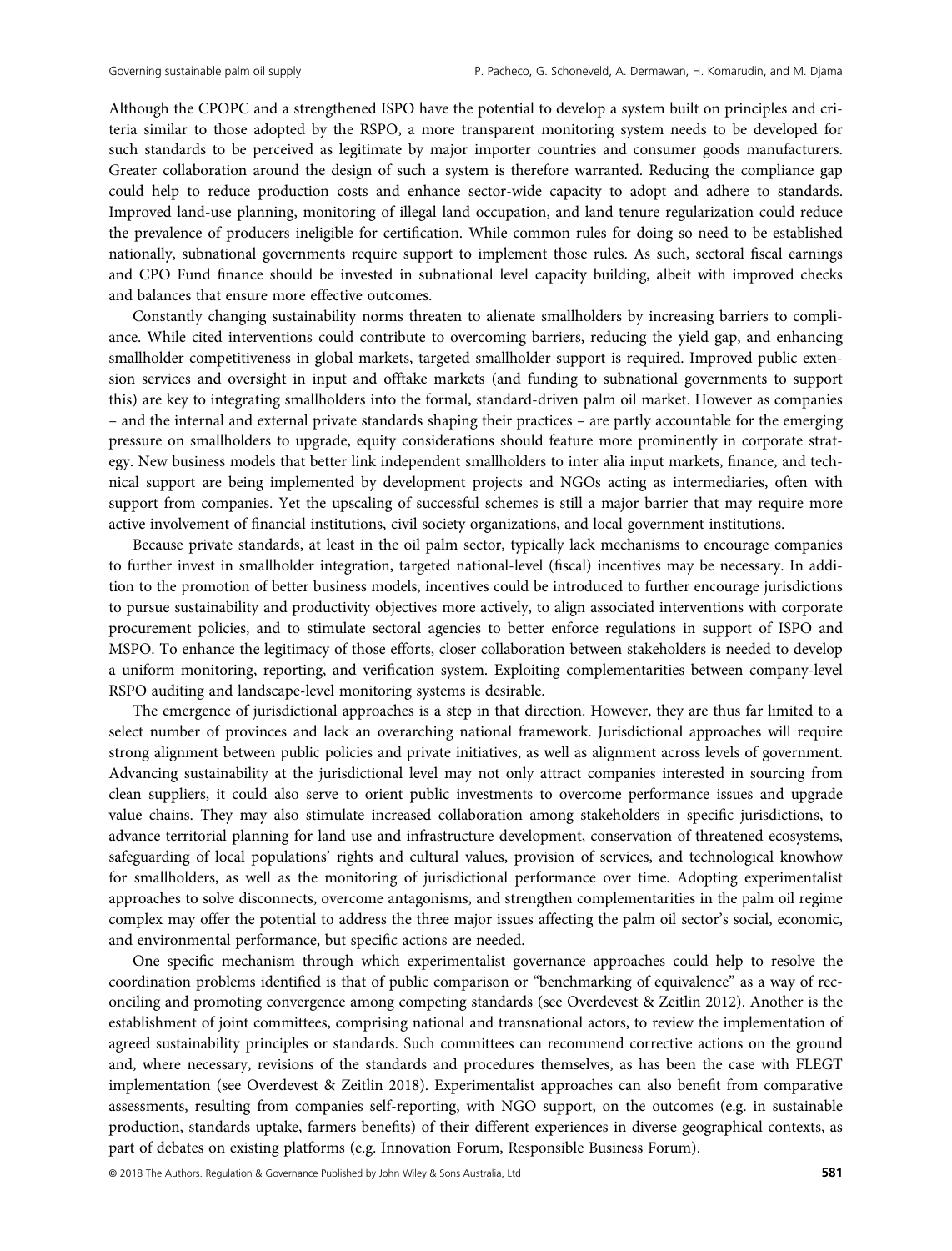## 8. Conclusions

The global palm oil value chain has increased in complexity over time, as has the governance system for the sector. The latter has evolved into a transnational regime complex involving state policies and regulations, marketbased mechanisms, and self-regulatory initiatives that interact on and within different scales, from the global to the subnational. In our conceptualization of the palm oil regime complex, we have highlighted the diversity of interactions among state and non-state actors and regulatory instruments, both vertically and horizontally, by unpacking emerging disconnects, complementarities, and antagonisms. This offers insights into the complexity of the system governing the global palm oil value chain. We have emphasized three major performance issues that challenge the effectiveness of this regime complex: land conflicts, yield gaps, and carbon emissions. Despite progress, these issues have proven to be intractable, and continue to undermine the sustainability and inclusivity of the sector.

While important complementarities between state regulations and private sector-driven initiatives are increasingly being explored at international level, several disconnects and antagonisms have emerged nationally and subnationally. These reveal unresolved disputes over power and authority both within government, and between government, the private sector, and major consumer countries. Addressing these disputes is critical to advance sectoral sustainability and inclusivity goals. Complementarities have been built primarily around transnational companies and NGO initiatives, largely a result of pressure from consumer goods manufacturers, and increasingly, retailers and banks. Such complementarities are yet to contribute meaningfully to the reversal of the sector's structural performance issues because of challenges in resolving disconnects and antagonisms. Additionally, the legitimacy of Malaysian and Indonesian efforts to set up their own globally recognized standards, in ways that are acceptable for end-users and governments, is still in doubt if they fail to build in a multistakeholder process.

It is difficult to foresee how the palm oil regime complex will evolve. Our conceptualization, however, offers important insights to help overcome institutional barriers and build greater synergies between institutions and regulations at value chain and territorial level. Our analysis examines how public and private regulations impact the performance of the sector, yet it does not interrogate the role of specific interventions adopted by individual companies or their impacts. For example, supply chain and risk management interventions could influence chain governance dynamics, which in turn bears on regulatory processes within transnational regime complexes. Questions that warrant further critical enquiry analysis thus include: How is the regime complex shaped by the way in which leading companies govern the palm oil value chain?; What type of coordination mechanisms do leading companies adopt, with respect to their suppliers and buyers?; Which actors are best positioned to drive improvements in global value chain governance?; and How do sustainability considerations play into these dynamics? Linking analyses on regime complexity to global value chain dynamics could serve to better represent the interface between commercial and public interests, in the context of sustainability governance.

#### Acknowledgments

This work was partly funded by the United States Agency for International Development through the Governing Oil-palm Landscapes for Sustainability (GOLS) Project, and the Deutsche Gesellschaft für Internationale Zusammenarbeit (GIZ) GmbH. This work was undertaken as part of the CGIAR Research Program on Forests, Trees and Agroforestry (CRP-FTA) lead by the Center for International Forestry Research (CIFOR) in partnership with Bioversity International, the Tropical Agricultural Research and Higher Education Center (CATIE), the Agricultural Research Centre for International Development (CIRAD), and the International Center for Tropical Agriculture and the World Agroforestry Centre.

#### References

Abbott KW, Snidal D (2009) The Governance Triangle: Regulatory Standards Institutions and the Shadow of the State. In: Mattli W, Woods N (eds) The Politics of Global Regulation, pp. 44–88. Princeton University Press, Princeton, NJ.

Abram NK, Meijaard E, Wilson KA et al. (2017) Oil Palm–Community Conflict Mapping in Indonesia: A Case for Better Community Liaison in Planning for Development Initiatives. Applied Geography 78, 33–44.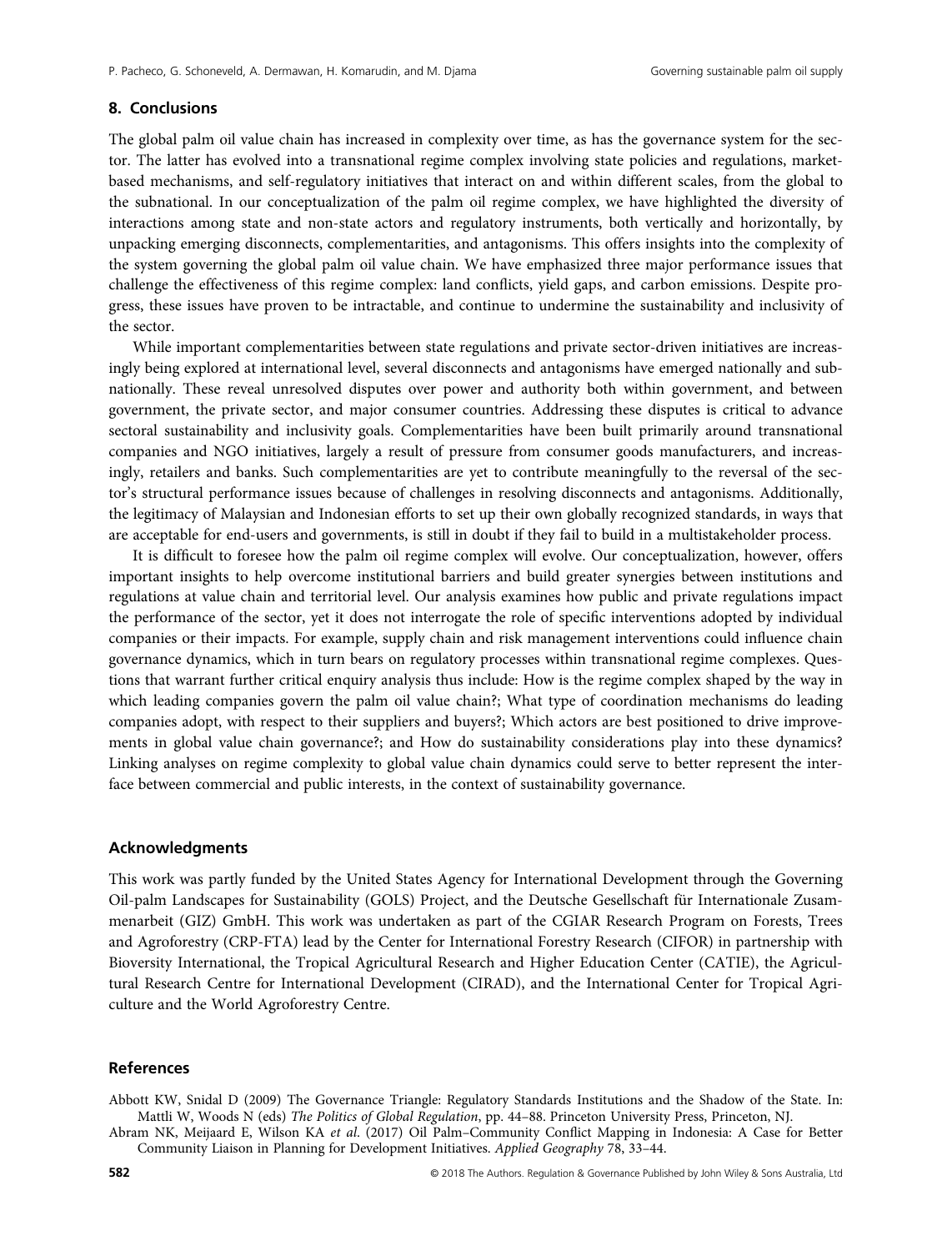- Adger WN, Brown K, Tompkins EL (2005) The Political Economy of Cross-scale Networks in Resource Co-management. Ecology and Society 10(2), 9.
- AgroIndonesia (2015) IPOP Langgar Kedaulatan RI. AgroIndonesia, Jakarta, Indonesia.
- Alter KJ, Meunier S (2009) The Politics of International Regime Complexity. Perspectives on Politics 7, 13–24.
- Arora B, Dyoti D, Singh S, Singh A (2014) Responsible Business Practices in the Indian Palm Oil Sector. Center for Responsible Business, New Delhi.
- Aurora L, Palmer B, Paoli G, Prasodjo R, Schweithelm J (2015) Indonesia's Evolving Governance Framework for Palm Oil: Implications for a No Deforestation, No Peat Palm Oil Sector. Daemeter Consulting, Bogor, Indonesia.
- Austin KG, Kasibhatla PS, Urban DL, Stolle F, Vincent J (2015) Reconciling Oil Palm Expansion and Climate Change Mitigation in Kalimantan, Indonesia. PLoS One 10, e0127963.
- Baudoin A, Bosc P-M, Moulin M et al. (2015) Linking the Transformation of Production Structures to a Multidimensional Sustainability Assessment Grid of Smallholders' Oil Palm Plantations. International Journal of Sustainable Development & World Ecology 22, 520–532.
- Brad A, Schaffartzik A, Pichler M, Plank C (2015) Contested Territorialization and Biophysical Expansion of Oil Palm Plantations in Indonesia. Geoforum 64, 100–111.
- Brandi CA (2017) Sustainability Standards and Sustainable Development: Synergies and Trade-offs of Transnational Governance. Sustainable Development 25, 25–34.
- Brandi C, Cabani T, Hosang C, Schirmbeck S, Westermann L, Wiese H (2015) Sustainability Standards for Palm Oil: Challenges for Smallholder Certification under the RSPO. The Journal of Environment & Development 24, 292-314.
- Bregman T (2015) Achieving Zero (Net) Deforestation Commitments: What it Means and How to Get There. Global Canopy Programme, Oxford, UK.
- Brockhaus M, Obidzinski K, Dermawan A, Laumonier Y, Luttrell C (2012) An Overview of Forest and Land Allocation Policies in Indonesia: Is the Current Framework Sufficient to Meet the Needs of REDD+? Forest Policy and Economics 18, 30–37.
- Bronkhorst E, Cavallo E, van Dorth tot Medler M-M, Klinghammer S, Smit HH, Gijsebbergh A et al. (2017) Current Practices and Innovations in Smallholder Palm Oil Finance in Indonesia and Malaysia: Long-term Financing Solutions to Promote Sustainable Supply Chains. CIFOR Occasional Paper No. 177. Center for International Forestry Research, Bogor, Indonesia.
- Busch J, Ferretti-Gallon K, Engelmann J et al. (2015) Reductions in Emissions from Deforestation from Indonesia's Moratorium on New Oil Palm, Timber, and Logging Concessions. Proceedings of the National Academy of Sciences 112, 1328–1333.
- Caroko W, Komarudin H, Obidzinski K, Gunarso P (2011) Policy and Institutional Frameworks for the Development of Palm Oil-based Biodiesel in Indonesia. CIFOR Working Paper No. 62. Center for International Forestry Research, Bogor, Indonesia.
- Chain Reaction Research (2017) Banks Finance More Palm Oil than Investors: Investors Face Indirect Exposure. Aidenvironment, Climate Advisers, Profundo, Amsterdam, the Netherlands.
- Climate and Land Use Alliance (ed) (2014) Cascade of Corporate Commitments to Zero-deforestation Palm Oil. In: Climate and Land Use Alliance (ed). Disrupting the Global Commodity Business: How Strange Bedfellows are Transforming a Trillion-dollar Industry to Protect Forests, Benefit Local Communities, and Slow Global Warming, p. 19. Climate and Land Use Alliance, San Francisco, CA.
- Colchester M, Chao S (2013) Conflict or Consent? The Oil Palm Sector at a Crossroads. Forest Peoples Programme (FPP), Sawit Watch and TUK INDONESIA, Moreton-in-Marsh, UK.
- Consumer Goods Forum (2015) Statement from Consumer Goods Forum Co-chairs, Acting Individually: Production Protection 1. [Last accessed 14 Feb 2017.] Available from URL: [http://tfa2020.org/wp-content/uploads/2015/12/01122015-\\_Produce-](http://tfa2020.org/wp-content/uploads/2015/12/01122015-_Produce-Protect-CGF-statement.pdf)[Protect-CGF-statement.pdf](http://tfa2020.org/wp-content/uploads/2015/12/01122015-_Produce-Protect-CGF-statement.pdf).
- Cramb R, McCarthy JF (2016) The Oil Palm Complex: Smallholders, Agribusiness and the State in Indonesia and Malaysia. NUS Press, Singapore.
- De Búrca G, Keohane RO, Sabel C (2014) Global Experimentalist Governance. British Journal of Political Science 44, 477–486.
- Directorate General of Estates (2014) Tree Crop Estate Statistics of Indonesia 2012–2014: Oil Palm. Ministry of Agriculture, Republic of Indonesia, Jakarta, Indonesia.
- Eberlein B, Abbott KW, Black J, Meidinger E, Wood S (2014) Transnational Business Governance Interactions: Conceptualization and Framework for Analysis. Regulation  $\mathcal O$  Governance 8, 1-21.
- Edwards R (2015) Is Plantation Agriculture Good for the Poor? Evidence from Indonesia's Palm Oil Expansion. Crawford School of Public Policy, Australian National University, Canberra, Australia.
- ESPO (European Sustainable Palm Oil) (2017) Making Sustainable Palm Oil the Norm in Europe: Progress Report on the Import and Use of Sustainable Palm Oil in Europe. The ESPO Secretariat, MVO - The Netherlands Oils and Fats Industry, Zoetermeer, the Netherlands.
- European Parliament (2017) Palm Oil and Deforestation of Rainforests. European Parliament Resolution of 4 April 2017 on Palm Oil and Deforestation of Rainforests (2016/2222(INI)). 2016 edn. European Parliament, Brussels, Belgium.
- Falconer A, Mafira T, Sutiyono G (2015) Improving Land Productivity through Fiscal Policy: Early Insights on Taxation in the Palm Oil Supply Chain. Climate Policy Initiative, San Francisco, CA.
- Fan L, Eskin NAM (2012) Frying Oil Use in China. Lipid Technology 24, 131–133.
- FAO (Food and Agriculture Organization of the United Nations) (2016) FAOSTAT. Food and Agriculture Organization of the United Nations, Rome, Italy.
- Gaworecki M (2016) Norway Commits to Zero Deforestation. Mongabay, 26 May.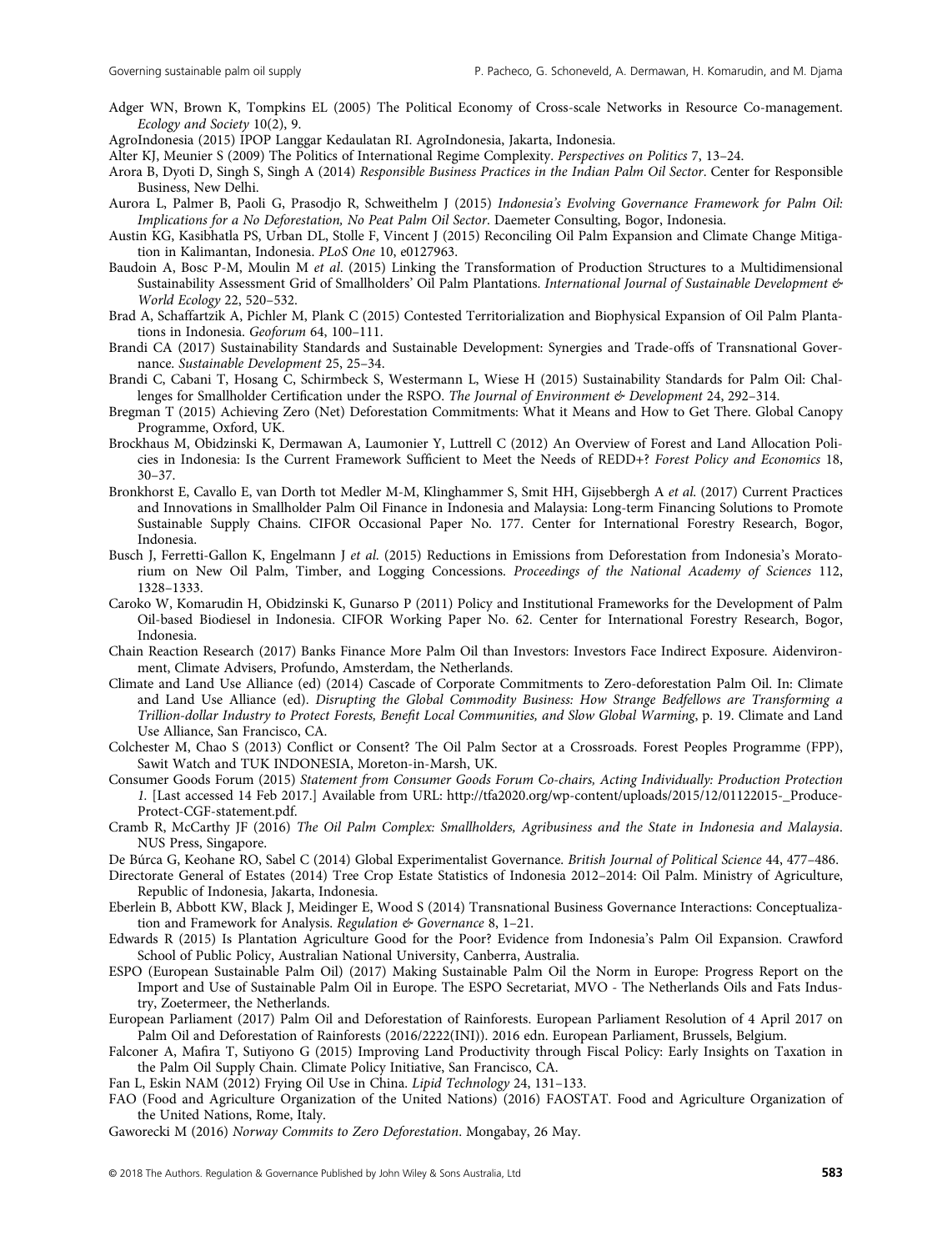- Glenday S, Paoli G (2015) Indonesian Oil Palm Smallholder Farmers: A Typology of Organizational Models, Needs, and Investment Opportunities. Daemeter Consulting, Bogor, Indonesia.
- Gluck P (2010) Core Components of the International Forest Regime Complex. In: Rayner J, Buck A, Katila K (eds) Embracing Complexity: Meeting the Challenges of International Forest Governance, pp. 37–56. IUFRO, Vienna.
- Gnych SM, Limberg G, Paoli G (2015) Risky Business: Motivating Uptake and Implementation of Sustainability Standards in the Indonesian Palm Oil Sector. CIFOR Occasional Paper No. 139. Center for International Forestry Research, Bogor, Indonesia.
- Goldstein JE (2016) Knowing the Subterranean: Land Grabbing, Oil Palm, and Divergent Expertise in Indonesia's Peat Soil. Environment and Planning A 48, 754–770.
- Greenpeace (2013) Identifying High Carbon Stock (HCS) Forest for Protection: Towards Defining Natural Forests and Degraded Lands (Formerly Forest) in the Tropics. Greenpeace, Amsterdam, the Netherlands.
- Greenpeace (2014) The HCS Approach: No Deforestation in Practice. Greenpeace, Amsterdam, the Netherlands [Last accessed 3 Dec 2016] Available from URL: [https://www.greenpeace.org/archive-international/Global/international/brie](https://www.greenpeace.org/archive-international/Global/international/briefings/forests/2014/HCS%20Approach_Breifer_March2014.pdf)fings/forests/ [2014/HCS%20Approach\\_Breifer\\_March2014.pdf](https://www.greenpeace.org/archive-international/Global/international/briefings/forests/2014/HCS%20Approach_Breifer_March2014.pdf).
- HCSA (High Carbon Stock Approach) (2016) Agreement on Unified Approach to Implementing No Deforestation Commitments. High Carbon Stock Approach, Kuala Lumpur, Malaysia. [Last accessed 4 Dec 2016.] Available from URL: [http://](http://highcarbonstock.org/agreement-on-unified-approach-to-implementing-no-deforestation-commitments) highcarbonstock.org/agreement-on-unifi[ed-approach-to-implementing-no-deforestation-commitments](http://highcarbonstock.org/agreement-on-unified-approach-to-implementing-no-deforestation-commitments)
- Hidayat NK, Offermans A, Glasbergen P (2018) Sustainable Palm Oil As a Public Responsibility? On the Governance Capacity of Indonesian Standard for Sustainable Palm Oil (ISPO). Agriculture and Human Values 35, 223–242.
- Hospes O (2014) Marking the Success or End of Global Multi-stakeholder Governance? The Rise of National Sustainability Standards in Indonesia and Brazil for Palm Oil and Soy. Agriculture and Human Values 31, 425–437.
- IndexMundi (2016) Agriculture Palm Oil. [Last accessed 3 Dec 2016.] Available from URL: [http://www.indexmundi.com/](http://www.indexmundi.com/commodities/?commodity=palm-oil&months=360) [commodities/?commodity=palm-oil&months=360](http://www.indexmundi.com/commodities/?commodity=palm-oil&months=360)
- ISCC (International Sustainability and Carbon Certification) (2017) ISCC in Short. ISCC, Cologne, Germany. [Last accessed 2 Mar 2017.]<http://www.iscc-system.org>/
- Jelsma I, Schoneveld GC (2016) Towards More Sustainable and Productive Independent Oil Palm Smallholders in Indonesia: Insights from the Development of a Smallholder Typology. CIFOR Working Paper No. 210. Center for International Forestry Research, Bogor, Indonesia.
- Jelsma I, Schoneveld GC, Zoomers A, van Westen ACM (2017) Unpacking Indonesia's Independent Oil Palm Smallholders: An Actor-disaggregated Approach to Identifying Environmental and Social Performance Challenges. Land Use Policy 69, 281–297.
- Keohane RO, Victor DG (2011) The Regime Complex for Climate Change. Perspectives on Politics 9, 7–23.
- Khasanah N, van Noordwijk M, Ekadinata A et al. (2012) The Carbon Footprint of Indonesian Palm Oil Production. Technical Brief No. 25: Palm Oil series. World Agroforestry Center, ICRAF, Bogor, Indonesia.
- Koh LP, Wilcove DS (2008) Is Oil Palm Agriculture Really Destroying Tropical Biodiversity? Conservation Letters 1, 60–64.
- Lambin EF, Meyfroidt P, Rueda X et al. (2014) Effectiveness and Synergies of Policy Instruments for Land Use Governance in Tropical Regions. Global Environmental Change 28, 129–140.
- Lemos MC, Agrawal A (2006) Environmental Governance. Annual Review of Environment and Resources 31, 297–325.
- Luttrell C, Komarudin H, Zrust M, Pacheco P, Limberg G, Nurfatriani F et al. 2018 Implementing Sustainability Commitments for Palm Oil in Indonesia: Governance Arrangements of Sustainability Initiatives Involving Public and Private Actors. CIFOR Working Paper No. 241. Center for International Forestry Research, Bogor, Indonesia.
- Margulis ME (2013) The Regime Complex for Food Security: Implications for the Global Hunger Challenge. Global Governance: A Review of Multilateralism and International Organizations 19, 53–67.
- McCarthy JF, Gillespie P, Zen Z (2012) Swimming Upstream: Local Indonesian Production Networks in "Globalized" Palm Oil Production. World Development 40, 555–569.
- Meyer C, Miller D (2015) Zero Deforestation Zones: The Case for Linking Deforestation-free Supply Chain Initiatives and Jurisdictional REDD. Journal of Sustainable Forestry 34, 559–580.
- Miettinen J, Wang J, Hooijer A, Liew S (2013) Peatland Conversion and Degradation Processes in Insular Southeast Asia: A Case Study in Jambi, Indonesia. Land Degradation & Development 24, 334–341.
- Molenaar JW, Persch-Orth M, Lord S, Taylor C, Harms J (2013) Diagnostic Study on Indonesian Oil Palm Smallholders. International Finance Corporation, Jakarta, Indonesia.
- Morley D (2015) RSPO, the Global Standard for Sustainable Palm Oil. Agro Food Industry Hi-Tech 26, 29–30.
- MPIC (2016) Ministerial Meeting: The Council of Palm Oil Producing Countries, MPIC. [Last accessed 4 Dec 2016.] Available from URL: [https://www.mpic.gov.my/mpic/index.php/en/media-feedback/65-maklumbalas-kepada-media-2016-bi/657](https://www.mpic.gov.my/mpic/index.php/en/media-feedback/65-maklumbalas-kepada-media-2016-bi/657-establishment-of-the-council-of-palm-oil-producing-countries-cpopc) [establishment-of-the-council-of-palm-oil-producing-countries-cpopc](https://www.mpic.gov.my/mpic/index.php/en/media-feedback/65-maklumbalas-kepada-media-2016-bi/657-establishment-of-the-council-of-palm-oil-producing-countries-cpopc)
- MPOB (Malaysian Palm Oil Board) (2015) Oil Palm Planted Area by State as at December 2015. Malaysian Palm Oil Board, Kuala Lumur, Malaysia. [Last accessed 27 May 2016.] Available from URL: [http://bepi.mpob.gov.my/images/area/2015/](http://bepi.mpob.gov.my/images/area/2015/Area_summary.pdf) [Area\\_summary.pdf](http://bepi.mpob.gov.my/images/area/2015/Area_summary.pdf)
- MPOCC (Malaysian Palm Oil Certification Council) (2017) Way Forward for MSPO as a Mandatory Certification Scheme. Malaysian Palm Oil Certification Council, Kuala Lumpur, Malaysia. [Last accessed 6 Feb 2017.] Available from URL: [http://www.mpocc.org.my/single-post/Way-Forward-for-MSPO-as-a-Mandatory-Certi](http://www.mpocc.org.my/single-post/Way-Forward-for-MSPO-as-a-Mandatory-Certification-Scheme)fication-Scheme

Mwangi E, Wardell A (2012) Multi-level Governance of Forests. International Journal of the Commons 6, 79–103.

Nepstad D, Watts J, Arif J, Irawan S, Shimada J (2017) Corporate Deforestation Pledges: Five Risks and Seven Opportunities. In: Pasiecznik N, Savenije H (eds) Zero Deforestation: A Commitment to Change, pp. 199–205. Tropenbos International, Wageningen.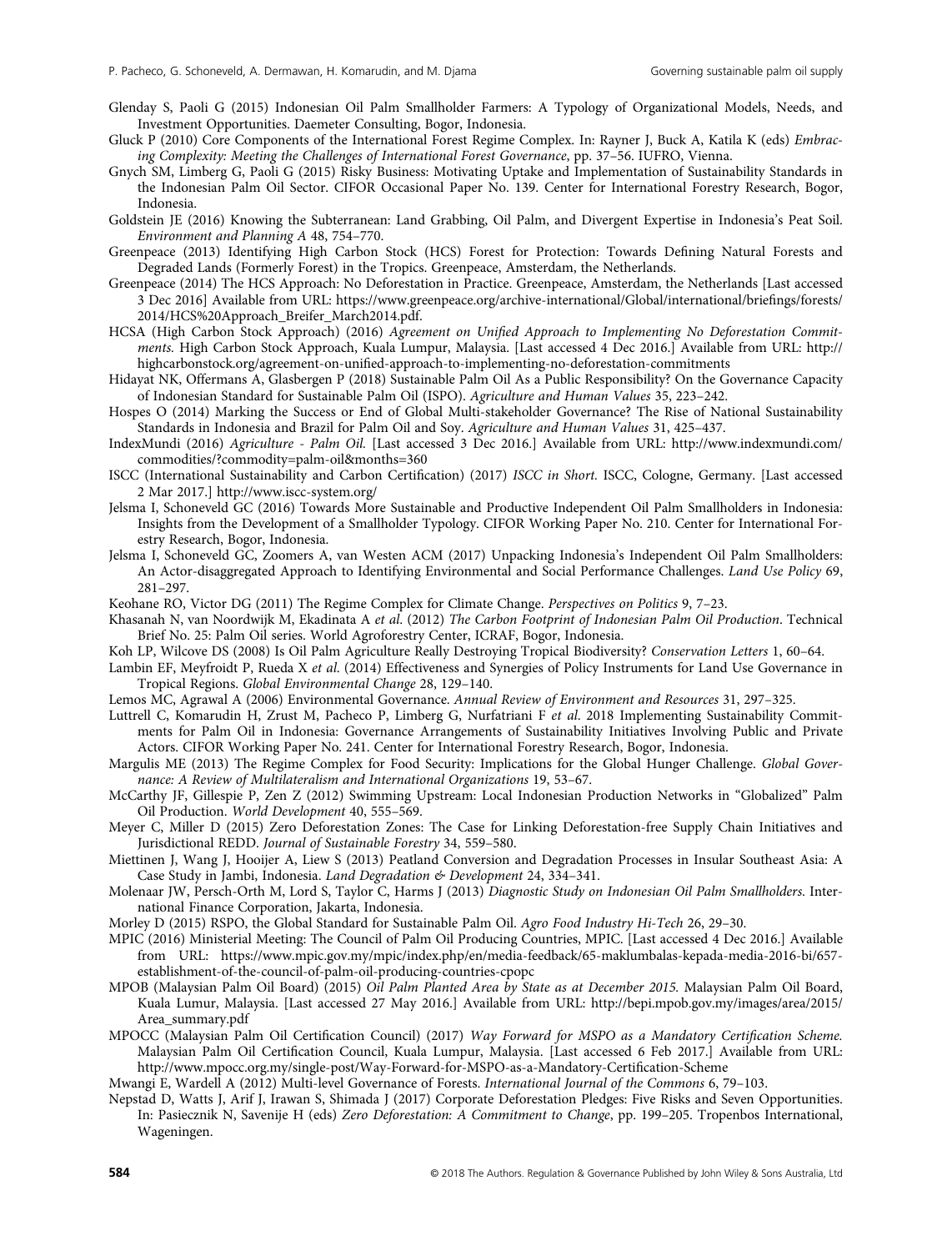- Obidzinski K, Dermawan A, Andrianto A, Komarudin H, Hernawan D, Fripp E et al. (2014) Timber Legality Verification System and the Voluntary Partnership Agreement in Indonesia: The Challenges of the Small-scale Forestry Sector. CIFOR Working Paper No. 164. Center for International Forestry Research, Bogor, Indonesia.
- Oosterveer P (2015) Promoting Sustainable Palm Oil: Viewed from a Global Networks and Flows Perspective. Journal of Cleaner Production 107, 146–153.
- Orsini A, Morin J-F, Young O (2013) Regime Complexes: A Buzz, a Boom, or a Boost for Global Governance? Global Governance: A Review of Multilateralism and International Organizations 19, 27–39.
- Overdevest C, Zeitlin J (2012) Assembling an Experimentalist Regime: Transnational Governance Interactions in the Forest Sector. Regulation & Governance 8, 22-48.
- Overdevest C, Zeitlin J (2018) Experimentalism in Transnational Forest Governance: Implementing European Union Forest Law Enforcement, Governance and Trade (FLEGT) Voluntary Partnership Agreements in Indonesia and Ghana. Regulation & Governance 12, 64-87.
- Pacheco P, Gnych S, Dermawan A, Komarudin H, Okarda B (2017a) The Palm Oil Global Value Chain: Implications for Economic Growth and Social and Environmental Sustainability. CIFOR Working Paper No. 220. Center for International Forestry Research, Bogor, Indonesia.
- Pacheco P, Hospes O, Derwawan A (2017b) Zero Deforestation and Low Emissions Development: Public and Private Institutional Arrangements under Jurisdictional Approaches. CIFOR, WUR, Bogor, Indonesia.
- Pacheco P, Levang P, Schoneveld G, Dermawan A (2018) The Palm Oil Governance Complex: Progress, Problems and Gaps. In: Rival A (ed) Achieving Sustainable Cultivation of Oil Palm. Burleigh Dodds Science Publishing, Cambridge, UK.
- Paoli G, Palmer B, Schweithelm J, Limberg G, Green L (2016) Jurisdictional Approaches to Reducing Palm Oil Driven Deforestation in Indonesia: A Scoping Study of Design Considerations and Geographic Priorities. Daemeter, Bogor, Indonesia.
- Perez O (2011) Private Environmental Governance as Ensemble Regulation: A Critical Exploration of Sustainability Indexes and the New Ensemble Politics. Theoretical Enquiries in Law 12, 543–579.
- Perez O (2013) International Environmental Law as a Field of Multi-polar Governance: The Case of Private Transnational Environmental Regulation. Santa Clara Journal of International Law 10, 285–296.
- Pirard R, Fishman A, Gnych S, Obidzinski K, Pacheco P (2015) Deforestation-free Commitments: The Challenge of Implementation: An Application to Indonesia. CIFOR Working Paper No. 181. Center for International Forestry Research, Bogor, Indonesia.
- Pirker J, Mosnier A (2015) Global Oil Palm Suitability Assessment. Interim Report IR-15-006. IIASA, Laxenburg, Austria.
- Pirker J, Mosnier A, Kraxner F, Havlík P, Obersteiner M (2016) What are the Limits to Oil Palm Expansion? Global Environmental Change 40, 73–81.
- Potter L (2008) The Oil Palm Question in Borneo. Tropenbos Series No. 24, pp. 69–89. The Tropenbos Foundation, Wageningen.
- Potter L (2012) New Transmigration "Paradigm" in Indonesia: Examples from Kalimantan. Asia Pacific Viewpoint 53, 272–287.
- Pramudya EP, Hospes O, Termeer CJAM (2017) Governing the Palm Oil Sector through Finance: The Changing Roles of the Indonesian State. Bulletin of Indonesian Economic Studies 53, 57–82.
- Purnomo H, Okarda B, Dewayani AA et al. (2018) Reducing Forest and Land Fires through Good Palm Oil Value Chain Governance. Forest Policy and Economics 91, 94–106.
- Ravikumar A, Larson AM, Duchelle AE, Myers R, Tovar JG (2015) Multilevel Governance Challenges in Transitioning towards a National Approach for REDD+: Evidence from 23 Subnational REDD+ Initiatives. International Journal of the Commons 9, 909–931.
- Rietberg P, Slingerland M (2016) Costs and Benefits of RSPO Certification for Independent Smallholders: A Science-for-Policy Paper for the RSPO. Wageningen University, Wageningen, the Netherlands.
- Rival A, Levang P (2014) Palms of Controversies: Oil Palm and Development Challenges. CIFOR, Bogor, Indonesia.
- RSPO (Round Table on Sustainable Palm Oil) (2016) Impacts. Round Table on Sustainable Palm Oil, Kuala Lumpur, Malaysia. [Last accessed 30 Nov 2016.] Available from URL:<http://www.rspo.org/about/impacts>
- RSPO (2017) RSPO Next, Round Table on Sustainable Palm Oil, Kuala Lumpur, Malaysia. [Last accessed 20 Dec 2017.] Available from URL: [https://rspo.org/certi](https://rspo.org/certification/rspo-next)fication/rspo-next
- Sabel CF, Zeitlin J (2011) Experimentalist Governance. In: Levi-Faur D (ed) The Oxford Handbook of Governance. OUP, Oxford, pp. 169–86.
- Sachs J, Schmidt-Traub G, Kroll C, Durand-Delacre D, Teksoz K. (2017) SDG Index and Dashboards Report 2017. Bertelsmann Stiftung and Sustainable Development Solutions Network (SDSN), New York.
- Savilaakso S, Garcia C, Garcia-Ulloa J et al. (2014) Systematic Review of Effects on Biodiversity from Oil Palm Production. Environmental Evidence 3, 4.
- Sayer J, Ghazoul J, Nelson P, Klintuni Boedhihartono A (2012) Oil Palm Expansion Transforms Tropical Landscapes and Livelihoods. Global Food Security 1, 114–119.
- Schmitz-Hoffmann C, Schmidt M, Hansmann B, Palekhov D (2014) Voluntary Standard Systems: A Contribution to Sustainable Development. Springer, New York.
- Schoneveld GC, Jelsma I, Komarudin H, Andrianto A, Okarda B, Ekowati D (2017) Public and Private Sustainability Standards in the Oil Palm Sector: Compliance Barriers Facing Indonesia's Independent Oil Palm Smallholders. CIFOR, Bogor, Indonesia.
- Schouten G, Bitzer V (2015) The Emergence of Southern Standards in Agricultural Value Chains: A New Trend in Sustainability Governance? Ecological Economics 120, 175–184.
- Smit H (2014) Balancing Palm Oil production and Forest Conservation. SNV REDD+ Energy and Agriculture Programme, The Hague, the Netherlands.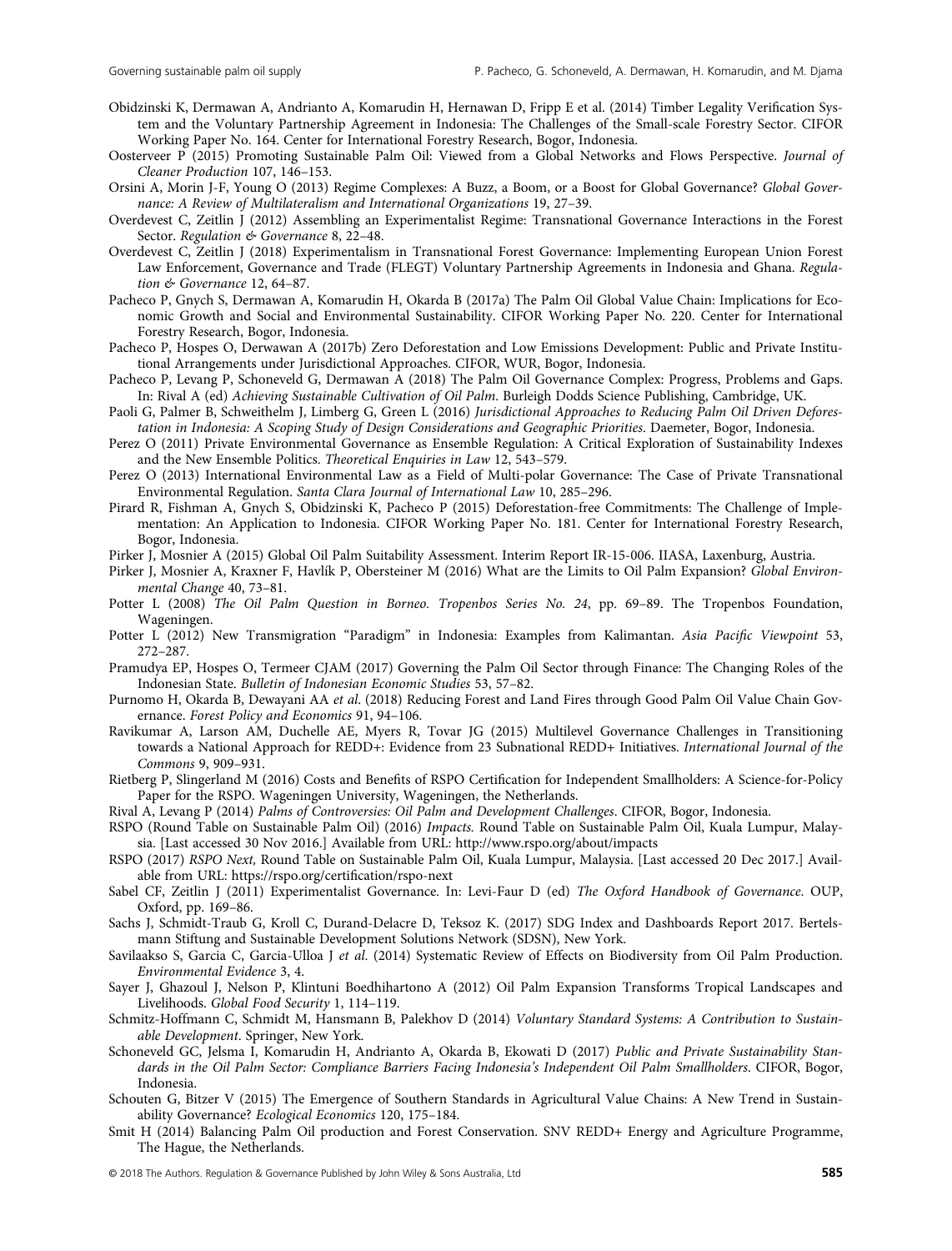- Stampe J, McCarron B (2015) Sustainable Finance in Singapore, Malaysia and Indonesia : A Review of Financiers' ESG Practices, Disclosure Standards, and Regulations. WWF, Gland.
- Suharno I, Dehen YA, Barbara B, Ottay JB (2015) Opportunities For Increasing Productivity & Profitability of Oil Palm Smallholder Farmers in Central Kalimantan. CPI, GreenWorks Asia, PILAR, Palangkaraya, Indonesia.
- Suharto R, Husein K, Sartono KD, Darussamin A, Hariyadi et al. (2015) Joint Study on the Similarities and Differences on the ISPO and the RSPO Certification Systems. ISPO RSPO, UNDP, Bogor, Indonesia. Available from URL: [http://www.undp.](http://www.undp.org/content/dam/gp-commodities/docs/ISPO-RSPO%20Joint%20Study_English_N%208%20for%20screen.pdf) [org/content/dam/gp-commodities/docs/ISPO-RSPO%20Joint%20Study\\_English\\_N%208%20for%20screen.pdf](http://www.undp.org/content/dam/gp-commodities/docs/ISPO-RSPO%20Joint%20Study_English_N%208%20for%20screen.pdf)
- Suwarno A, van Noordwijk M, Weikard H-P, Suyamto D (2018) Indonesia's Forest Conversion Moratorium Assessed with an Agent-based Model of Land-use Change and Ecosystem Services (LUCES). Mitigation and Adaptation Strategies for Global Change 23, 211–229.

Tacconi L (2016) Preventing Fires and Haze in Southeast Asia. Nature Climate Change 6, 640–643.

- Thorlakson T, de Zegher JF, Lambin EF (2018) Companies' Contribution to Sustainability through Global Supply Chains. Proceedings of the National Academy of Sciences of the United States of America 115, 2072–2077.
- Torfing J, Peters BG, Pierre J, Sorensen E (2012) Interactive Governance: Advancing the Paradigm. OUP, Oxford.
- Transport & Environment (2016) Cars and Trucks Burn Almost Half of all Palm Oil Used in Europe. European Federation for Transport and Environment, Brussels, Belgium.
- University of Cambridge (2016) The Banking Environment Initiative (BEI) and Consumer Goods Forum (CGF)'s "Soft Commodities" Compact. [Last accessed 4 Dec 2016.] Available from URL: [http://www.cisl.cam.ac.uk/business-action/](http://www.cisl.cam.ac.uk/business-action/sustainable-finance/banking-environment-initiative/pdfs/the-bei-and-cgfs-soft-commodities-compact.pdf) sustainable-fi[nance/banking-environment-initiative/pdfs/the-bei-and-cgfs-soft-commodities-compact.pdf](http://www.cisl.cam.ac.uk/business-action/sustainable-finance/banking-environment-initiative/pdfs/the-bei-and-cgfs-soft-commodities-compact.pdf)
- USDA (United States Department of Agriculture) (2015) New Indonesian Palm Oil Export Levy GAIN Report Number: ID1520. USDA Foreign Agricultural Service, Jakarta, Indonesia.
- USDA (2016) Indonesia Biofuels Annual 2016 GAIN Report Number: ID1619. USDA Foreign Agricultural Service, Jakarta, Indonesia.
- van Noordwijk M, Pacheco P, Slingerland M, Dewi S, Khasanah N (2017) Palm Oil Expansion in Tropical Forest Margins or Sustainability of Production? Focal Issues of Regulations and Private Standards. World Agroforestry Centre (ICRAF) Southeast Asia Regional Program, Bogor, Indonesia.
- Vijay V, Pimm SL, Jenkins CN, Smith SJ (2016) The Impacts of Oil Palm on Recent Deforestation and Biodiversity Loss. PLoS ONE 11, e0159668.
- Vit J (2016) Under Goverment Pressure, Palm Oil Giants Disband Green Pledge. Mongabay, 1 Jul. [Last accessed 1 Jul 2016.] Available from URL: [https://news.mongabay.com/2016/07/under-government-pressure-palm-oil-giants-disband-green](https://news.mongabay.com/2016/07/under-government-pressure-palm-oil-giants-disband-green-pledge)[pledge/](https://news.mongabay.com/2016/07/under-government-pressure-palm-oil-giants-disband-green-pledge)
- Watts JD, Irawan S (2016) A Profile of Oil Palm Smallholders and their Challenges of Farming Independently: The Case of Seruyan and Kotawaringin Barat Districts in Central Kalimantan, Indonesia. INOBU, Jakarta.
- Wijaya A, Glasbergen P (2016) Toward a New Scenario in Agricultural Sustainability Certification? The Response of the Indonesian National Government to Private Certification. The Journal of Environment & Development 25, 219–246.
- Wilmar (2016) Oilseeds & Grains Manufacturing. Wilmar, Singapore. [Last accessed 20 Dec 2016.] Available from URL: [http://www.wilmar-international.com/our-business/og/manufacturing/oilseeds-processing/re](http://www.wilmar-international.com/our-business/og/manufacturing/oilseeds-processing/refining-crude-soybean-oil-into-refined-oil)fining-crude-soybean-oilinto-refi[ned-oil/](http://www.wilmar-international.com/our-business/og/manufacturing/oilseeds-processing/refining-crude-soybean-oil-into-refined-oil)

Wolosin M (2016) Jurisdictional Approaches to Zero Deforestation Commodities. WWF, Washington, DC.

- World Bank (2015) Indonesia Economic Quarterly. The World Bank, Jakarta, Indonesia.
- Zeitlin J (e) (2015) Extending Experimentalist Governance? The European Union and Transnational Regulation. OUP, Oxford.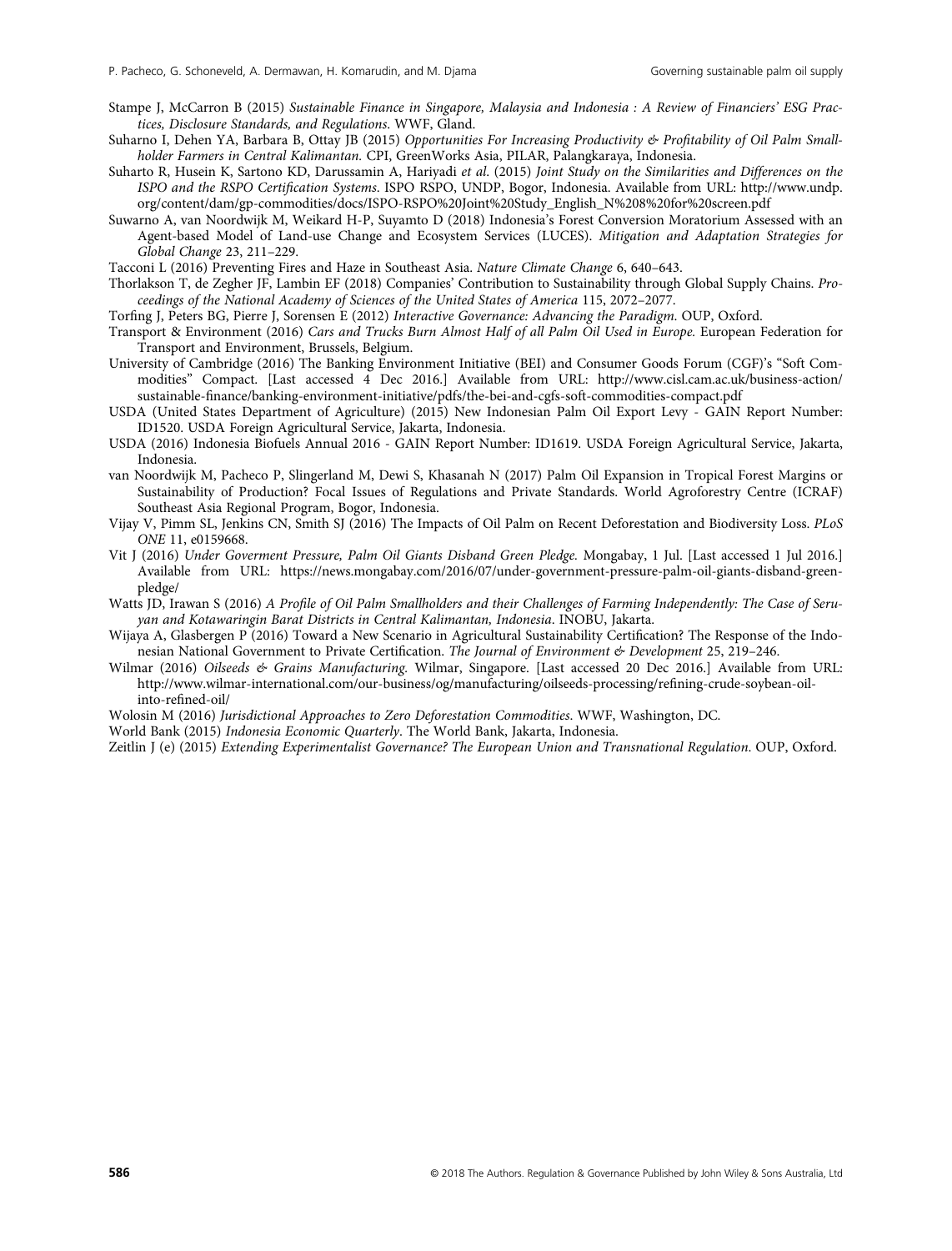| Policy  | Type of               | Number                                           | Scope                                              | Type of interactions        |                                                    |                           |
|---------|-----------------------|--------------------------------------------------|----------------------------------------------------|-----------------------------|----------------------------------------------------|---------------------------|
| realm   | regulation            |                                                  |                                                    | Disconnects                 | Complementarities                                  | Antagonisms               |
| Finance | government<br>Central | plantations, which revokes<br>Law No. 39/2014 on | Relating to both direct and<br>foreign plantation  |                             | regulations for plantation<br>Complements land-use |                           |
|         | $\mathbf{a}$          | Plantation Law                                   | development investment,                            |                             | development, and                                   |                           |
|         |                       | No.18/2004 <sup>1</sup>                          | this law sets requirements                         |                             | requirement to develop                             |                           |
|         |                       |                                                  | for the establishment and<br>financing of oil palm |                             | 20% of total plantation<br>area as community       |                           |
|         |                       |                                                  | plantations.                                       |                             | plantations.                                       |                           |
|         | Presidential          | Presidential Regulation No.                      | The regulations specify                            | Lack of mechanisms to       | Different company-                                 | Farmers are forced to get |
|         | regulation,           | 61/2015 on the collection                        | how plantation funds,                              | align the use of collected  | initiated schemes are                              | commercial loans to meet  |
|         | ministerial           | and use of CPO funds <sup>2</sup>                | primarily those deriving                           | funds to encourage the      | emerging that create scope                         | the standard costs of     |
|         | regulation            |                                                  | from levied CPO exports,                           | uptake of more sustainable  | for synergy with CPO                               | replanting, as set by the |
|         |                       |                                                  | are collected, managed,                            | production practices by oil | funding for smallholder                            | authorities.              |
|         |                       | Presidential Regulation No.                      | and used.                                          | palm growers.               | replanting and assisting                           |                           |
|         |                       | 24/2016 on the collection                        |                                                    | Lack of performance         | farmers during grace                               | In practice, a large      |
|         |                       | of plantation funds <sup>3</sup>                 | The regulations stipulate                          | indicators and mechanisms   | period.                                            | proportion of funds flows |
|         |                       |                                                  | the use of funds to support                        | to evaluate the use of      |                                                    | to subsidize large-scale  |
|         |                       |                                                  | human resource                                     | funds against expected      |                                                    | corporations in their     |
|         |                       | Minister of Finance's                            | development, research and                          | objectives.                 |                                                    | production of biofuels.   |
|         |                       | Regulation No.                                   | development, replanting,                           |                             |                                                    |                           |
|         |                       | 84/PMK.05/2017 on the                            | and biofuel production                             |                             |                                                    |                           |
|         |                       | use of CPO Fund for                              | incentives.                                        |                             |                                                    |                           |
|         |                       | replanting <sup>4</sup>                          |                                                    |                             |                                                    |                           |
|         |                       |                                                  | Defines the scope of fund                          |                             |                                                    |                           |
|         |                       |                                                  | use for replanting, and                            |                             |                                                    |                           |
|         |                       |                                                  | how standard costs for                             |                             |                                                    |                           |
|         |                       |                                                  | replanting are determined.                         |                             |                                                    |                           |
|         | Bank of               | Bank of Indonesia                                | Provides guidelines for                            | Financial institutions have | Increased adoption of                              |                           |
|         | Indonesia             | Regulation No. 14/15/                            | financial service providers                        | adopted diverse definitions | sustainability policies                            |                           |
|         | regulation            | PBI/2012 on the                                  | to adopt ESG principles.                           |                             | embodying environmental                            |                           |

© 2018 The Authors. Regulation & Governance Published by John Wiley & Sons Australia, Ltd 587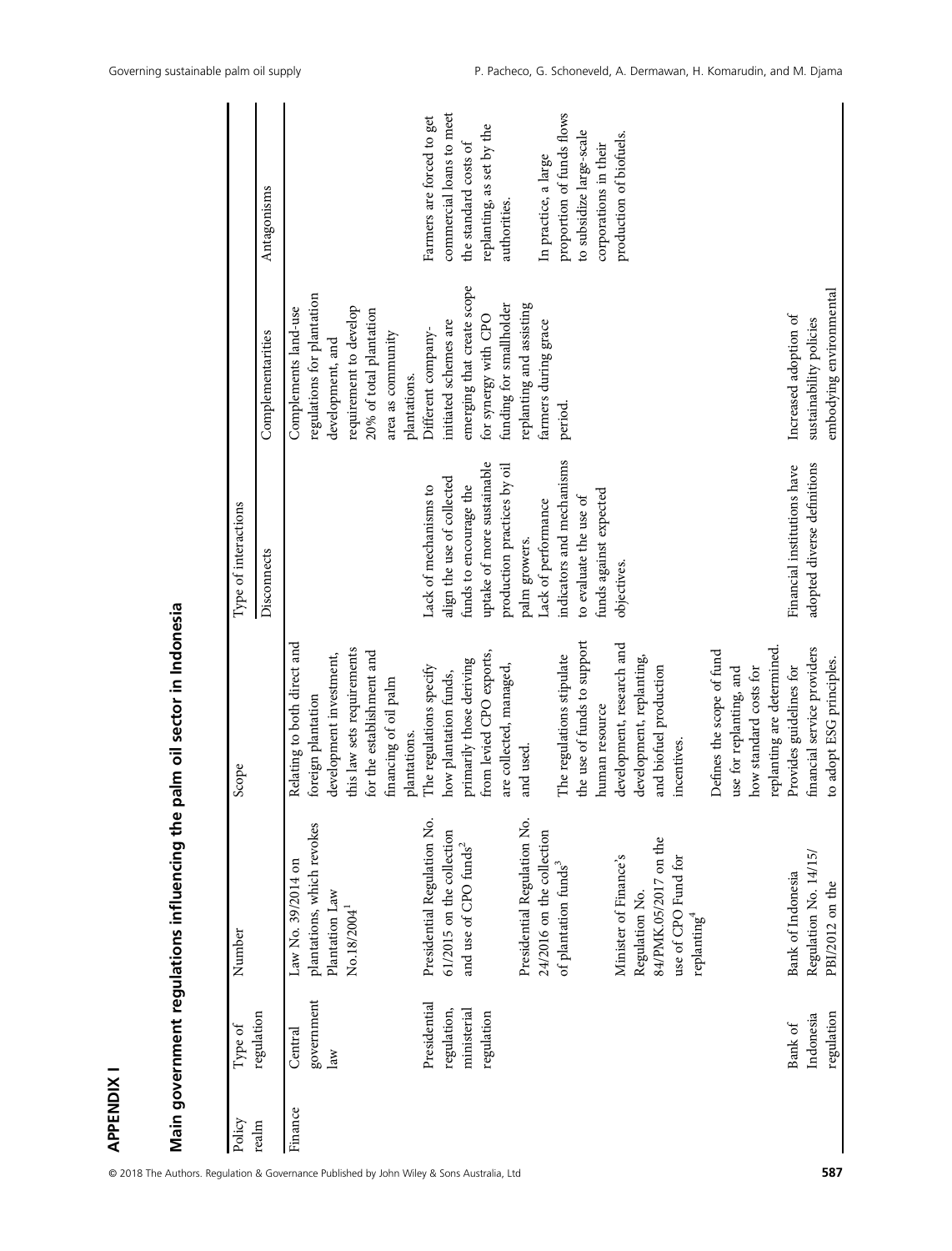|       | APPENDIX I (Continued)    |                                                                                                                                                                                                                    |                                                                                                                                                                                                                                                                                          |                                                                                                                                                            |                                                                                                                                                               |                                                                                                                                                   |
|-------|---------------------------|--------------------------------------------------------------------------------------------------------------------------------------------------------------------------------------------------------------------|------------------------------------------------------------------------------------------------------------------------------------------------------------------------------------------------------------------------------------------------------------------------------------------|------------------------------------------------------------------------------------------------------------------------------------------------------------|---------------------------------------------------------------------------------------------------------------------------------------------------------------|---------------------------------------------------------------------------------------------------------------------------------------------------|
|       |                           | assessment of commercial<br>bank asset quality <sup>5</sup>                                                                                                                                                        | performance in controlling<br>base credit assessments on<br>prudent principles and to<br>Mandates banks to adopt<br>environmental impacts.<br>business prospects,<br>including debtor's<br>and managing                                                                                  | of sustainability principles<br>and criteria.                                                                                                              | and social responsibility by<br>financial institutions and<br>oil palm companies.                                                                             |                                                                                                                                                   |
|       | regulation<br><b>OJK</b>  | issuers, and publicly listed<br>application of sustainable<br>51/POJK.03/2017 on the<br>Regulation of Financial<br>Services Authority No.<br>finance for financial<br>services institutions,<br>$\rm{companies}^6$ | implementer to submit and<br>The regulation was formed<br>Sustainability in Indonesia<br>2015-2019. The regulation<br>implementing sustainable<br>introduces guidelines for<br>Roadmap for Financial<br>to accommodate the<br>implement financial<br>financing, and OJK<br>mandates each |                                                                                                                                                            | should contain policies and<br>with international financial<br>procedures in accordance<br>Sustainability action plan<br>sustainability principles.           |                                                                                                                                                   |
| Trade | Ministerial<br>regulation | 133/PMK.05/2015 on tariff<br>and levies on exported<br>CPO and derivatives <sup>7</sup><br>Finance Minister's<br>Regulation No.                                                                                    | The regulation sets out the<br>sustainability action plans.<br>24 palm oil and/or crude<br>tariff per ton in USD for<br>products, and the export<br>palm oil derivative<br>each product.                                                                                                 | mechanisms to redistribute<br>export taxes and levies to<br>oil palm producing<br>regions, based on<br>Lack of efficient<br>performance.                   | biodiesel production.<br>Complements fiscal<br>intensification and<br>$\vec{a}$<br>policies aimed<br>incentivizing                                            |                                                                                                                                                   |
|       | Ministerial<br>regulation | The Minister of Trade's<br>Regulation No. 54/M-<br>DAG/PER/7/2015 on<br>verification <sup>8</sup>                                                                                                                  | verification and traceability<br>procedure for verifying or<br>tracing how the exported<br>Provides guidelines for<br>of palm oil and its<br>derivatives. Sets a                                                                                                                         | importing countries check<br>provides detail on how to<br>ensure CPO products are<br>derived from sustainable<br>sources, which some<br>Neither regulation | international standards (i.e.<br>RSPO, ISCC) to verify that<br>Importing countries adopt<br>import policies that<br>the palm oil and its<br>primarily rely on | reliable system to ensure<br>sustainable sourcing and<br>constraints that do not<br>companies set market<br>recognize ISPO as a<br>Consumer goods |
|       |                           | Agriculture's Regulation<br>Indonesian Sustainable<br>OT.140/3/2015 on the<br>No. 11/Permentan/<br>The Minister of                                                                                                 | administrative, physical,<br>CPO is meeting<br>and technical<br>requirements.                                                                                                                                                                                                            | against traceability aspects.                                                                                                                              | derivatives have originated<br>from a sustainable supply<br>source.                                                                                           | zero deforestation                                                                                                                                |

588 © 2018 The Authors. Regulation & Governance Published by John Wiley & Sons Australia, Ltd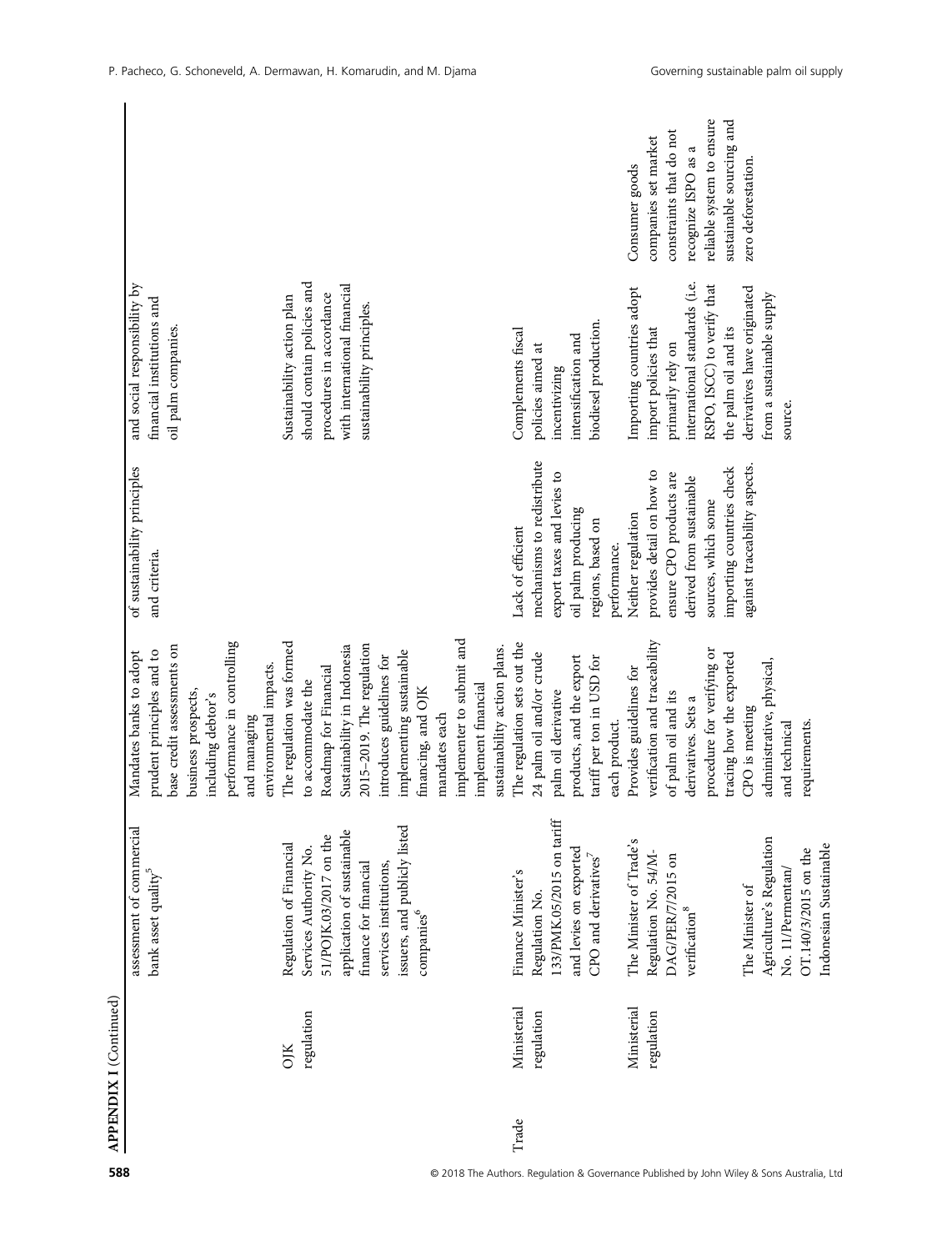|            | APPENDIX I (Continued)                |                                                                                                 |                                                                                                                                                                                                                                                 |                                                                                                                                                                          |                                                                                                      |                                                                                                                                                                                 |
|------------|---------------------------------------|-------------------------------------------------------------------------------------------------|-------------------------------------------------------------------------------------------------------------------------------------------------------------------------------------------------------------------------------------------------|--------------------------------------------------------------------------------------------------------------------------------------------------------------------------|------------------------------------------------------------------------------------------------------|---------------------------------------------------------------------------------------------------------------------------------------------------------------------------------|
|            |                                       | $\text{certification system}^9$<br>Palm Oil (ISPO)                                              | ways in which CPO and its<br>through segregation, mass<br>derivatives can be traded,<br>balance, and book claim.<br>Stipulates three different                                                                                                  |                                                                                                                                                                          |                                                                                                      |                                                                                                                                                                                 |
| Fiscal     | presidential<br>regulation<br>Law and | Law No. 33/2004 on fiscal<br>balance between central<br>governments $^{\rm 10}$<br>and regional | Provides the legal basis for<br>and regional governments.<br>a mechanism for revenue<br>sharing between central                                                                                                                                 | environmental criteria in<br>revenue sharing<br>No inclusion of<br>mechanism.                                                                                            |                                                                                                      | fiscal incentives, based on<br>place to provide oil palm<br>producing regions with<br>No mechanisms are in<br>environmental                                                     |
|            |                                       | Presidential Regulation No.<br>24/2016 on the collection<br>of plantation funds <sup>3</sup>    | collected and distributed to<br>support various programs<br>regulation, funds derived<br>Through the presidential<br>plantation development.<br>from CPO exports are<br>promoting oil palm                                                      | sustainability practices is<br>not a condition for fund<br>Compliance with<br>disbursement.                                                                              |                                                                                                      | performance and adoption<br>of sustainable palm oil<br>practices.                                                                                                               |
| Production | government<br>regulation<br>Law and   | Government Regulation<br>regional autonomy $^{11}$<br>Law No. 23/2014 on                        | granted power to manage<br>natural resource sectors.<br>Local governments are                                                                                                                                                                   | sustainable practices in the<br>Reorganization causes lack<br>of local government<br>capacity to promote                                                                 | conversion and oil palm<br>between provincial and<br>development is shared<br>Power to affect forest |                                                                                                                                                                                 |
|            |                                       | government organization $12$<br>No. 18/2016 on local                                            | more power to coordinate<br>continue to issue licenses<br>forestry affairs, including<br>management, and spatial<br>plans. Heads of districts<br>Governors are granted<br>licensing, forestry                                                   | oil palm sector.                                                                                                                                                         | improving checks and<br>district governments,<br>balances.                                           |                                                                                                                                                                                 |
|            | government<br>regulation<br>Law and   | Law No. 39/2014 on<br>Plantations <sup>1</sup>                                                  | principles in the plantation<br>for estate crops, including<br>sector and the role of the<br>licenses. Companies are<br>Defines, among other<br>authorities in issuing<br>things, sustainability<br>oil palm plantations.<br>obliged to develop | Management performance<br>practices, but rather the<br>adopting sustainability<br>accordance with how<br>extent to which their<br>growers perform in<br>is not judged in |                                                                                                      | The regulation contradicts<br>private sector attempts to<br>methods and criteria (e.g.<br>international recognized<br>conservation using<br>set aside areas for<br>HCV and HCS) |
|            |                                       |                                                                                                 | plantations over entire                                                                                                                                                                                                                         | established plantations                                                                                                                                                  |                                                                                                      |                                                                                                                                                                                 |

© 2018 The Authors. Regulation & Governance Published by John Wiley & Sons Australia, Ltd 589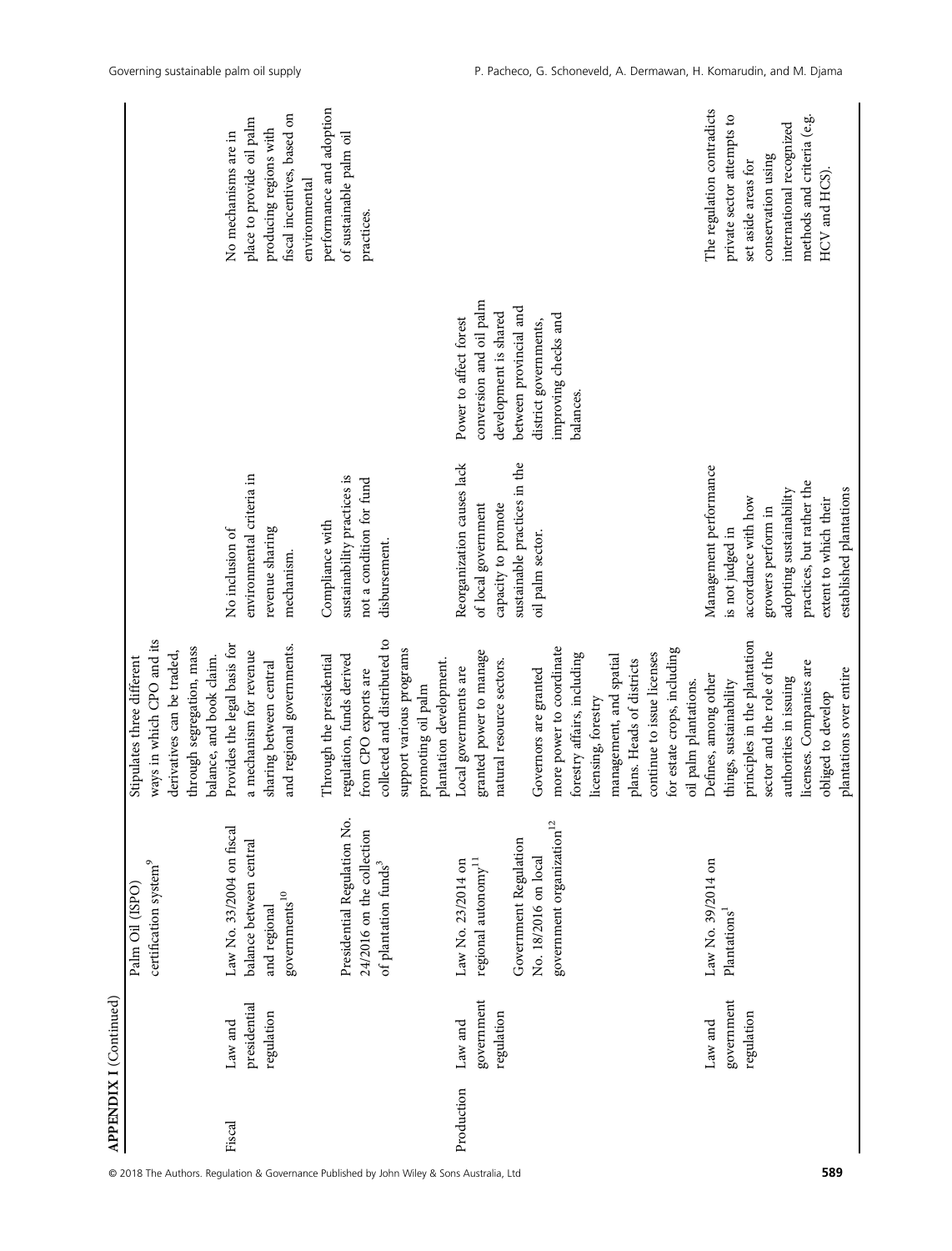| <b>APPENDIX I</b> (Continued) |                                                                                                                                                                            |                                                                                                                                                                                                                                                                                                                                                                                                                                             |                                                                                                                                                                                                            |                                                                                                                                                                                                    |                                                                                                                                                                                                                                      |
|-------------------------------|----------------------------------------------------------------------------------------------------------------------------------------------------------------------------|---------------------------------------------------------------------------------------------------------------------------------------------------------------------------------------------------------------------------------------------------------------------------------------------------------------------------------------------------------------------------------------------------------------------------------------------|------------------------------------------------------------------------------------------------------------------------------------------------------------------------------------------------------------|----------------------------------------------------------------------------------------------------------------------------------------------------------------------------------------------------|--------------------------------------------------------------------------------------------------------------------------------------------------------------------------------------------------------------------------------------|
|                               | Government Regulation<br>No. 11/2010 on control<br>and authority over<br>abandoned land $^{\rm 13}$                                                                        | license, otherwise, the land<br>This regulation states that<br>become abandoned lands,<br>stipulated in the license<br>which the state has the<br>years of receiving their<br>is returned to the state.<br>concessions, within six<br>authority to take back.<br>lands not used as                                                                                                                                                          | respect the boundaries of<br>their granted concession.                                                                                                                                                     |                                                                                                                                                                                                    |                                                                                                                                                                                                                                      |
| Ministerial<br>regulation     | Regulation No. 11/2015 on<br>Ministry of Agriculture's<br>Indonesian sustainable<br>certification systems <sup>9</sup><br>palm oil (ISPO)                                  | procedure for certification<br>including downgrading of<br>applied to those failing to<br>principles and criteria for<br>sustainable production of<br>The regulation outlines a<br>under ISPO and specifies<br>and decisionmaking, and<br>resolution. Sanctions are<br>certification, assessment,<br>mechanisms for conflict<br>and revoking of licenses.<br>plantation classification<br>become ISPO certified,<br>palm oil, processes for | community empowerment.<br>extent to which growers or<br>regulations on plantation<br>environment, labor, and<br>Sustainability is mainly<br>defined based on the<br>management, land,<br>mills comply with | and adopting independent<br>setting aside HCV areas,<br>plantation development<br>Major gaps with RSPO<br>standards, relating to<br>conducting FPIC for<br>verification systems.<br>monitoring and | HCV/HCS continue to be<br>adopted in the regulation,<br>oil palm plantations with<br>regulation is not in line<br>with zero deforestation<br>"unproductive land" is<br>While the criterion of<br>ISPO certified. The<br>commitments. |
| Ministerial<br>regulation     | support from CPO Fund <sup>14</sup><br>Ministry of Agriculture's<br>guidance on smallholder<br>oil palm replanting with<br>Regulation No. 29/Kpts/<br>KB.120/3/2017 on the | programs, in line with local<br>government development<br>establishment of means<br>and infrastructure, with<br>Fund. The Fund can be<br>used to support various<br>support from the CPO<br>smallholder replanting,<br>Provides guidance for<br>farmer empowerment<br>development, and<br>human resource<br>plans.                                                                                                                          | are unlikely to meet. It also<br>independent smallholders<br>fails to fully consider the<br>indiscriminate eligibility<br>criteria, which most<br>diversity of growers.<br>The regulation sets             | replanting by smallholders.<br>also make use of the CPO<br>efforts to provide support<br>Complements company<br>Local governments can<br>Fund to facilitate<br>to independent<br>smallholders.     | distinguishing independent<br>and schemed smallholders.<br>smallholder plantations<br>without adequately<br>CPO Fund targets                                                                                                         |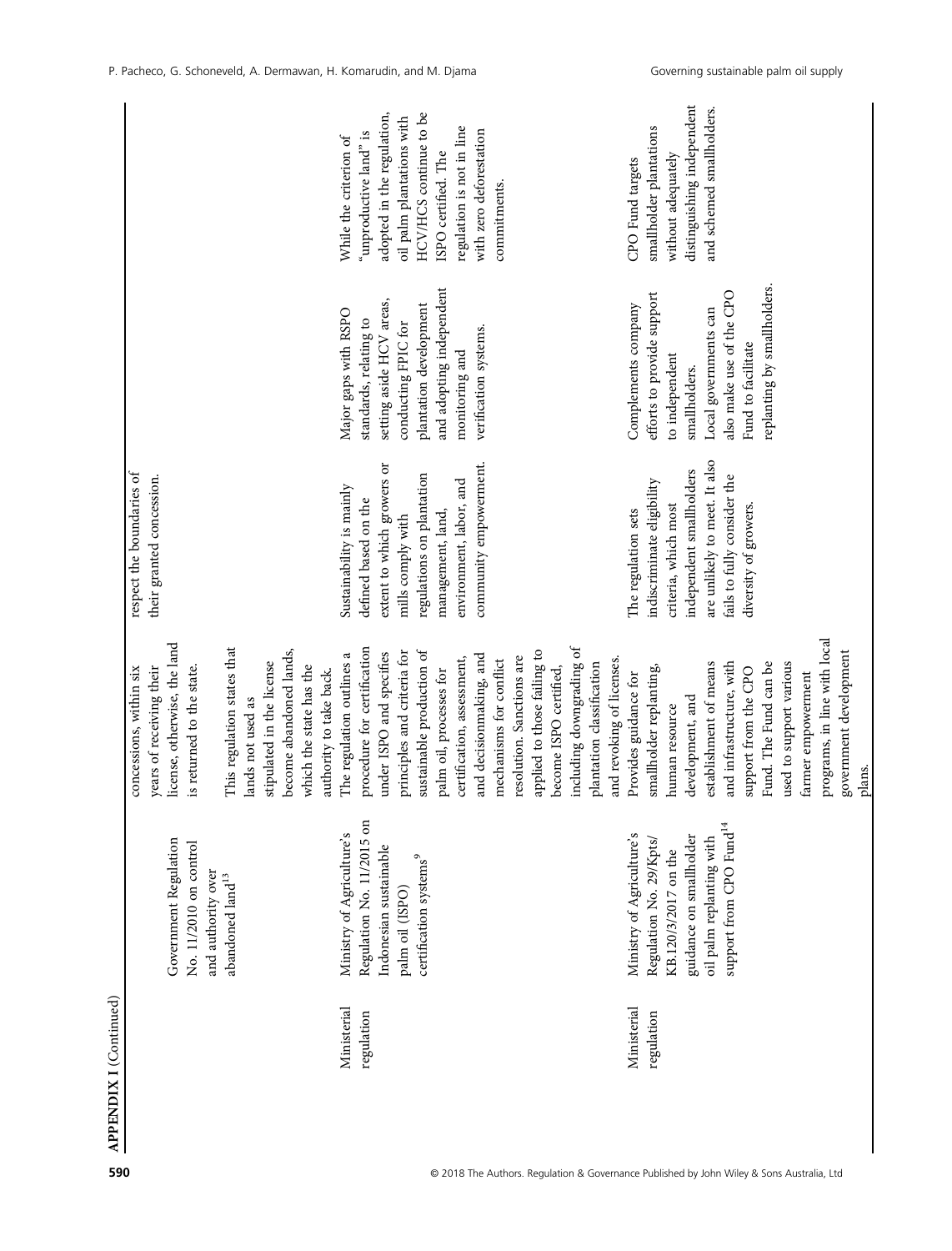|          | APPENDIX I (Continued) |                                     |                              |  |
|----------|------------------------|-------------------------------------|------------------------------|--|
| Land use |                        | Government Regulation               | The first set of regulations |  |
|          | zovernment             | No. 10/2010, <sup>15</sup>          | egalizes the use of forests  |  |
|          | egulation,             | Government Regulation               | and the conversion of        |  |
|          | ninistry               | No. 104/2015, <sup>16</sup> and the | orestland for other non-     |  |
|          | regulations            | Minister of Forestry's              | orestry purposes. They       |  |

Regulation No. P.51/ Menlhk/Setjen/ KUM.1/6/2016 on the procedure for forest conversion and changes in forest area functions<sup>17</sup>

Menlhk/Setjen/

Regulation No. P.51/

KUM.1/6/2016 on the

procedure for forest

specify that production forests that can be converted into plantations or oil palm may include forested or non-forested areas. While "nonproductive" is mentioned as a criterion for forests that can be converted, there is no detailed elaboration of how exactly this is defined, vis-à-vis the type of vegetative cover, nor the amount of carbon and biodiversity stored within an area of land.

forests that can be

pecify that production

converted into plantations

or oil palm may include forested or non-forested

> regarding guidelines for the regarding guidelines for the biodiversity at local level<sup>20</sup> the conservation of natural the conservation of natural Law No. 5/1990 regarding Law No. 5/1990 regarding Environmental Minister's biodiversity at local level<sup>20</sup> Environmental Minister's Regulation No. 29/2009 Regulation No. 29/2009 resources;<sup>18</sup> Law No. resources;<sup>18</sup> Law No. 23/1997 regarding 23/1997 regarding conservation of  $\rm management;^{19}$ conservation of environmental management;<sup>19</sup> environmental

this is defined, vis-à-vis the

nor the amount of carbon

und biodiversity stored within an area of land.

ype of vegetative cover,

elaboration of how exactly

regulations provides a legal regulations provides a legal conservation value, and of conservation value, and of pasis for the setting aside basis for the setting aside of areas within oil palm declared as lands where of areas within oil palm declared as lands where plantation concessions. conversion needs to be plantation concessions. conversion needs to be Similar to HCV, those referred to as essential Similar to HCV, those referred to as essential ecological, social, and ecological, social, and cultural importancecultural importance– ecosystem areas-are ecosystem areas–are The second set of The second set of areas with high areas with high prevented.

protected from conversion. policy on the development protected from conversion. This complements private policy on the development suitable for conversion to This complements private suitable for conversion to plantations, and essential plantations, and essential attention within public attention within public ecosystem areas to be sector attempts to use sector attempts to use ecosystem areas to be of criteria for lands of criteria for lands There is increased There is increased ternationally recognized Internationally recognized values being maintained within concession areas. values being maintained within concession areas. carbon and biodiversity carbon and biodiversity ertification standards, certification standards, ommitments, rely on forest areas with high commitments, rely on forest areas with high acluding zero including zero eforestation deforestation

deforestation commitments processes, district decisions plantations are not fully in deforestation commitments processes, district decisions plantations are not fully in plantations are not fully in plantations are not fully in criteria set to protect high determining which forests criteria set to protect high determining which forests During spatial planning During spatial planning can be converted into can be converted into of the private sector. accordance with the to allocate lands for of the private sector. accordance with the to allocate lands for biodiversity values. biodiversity values. carbon stock and carbon stock and line with the no The criteria for line with the no The criteria for

> HCV and HCS instruments when

HCV and HCS

instruments when

productive" is mentioned

areas. While "non-

conversion and changes in

forest area functions  ${}^{\!17}$ 

as a criterion for forests

that can be converted,

here is no detailed

managing their plantations

managing their plantations

and lands.

and lands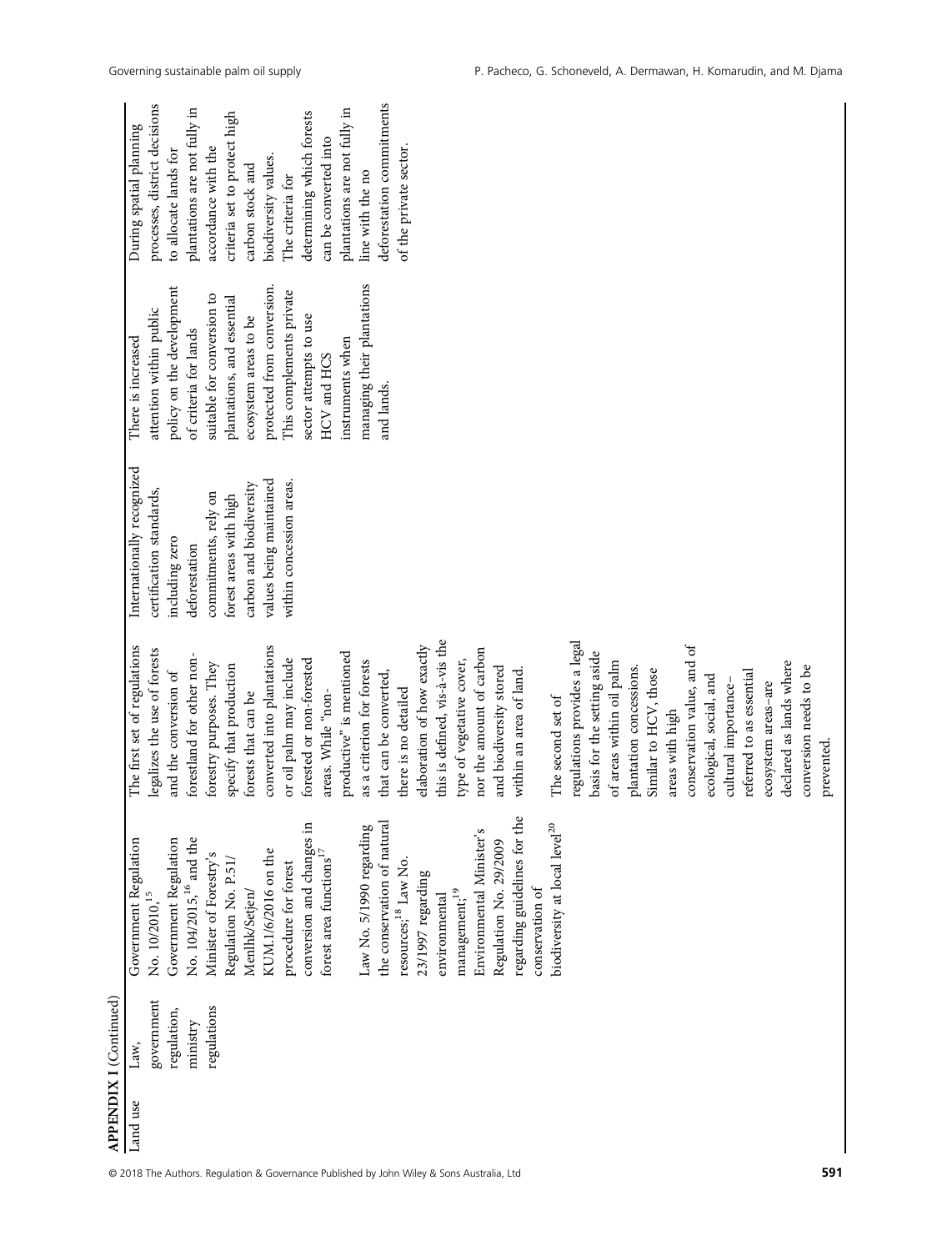| APPENDIX I (Continued) |                                        |                                |                            |                            |                            |
|------------------------|----------------------------------------|--------------------------------|----------------------------|----------------------------|----------------------------|
| Law                    | Law No. 26/2007 on spatia              | The law outlines               | Conversion of forested     |                            | Local government bodies    |
|                        | $\mathrm{planning}^{21}$               | procedures for allocating      | lands to plantations is    |                            | are granted power to       |
|                        |                                        | lands across various           | allowed, as long as these  |                            | review their spatial plans |
|                        |                                        | production and                 | lands are within allocated |                            | and make changes to land   |
|                        |                                        | conservation zones for use     | lands (e.g. within the     |                            | use, which may contradict  |
|                        |                                        | at different levels (national, | convertible production     |                            | national priorities.       |
|                        |                                        | provincial, and district) of   | forest category)           |                            |                            |
|                        |                                        | government. In addition, it    |                            |                            |                            |
|                        |                                        | includes guidelines on         |                            |                            |                            |
|                        |                                        | spatial planning,              |                            |                            |                            |
|                        |                                        | implementation, and            |                            |                            |                            |
|                        |                                        | oversight.                     |                            |                            |                            |
| Law, and               | Law 32/2009 on the                     | The law and government         |                            | Stricter requirements to   |                            |
| government             | protection and                         | regulations set procedures     |                            | protect peatlands from     |                            |
| regulation             | management of the                      | for planning and managing      |                            | conversion, which          |                            |
|                        | $\mbox{environment}^{\mbox{22}}$ and   | peat ecosystems,               |                            | complement commitments     |                            |
|                        | Government Regulation                  | determining which              |                            | related to preventing the  |                            |
|                        | No. 71/2014 <sup>23</sup> or No.       | peatlands are to be            |                            | expansion of plantations   |                            |
|                        | 57/2016 on the protection              | protected and which are to     |                            | into peatlands.            |                            |
|                        | and management of peat                 | be used for plantations        |                            |                            |                            |
|                        | ecosystems $^{\mathrm{24}}$            | (cultivation)                  |                            |                            |                            |
| Law and                | Law No. 18/2013 on the                 | Provides a basis for           | Preventing encroachment    | Corporate efforts to clean | Companies that cleared     |
| government             | prevention and control of              | preventing and tackling        | onto state forestlands is  | up supply chains require   | forests for oil palm       |
| regulation             | forestland encroach<br>ment $\sp{2^5}$ | forestland encroachment,       | not necessarily linked to  | clearer signals from       | a<br>plantations without   |
|                        |                                        | such as oil palm expansion     | institutional mechanisms   | government to avoid        | permit may be exempt       |
|                        |                                        | into forestland. Forest        | for ensuring the           | encroachment onto state    | from punishment by         |
|                        |                                        | clearance to make way for      | maintenance of forests     | forestlands.               | presenting procedural      |
|                        |                                        | oil palm plantations (and      | within those lands.        |                            | failures during planning   |
|                        |                                        | other uses) without the        |                            |                            | processes as their reason. |
|                        |                                        | Ministry's consent is          |                            |                            |                            |
|                        | Government Regulation                  | considered a criminal act,     |                            |                            |                            |
|                        | No. 104/2015 on                        | subject to penalties.          |                            |                            |                            |
|                        | procedures for forest                  | Provides an opportunity        |                            |                            |                            |
|                        | conversion and forest                  | for companies, whose           |                            |                            |                            |
|                        | function changes <sup>16</sup>         | plantations are found to be    |                            |                            |                            |
|                        |                                        | in forestland, to apply for a  |                            |                            |                            |
|                        |                                        | retrospective permit from      |                            |                            |                            |
|                        |                                        | the Ministry, as long as the   |                            |                            |                            |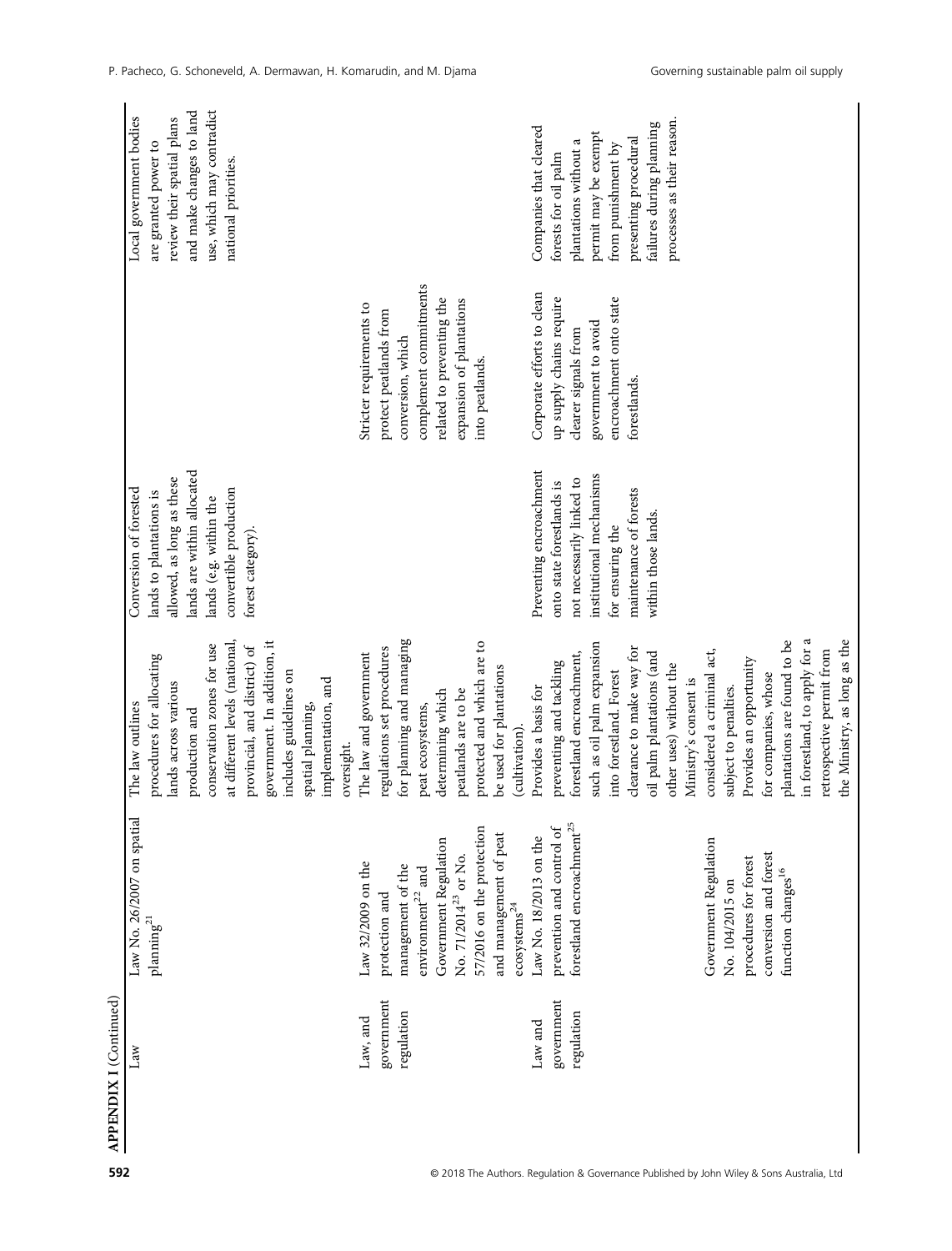| attempts to ensure larger<br>contradict private sector<br>tenure through social<br>Securing smallholder<br>forestry schemes will<br>Legalizing the tenure of<br>complements efforts to<br>lands with existing oil<br>grant incentives and<br>palm plantations            | forestry schemes require<br>instead depend more on<br>volumes of supply from<br>smallholders, as social<br>planting oil palm and<br>smallholders to stop<br>livelihood options.<br>other forest-based<br>efforts to put in place more<br>areas where illegal tenure<br>smallholders to improve<br>transparent traceability<br>This can also facilitate<br>systems in production<br>financial resources to<br>rights were prevalent.<br>production practices.                                                                                                                                                                                       | Companies working in the<br>moratorium "no-go areas"<br>continue to operate, with<br>already been granted<br>whose permits have<br>to halt oil palm expansion<br>institutional mechanisms<br>The instruction puts in<br>place the legal and |
|--------------------------------------------------------------------------------------------------------------------------------------------------------------------------------------------------------------------------------------------------------------------------|----------------------------------------------------------------------------------------------------------------------------------------------------------------------------------------------------------------------------------------------------------------------------------------------------------------------------------------------------------------------------------------------------------------------------------------------------------------------------------------------------------------------------------------------------------------------------------------------------------------------------------------------------|---------------------------------------------------------------------------------------------------------------------------------------------------------------------------------------------------------------------------------------------|
|                                                                                                                                                                                                                                                                          |                                                                                                                                                                                                                                                                                                                                                                                                                                                                                                                                                                                                                                                    |                                                                                                                                                                                                                                             |
| Improperly implemented,<br>smallholder illegalities,<br>policies for resolving<br>encourage a rise in<br>tenure issues will                                                                                                                                              | which makes state and<br>regulate illegal supply<br>company efforts to<br>more difficult.                                                                                                                                                                                                                                                                                                                                                                                                                                                                                                                                                          | secondary forests, which<br>peatlands, disregarding<br>The policy only targets<br>are forests subject to<br>primary forests and                                                                                                             |
| tenure issues when people,<br>reason for a lack of permit<br>mechanisms for resolving<br>either individually or in a<br>This regulation outlines<br>group, illegally control<br>resulting from spatial<br>governmental errors<br>planning processes.<br>is because of to | use and can become legally<br>resettlement, and granting<br>public and social facilities,<br>farmers who have been in<br>forests into lands that can<br>with access rights granted<br>Mechanisms include land<br>control of lands for more<br>granted ownership rights,<br>dedicated for agricultural<br>state forestlands and use<br>if control over lands has<br>exchange, conversion of<br>purposes. In such cases,<br>schemes. Lands may be<br>access rights over lands<br>been less than 20 years.<br>through social forestry<br>than 20 years may be<br>them for settlements,<br>used for non-forest<br>and plantations.<br>be legally used, | government ministries and<br>local government heads to<br>postpone the granting of<br>new business licenses on<br>Instructs certain                                                                                                         |
| Presidential Regulation No.<br>88/2017 on the resolution<br>of tenure issues over state<br>forestlands<br>$^{\rm 26}$                                                                                                                                                    | and Forestry's Regulation<br>Minister of Environment<br>No. P.83/Menlhk/Setjen/<br>Kum.1/10/2016 <sup>27</sup>                                                                                                                                                                                                                                                                                                                                                                                                                                                                                                                                     | governance in the issuance<br>Presidential Instruction<br>postponement and<br>No.6/2017 on the<br>improvement of                                                                                                                            |
| Presidential<br>regulation,<br>ministerial<br>regulation                                                                                                                                                                                                                 |                                                                                                                                                                                                                                                                                                                                                                                                                                                                                                                                                                                                                                                    | Presidential<br>instruction                                                                                                                                                                                                                 |

APPENDIX I (Continued)

APPENDIX I (Continued)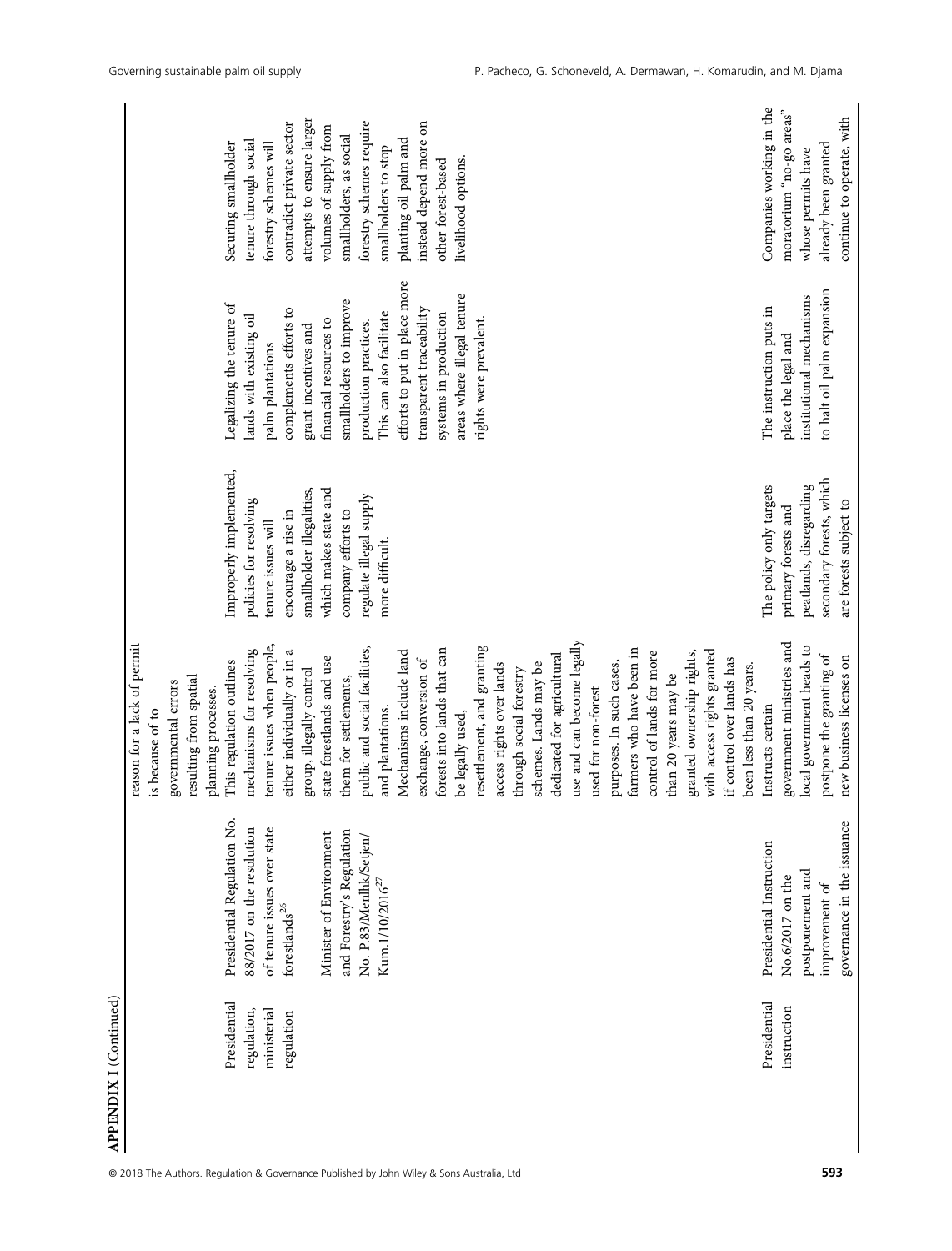| APPENDIX I (Continued) |                           |                             |                            |                        |                       |
|------------------------|---------------------------|-----------------------------|----------------------------|------------------------|-----------------------|
|                        | of new business licenses  | primary forests and         | conversion to agricultural | in primary forests and | no legal constraints. |
|                        | over primary forests and  | peatlands. Includes         | uses.                      | peatlands.             |                       |
|                        | $\rm{p}$ eatlands $^{28}$ | reviewing licenses already  |                            |                        |                       |
|                        |                           | granted on moratorium       |                            |                        |                       |
|                        |                           | areas, improving policies   |                            |                        |                       |
|                        |                           | relating to forest          |                            |                        |                       |
|                        |                           | conversion and forest       |                            |                        |                       |
|                        |                           | business utilization, and   |                            |                        |                       |
|                        |                           | intensifying ecosystem      |                            |                        |                       |
|                        |                           | restoration programs,       |                            |                        |                       |
|                        |                           | taking actions to reduce    |                            |                        |                       |
|                        |                           | emissions from primary      |                            |                        |                       |
|                        |                           | forest and peatlands, and   |                            |                        |                       |
|                        |                           | issuing relevant            |                            |                        |                       |
|                        |                           | environment licenses.       |                            |                        |                       |
|                        |                           | Governors and district      |                            |                        |                       |
|                        |                           | heads are instructed not to |                            |                        |                       |
|                        |                           | issue new permits on        |                            |                        |                       |
|                        |                           | forestlands and peatlands   |                            |                        |                       |
|                        |                           | located on moratorium       |                            |                        |                       |
|                        |                           | area map.                   |                            |                        |                       |
|                        |                           |                             |                            |                        |                       |

CPO, crude palm oil; ESG, environmental, social and governance; FPC, free, prior and informed consent; HCS, high carbon stock; HCV, high conservation value; ISCC, Interna-CPO, crude palm oil; ESG, environmental, social and governance; FPC, free, prior and informed consent; HCS, high carbon stock; HCV, high conservation value; ISCC, International Sustainability and Carbon Certification; ISPO, Indonesian Sustainable Palm Oil; RSPO, Roundtable on Sustainable Palm Oil. tional Sustainability and Carbon Certification; ISPO, Indonesian Sustainable Palm Oil; RSPO, Roundtable on Sustainable Palm Oil. Sources:

(4) Minister of Finance's Regulation No. 84/PMK.05/2017 on the use of CPO funds for replanting, issued 5 July 2017, https://oygabusmi.files.wordpress.com/2017/07/84pmk-(4) Minister of Finance's Regulation No. 84/PMK.05/2017 on the use of CPO funds for replanting, issued 5 July 2017, https://oygabusmi.fi[les.wordpress.com/2017/07/84pmk-](https://oygabusmi.files.wordpress.com/2017/07/84pmk-052017per.pdf)(1) Law No. 39/2014 on plantations (which revokes Plantation Law No.18/2004) issued 17 October 2014, http://www.jdih.kemenkeu.go.id/fullText/2014/39TAHUN2014UU.pdf 2) Presidential Regulation No. 61/2015 on the collection and use of CPO funds, issued 18 May 2015, http://peraturan.go.id/inc/view/11e535a0a1a87024b53e31303139332.html (1) Law No. 39/2014 on plantations (which revokes Plantation Law No.18/2004) issued 17 October 2014, <http://www.jdih.kemenkeu.go.id/fullText/2014/39TAHUN2014UU.pdf> (2) Presidential Regulation No. 61/2015 on the collection and use of CPO funds, issued 18 May 2015, <http://peraturan.go.id/inc/view/11e535a0a1a87024b53e313031393332.html> (3) Presidential Regulation No. 24/2016 on the collection of CPO funds, issued 15 March 2015, http://peraturan.go.id/inc/view/11e6c5b9e7db7a10abe6313430383133.html (3) Presidential Regulation No. 24/2016 on the collection of CPO funds, issued 15 March 2015, <http://peraturan.go.id/inc/view/11e6c5b9e7db7a10abe6313430383133.html> 052017per.pdf [052017per.pdf](https://oygabusmi.files.wordpress.com/2017/07/84pmk-052017per.pdf)

(5) Bank of Indonesia Regulation No. 14/15/PBI/2012 on assessment of commercial bank asset quality, issued 24 October 2012, https://www.bi.go.id/en/peraturan/perbankan/Pages/ (5) Bank of Indonesia Regulation No. 14/15/PBI/2012 on assessment of commercial bank asset quality, issued 24 October 2012, [https://www.bi.go.id/en/peraturan/perbankan/Pages/](https://www.bi.go.id/en/peraturan/perbankan/Pages/Selasa_19032013-17.aspx) Selasa\_19032013-17.aspx Selasa[\\_19032013-17.aspx](https://www.bi.go.id/en/peraturan/perbankan/Pages/Selasa_19032013-17.aspx)

(6) Regulation of Financial Services Authority No. 51/POJK.03/2017 on application of sustainable finance for financial services institutions, issuers and publicly listed companies, 7) Minister of Finance's Regulation No. 133/PMK.05/2015 on tariffs and levies on exported CPO and its derivatives, issued 14 July 2015, http://www.jdih.kemenkeu.go.id/ (6) Regulation of Financial Services Authority No. 51/POJK.03/2017 on application of sustainable finance for financial services institutions, issuers and publicly listed companies, (7) Minister of Finance's Regulation No. 133/PMK.05/2015 on tariffs and levies on exported CPO and its derivatives, issued 14 July 2015, [http://www.jdih.kemenkeu.go.id/](http://www.jdih.kemenkeu.go.id/fullText/2015/133~PMK.05~2015Per.pdf) issued 18 July 2017, https://www.ifc.org/wps/wcm/connect/f73fb38f-d33a-4afc-a352-4cb685d3b986/Indonesia+OJK+Sustainable+Finance+Regulation\_English.pdf?MOD=AJPERES issued 18 July 2017, [https://www.ifc.org/wps/wcm/connect/f73fb38f-d33a-4afc-a352-4cb685d3b986/Indonesia+OJK+Sustainable+Finance+Regulation\\_English.pdf?MOD=AJPERES](https://www.ifc.org/wps/wcm/connect/f73fb38f-d33a-4afc-a352-4cb685d3b986/Indonesia+OJK+Sustainable+Finance+Regulation_English.pdf?MOD=AJPERES) ullText/2015/133~PMK.05~2015Per.pdf [fullText/2015/133~PMK.05~2015Per.pdf](http://www.jdih.kemenkeu.go.id/fullText/2015/133~PMK.05~2015Per.pdf)

 $\overline{\phantom{a}}$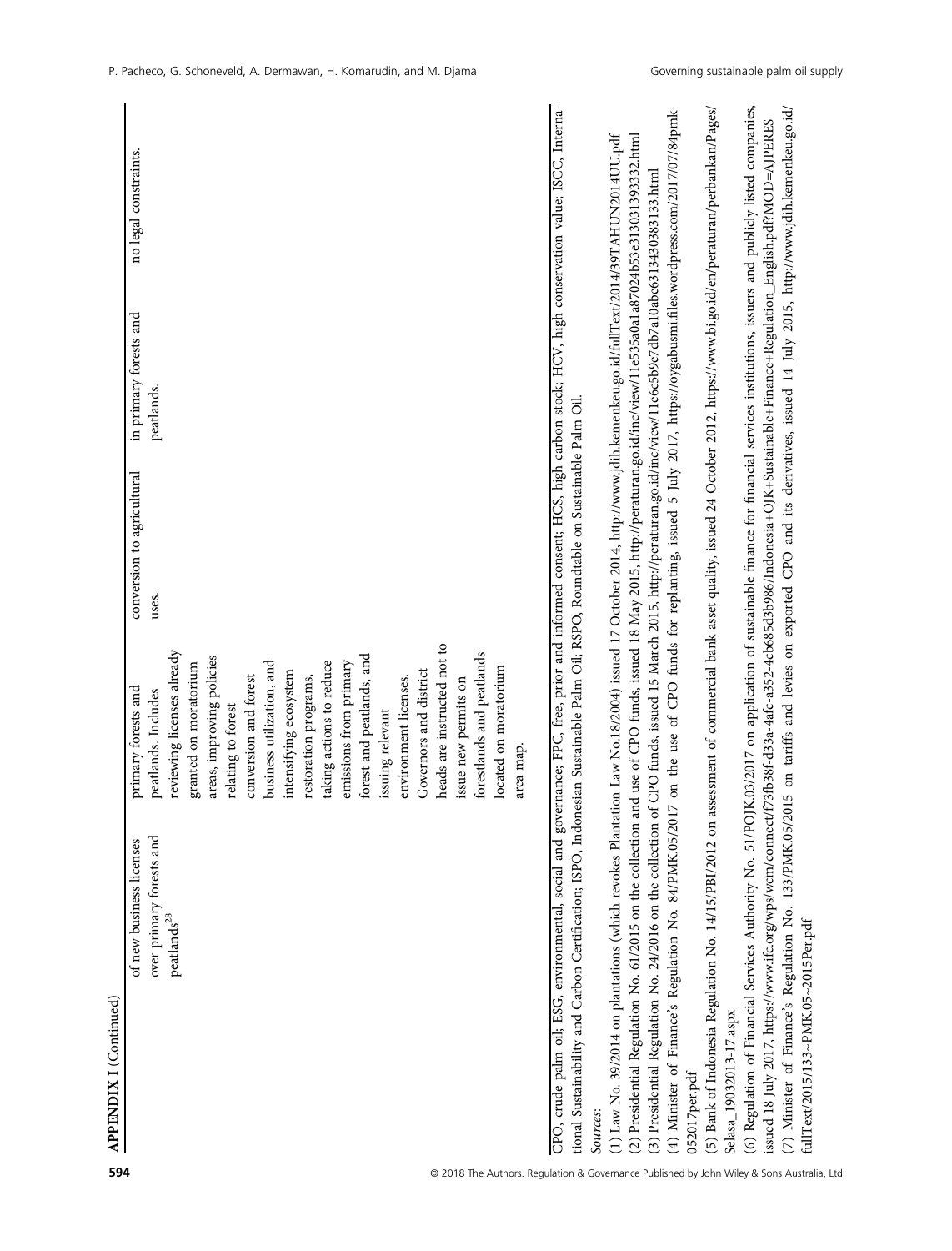| APPENDIX I (Continued)                                                                                                                                                                                                                                                                                                                                                                                                                                                                                       |
|--------------------------------------------------------------------------------------------------------------------------------------------------------------------------------------------------------------------------------------------------------------------------------------------------------------------------------------------------------------------------------------------------------------------------------------------------------------------------------------------------------------|
| $7/2015$ on the verification or technical traceability of palm oil and its derivative products, issued 14 July 2015, http://<br>(9) Minister of Agriculture's Regulation No. 11/Permentan/OT.140/3/2015 on Indonesian Sustainable Palm Oil (ISPO) certification system, issued 18 March 2015, http://peraturan.<br>peraturan.go.id/permen/kemendag-nomor-54-m-dag-per-7-2015-tahun-2015.html<br>(8) Minister of Trade's Regulation No. 54/M-DAG/PER/<br>go.id/inc/view/11e57d3411c49402a2dc313232333439.html |
| September 2014, http://peraturan.go.id/uu/nomor-23-tahun-2014.html<br>d regional governments, issued 15 October 2004.<br>(10) Law No. 33/2004 on fiscal balance between central an<br>(11) Law No. 23/2014 on regional autonomy, issued on 30                                                                                                                                                                                                                                                                |
| 2010, http://www.jdih.kemenkeu.go.id/<br>(12) Government Regulation No. 18/2016 on local government organization, issued 15 June 2016, http://peraturan.go.id/pp/nomor-18-tahun-2016.html<br>January<br>22<br>abandoned land, issued<br>over<br>authority<br>and<br>control<br>$\sin$<br>11/2010<br>(13) Government Regulation No.<br>fullText/2010/11TAHUN2010PP.HTM                                                                                                                                        |
| (14) Minister of Agriculture's Regulation No. 29/Kpts/KB.120/3/2017 on the guidance on smallholder oil palm replanting with support from CPO Fund, issued 27 March 2017<br>.%20Pedoman%20Peremajaan%20Kelapa%20Sawit.pdf<br>http://ditjenbun.pertanian.go.id/tinymcpuk/gambar/file/SK                                                                                                                                                                                                                        |
| (15) Government Regulation No. 10/2010 on procedures for forest conversion and changes in forest area functions, issued 22 January 2010, http://www.bpn.go.id/PUBLIKASI/<br>Peraturan-Perundangan/Peraturan-Pemerintah/peraturan-pemerintah-nomor-10-tahun-2010-2014                                                                                                                                                                                                                                         |
| for forest conversion and changes in forest area functions, issued 22 December 2015, http://www.forda-mof.org/files/PP<br>(16) Government Regulation No. 104/2015 on procedures                                                                                                                                                                                                                                                                                                                              |
| (17) Minister of Environment and Forestry's Regulation No. P.51/Menlhk/Setjen/KUM.1/6/2016 on the procedure for release of convertible production forests, issued 15 June 2016,<br>104_2015_tata_cara_perubahan_peruntukan_dan_fungsi_kawasan_hutan.pdf                                                                                                                                                                                                                                                      |
| http://www.forda-mof.org//files/P.51_2016.pdf                                                                                                                                                                                                                                                                                                                                                                                                                                                                |
| (18) Law No. 5/1990 on the conservation of natural resources, issued 10 August 1990, http://www.dpr.go.id/dokjdih/document/uu/602.pdf                                                                                                                                                                                                                                                                                                                                                                        |
| regarding guidelines for the conservation of biodiversity at local level, issued 5 August 2009, https://dlh.bantulkab.go.id/<br>(19) Law No. 23/1997 on environmental management, issued 19 September 1997, http://www.jdih.kemenkeu.go.id/fullText/1997/23TAHUN~1997UU.HTM<br>filestorage/dokumen/2014/05/PerMen%20LH%20No.%2029%20Tahun%202009.pdf<br>(20) Minister of Environment's Regulation No. 29/2009                                                                                                |
| 2007, http://www.jdih.kemenkeu.go.id/fullText/2007/26TAHUN2007UU.HTM<br>(21) Law No. 26/2007 on spatial planning, issued 26 April                                                                                                                                                                                                                                                                                                                                                                            |
| (22) Law 32/2009 on the protection and management of the environment, issued 3 October 2009, http://www.jdih.kemenkeu.go.id/fullText/2009/32TAHUN2009UU.HTM                                                                                                                                                                                                                                                                                                                                                  |
| 2014, http://www.jdih.kemenkeu.go.id/<br>September<br>of peat ecosystems, issued 12<br>management<br>protection and<br>(23) Government Regulation No. 71/2014 on the<br>fullText/2014/71TAHUN2014PP.HTM                                                                                                                                                                                                                                                                                                      |
| http://peraturan.go.id/inc/<br>2016,<br>December<br>2<br>issued<br>ecosystems,<br>peat<br>ð<br>management<br>and<br>protection<br>$57/2016$ on the<br>(24) Government Regulation No.                                                                                                                                                                                                                                                                                                                         |
| view/11e6fc8de7f75c10813d303834313439.html                                                                                                                                                                                                                                                                                                                                                                                                                                                                   |
| (26) Presidential Regulation No. 88/2017 on the resolution of tenure issues over state forestlands, issued 6 September 2017, http://www.forda-mof.org/files/Perpres_Nomor_88_<br>(25) Law No. 18/2013 on the prevention and control of forestland encroachment, issued 6 August 2013, http://www.dpr.go.id/dokjdih/document/uu/UU_2013_18.pdf                                                                                                                                                                |
| Tahun_2017.pdf                                                                                                                                                                                                                                                                                                                                                                                                                                                                                               |
| October 2016, https://drive.google.com/file/<br>25<br>social forestry, issued<br>P.83/Menlhk/Setjen/Kum.1/10/2016 on<br>Σó.<br>(27) Minister of Environment and Forestry's Regulation<br>d/0B0BIwboOaq30WTJtdlcyZ1o0V28/view                                                                                                                                                                                                                                                                                 |
| ent and improvement of governance in the issuance of new business licenses over primary forests and peatlands, issued 17<br>(28) Presidential Instruction No.6/2017 on the postponem                                                                                                                                                                                                                                                                                                                         |
| July 2017, http://perpustakaan.bappenas.go.id/lontar/file?file=digital/170715-[_Konten_]-Inpres%20No%206%20Tahun%202017.pdf                                                                                                                                                                                                                                                                                                                                                                                  |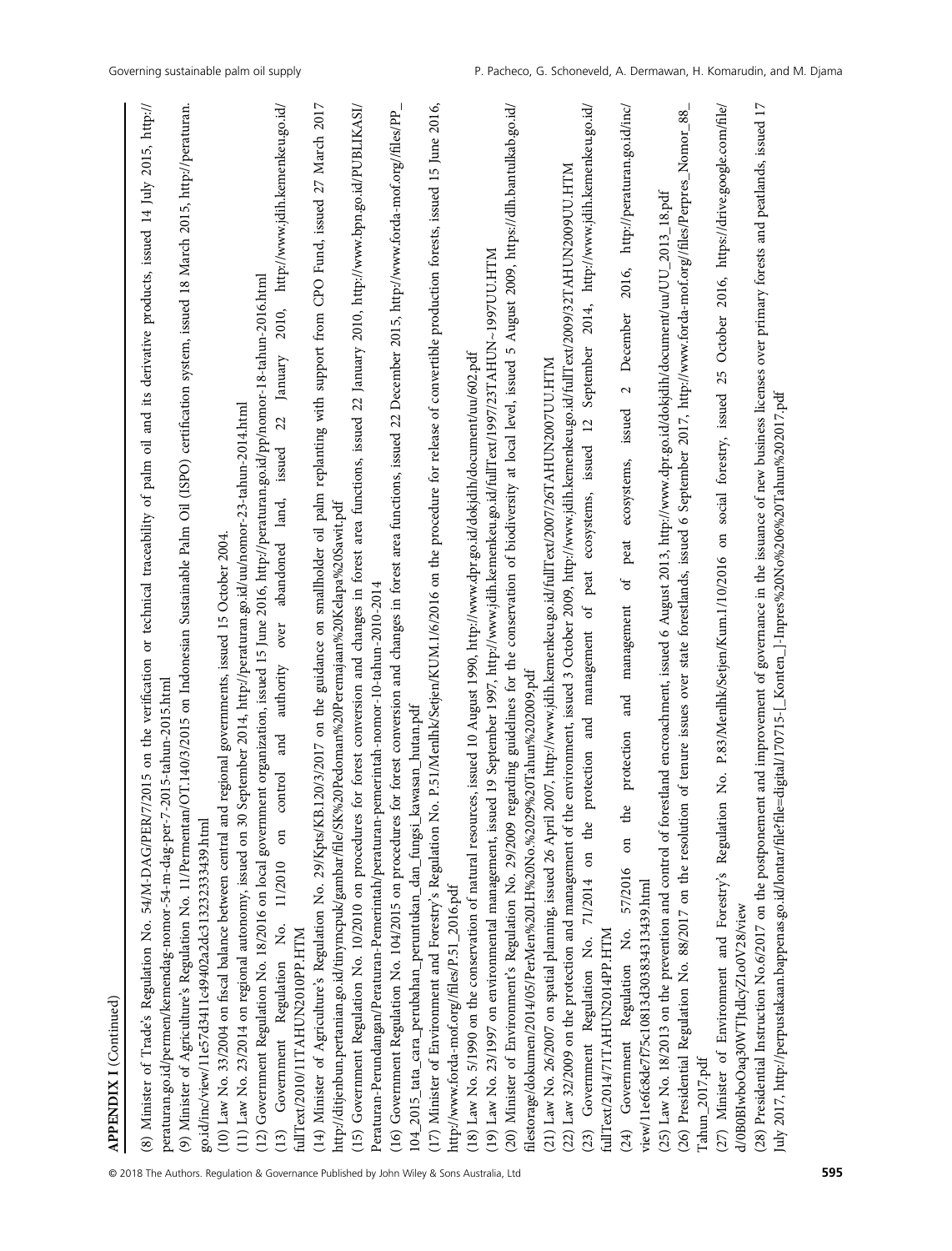| Policy     | Type of                       | Number                             | Scope                                                                  | Type of interactions     |                                                                       |                     |
|------------|-------------------------------|------------------------------------|------------------------------------------------------------------------|--------------------------|-----------------------------------------------------------------------|---------------------|
| realm      | initiatives                   |                                    |                                                                        | Disconnects              | Complementarities                                                     | Antagonisms         |
| Principles | Principles for<br>responsible | in 2003, with a<br>EP, established | framework adopted by financial<br>is a risk management<br>The EP       |                          | adopted by OJK in its regulation on<br>Responsible finance principles |                     |
|            | and                           | third interaction                  | institutions to determine, assess, and                                 |                          | sustainable financing in Indonesia.                                   |                     |
|            | sustainable                   | launched in                        | manage environmental and social risk                                   |                          |                                                                       |                     |
|            | investment                    | $2013^{\rm 1}$                     | in project finance. It is primarily                                    |                          |                                                                       |                     |
|            |                               |                                    | standard for due diligence to support<br>intended to provide a minimum |                          |                                                                       |                     |
|            |                               |                                    | responsible risk decisionmaking.                                       |                          |                                                                       |                     |
|            |                               | SCC, some                          | The "Soft Commodities" Compact was                                     |                          | Complements RSPO. Approaches                                          |                     |
|            |                               | technical                          | developed in partnership with the                                      |                          | to implement ZND prioritize                                           |                     |
|            |                               | guidance was                       | CGF. It aims to mobilize the banking                                   |                          | avoiding the conversion of                                            |                     |
|            |                               | updated in                         | industry to help corporations to                                       |                          | HCV/HCS forests.                                                      |                     |
|            |                               | $2015^{2}$                         | achieve ZND by 2020.                                                   |                          |                                                                       |                     |
| Pledges    | Zero                          | CGF, net zero                      | A private sector platform that brings                                  |                          | Stimulates compliance with RSPO,                                      |                     |
| and        | deforestation                 | deforestation                      | together approximately 400 member                                      |                          | protection of HCV and HCS,                                            |                     |
| commit-    | pledges                       | pledge issued in                   | consumer goods manufacturers and                                       |                          | adoption of FPIC, and no new                                          |                     |
| ments      |                               | $2010^{3}$                         | retailers in pursuit of business                                       |                          | developments in peatlands.                                            |                     |
|            |                               |                                    | practices for efficiency and positive                                  |                          |                                                                       |                     |
|            |                               |                                    | change. The main environmental                                         |                          |                                                                       |                     |
|            |                               |                                    | sustainability goal is to achieve ZND                                  |                          |                                                                       |                     |
|            |                               |                                    | by 2020 through the responsible                                        |                          |                                                                       |                     |
|            |                               |                                    | sourcing of commodities.                                               |                          |                                                                       |                     |
|            |                               | NYDF, issued in                    | A non-legally binding political                                        | Companies' traceability  | Complements company-specific                                          | Contradicts         |
|            |                               | $2014^{4}$                         | declaration that grew out of dialog                                    | systems are difficult to | policies around NDPE, and the                                         | plantation          |
|            |                               |                                    | between governments, companies, and                                    | apply in areas where     | RSPO certification system.                                            | regulations that    |
|            |                               |                                    | civil society, spurred by the Secretary                                | illegal land tenure      |                                                                       | prevent the setting |
|            |                               |                                    | I's Climate Summit. The goal is<br>General                             | persists.                |                                                                       | aside of HCV and    |
|            |                               |                                    | to halve natural forest loss by 2020,                                  |                          |                                                                       | HCS areas.          |
|            |                               |                                    | and to end it by 2030.                                                 |                          |                                                                       |                     |

Private sector sustainability initiatives influencing the palm oil sector fluencing the palm oil sector Private sector sustainability initiatives in

APPENDIX II

**APPENDIX II**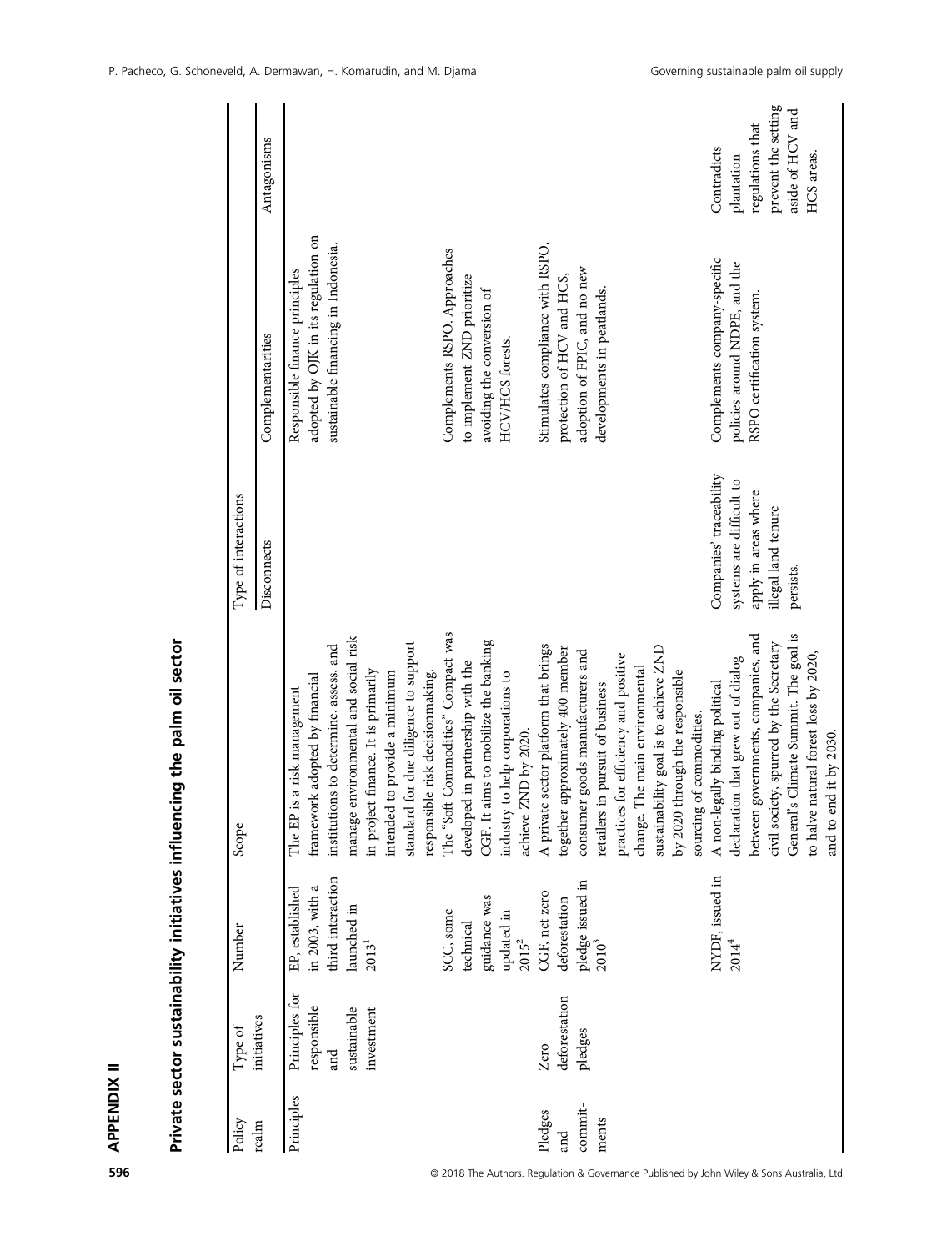| APPENDIX II (Continued)                                                                   |           |                            |                                |                                                                    |                                            |                                      |                   |
|-------------------------------------------------------------------------------------------|-----------|----------------------------|--------------------------------|--------------------------------------------------------------------|--------------------------------------------|--------------------------------------|-------------------|
|                                                                                           |           |                            | ESPO,                          | to promote the uptake of<br>Project                                | Acknowledges the work                      | Adopts RSPO certified (or            |                   |
|                                                                                           |           |                            | established in                 | sustainable palm oil in Europe. The                                | done by ISPO and                           | equivalent) as a minimum to          |                   |
|                                                                                           |           |                            | $2015^{5}$                     | ESPO works on sustainable palm oil                                 | MSPO, but not formally                     | advance expected targets.            |                   |
|                                                                                           |           |                            |                                | with national palm oil initiatives, as                             | endorsed.                                  |                                      |                   |
| © 2018 The Authors. Regulation & Governance Published by John Wiley & Sons Australia, Ltd |           |                            |                                | well as the RSPO and umbrella EU                                   |                                            |                                      |                   |
|                                                                                           |           |                            |                                | associations. Their commitment is to                               |                                            |                                      |                   |
|                                                                                           |           |                            |                                | support 100% sustainable palm oil in                               |                                            |                                      |                   |
|                                                                                           |           |                            |                                | Europe, under RSPO, by 2020.                                       |                                            |                                      |                   |
|                                                                                           |           |                            | SPOM, issued                   | An initiative of five palm oil                                     | The HCS Convergence                        | Resulted from the NYDF               |                   |
|                                                                                           |           |                            | in $2014^6$                    | producers. SPOM members committed                                  | Process led to a unified                   | influencing major corporate groups   |                   |
|                                                                                           |           |                            |                                | to: (i) no deforestation, (ii) protect                             | approach between HCSA                      | with oil palm plantations in         |                   |
|                                                                                           |           |                            |                                | peat areas, and (iii) drive positive                               | and HCS+ to implement                      | Malaysia.                            |                   |
|                                                                                           |           |                            |                                | socio-economic impact for people and                               | ZD commitments.                            |                                      |                   |
|                                                                                           |           |                            |                                | communities. This group announced                                  |                                            |                                      |                   |
|                                                                                           |           |                            |                                | an immediate moratorium on the                                     |                                            |                                      |                   |
|                                                                                           |           |                            |                                | clearance of HCS forests, subject to a                             |                                            |                                      |                   |
|                                                                                           |           |                            |                                | study and harmonization of HCS                                     |                                            |                                      |                   |
|                                                                                           |           |                            |                                | with HCS+.<br>criteria                                             |                                            |                                      |                   |
|                                                                                           |           |                            | IPOP, issued in                | Pledge made by five major corporate                                |                                            | Resulted from the NYDF               | Disbanded when    |
|                                                                                           |           |                            | 2014 and                       | palm oil groups. IPOP pledged to: (i)                              |                                            | influencing major corporate groups   | the Government of |
|                                                                                           |           |                            | disbanded in                   | improve environmental stewardship,                                 |                                            | with plantations in Indonesia.       | Indonesia accused |
|                                                                                           |           |                            | $2016^{7}$                     | (ii) encourage development of policies                             |                                            |                                      | IPOP of cartel    |
|                                                                                           |           |                            |                                |                                                                    |                                            |                                      |                   |
|                                                                                           |           |                            |                                | and legal and regulatory frameworks                                |                                            |                                      | practices.        |
|                                                                                           |           |                            |                                | to promote zero deforestation, (iii)                               |                                            |                                      |                   |
|                                                                                           |           |                            |                                | social benefits, and (iv)<br>$\exp$ and                            |                                            |                                      |                   |
|                                                                                           |           |                            |                                | improve the competitiveness of palm                                |                                            |                                      |                   |
|                                                                                           | Codes of  | Companies'                 | Individual                     | Major corporate groups (e.g. Wilmar,<br>$\ddot{a}$                 | Lack of alignment of                       | Commitments to halt developments     |                   |
|                                                                                           |           |                            |                                |                                                                    |                                            |                                      |                   |
|                                                                                           | conduct   | sustainability<br>policies | commitments to<br>NDPE adopted | GAR) have committed individually to<br>sustainable palm oil supply | approaches, cutoff dates<br>implementation | on HCS and HCV areas, and FPIC.      |                   |
|                                                                                           |           |                            |                                | a NDPE policy, with<br>support                                     |                                            |                                      |                   |
|                                                                                           |           |                            | by corporate                   | through                                                            | and targets across                         |                                      |                   |
|                                                                                           |           |                            | groups since                   | implementation approaches that are                                 | corporate groups.                          |                                      |                   |
|                                                                                           |           |                            | $2013^{8}$                     | specific to each corporate group.                                  |                                            |                                      |                   |
|                                                                                           | Voluntary | Certification              | RSPO,                          | A multistakeholder system that                                     | Gaps persist with                          | Consumer countries adopt import      |                   |
|                                                                                           | standard  | systems                    | established in                 | develops and applies a set of                                      | national mandatory                         | policies that rely on voluntary      |                   |
|                                                                                           | systems   |                            | $2004^{9}$                     | environmental and social criteria to                               | standards (ISPO and                        | standard systems (i.e. ISCC, RSPO)   |                   |
| 597                                                                                       |           |                            |                                | with CSPO. Engages and<br>comply                                   | MSPO).                                     | in order to verify that supply       |                   |
|                                                                                           |           |                            |                                |                                                                    |                                            | originates from sustainable sources. |                   |